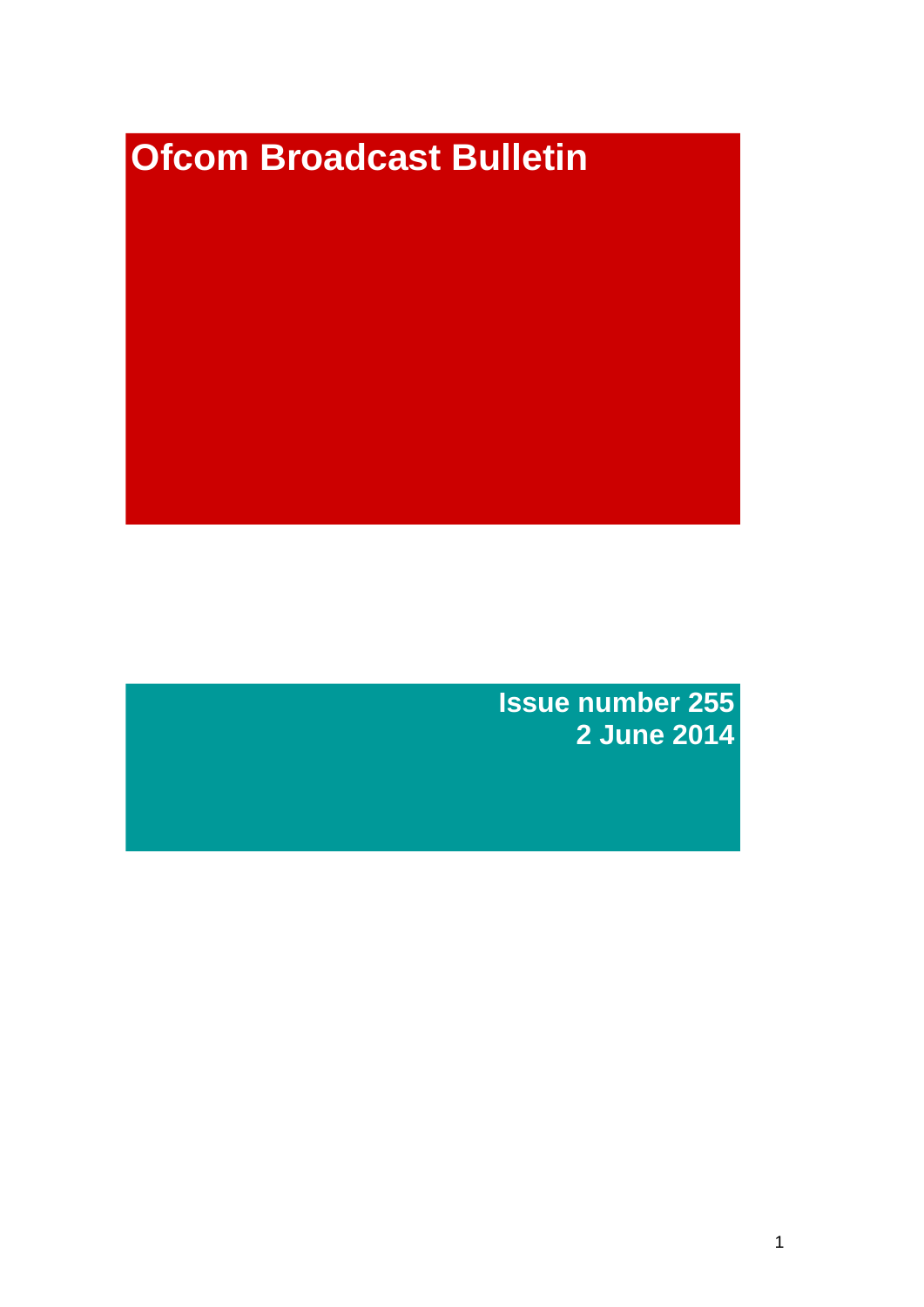# **Contents**

| Introduction                                                                                              | 4  |
|-----------------------------------------------------------------------------------------------------------|----|
| <b>Notice of Sanction</b>                                                                                 |    |
| <b>Audio description provision</b><br>ESPN, January to December 2012                                      | 6  |
| <b>Note to Broadcasters</b>                                                                               |    |
| <b>Guidance on Section Nine of the Broadcasting Code</b>                                                  | 8  |
| <b>Standards cases</b>                                                                                    |    |
| <u>In Breach</u>                                                                                          |    |
| <b>Sponsorship credits</b><br>Channel Nine UK, 19 February 2014, 18:00 to 23:00                           | 13 |
| Resolved                                                                                                  |    |
| <b>BBC Radio Scotland Football</b><br>BBC Radio Scotland, 16 March 2014, 17:50                            | 17 |
| <b>Drivetime</b><br>107 Jack FM (Berkshire), 3 March 2014, 16:10                                          | 19 |
| <b>Advertising Scheduling cases</b>                                                                       |    |
| <b>In Breach</b>                                                                                          |    |
| <b>Advertising minutage</b><br>SAB, 22 July to 27 September 2013, various dates and times                 | 21 |
| <b>Breach findings table</b><br>Code on the Scheduling of Television Advertising<br>compliance reports    | 23 |
| <b>Broadcast Licence Condition cases</b>                                                                  |    |
| <u>In Breach</u>                                                                                          |    |
| Providing a service in accordance with 'Key Commitments'<br>Blast 106 (Belfast), 4, 5 and 6 February 2014 | 24 |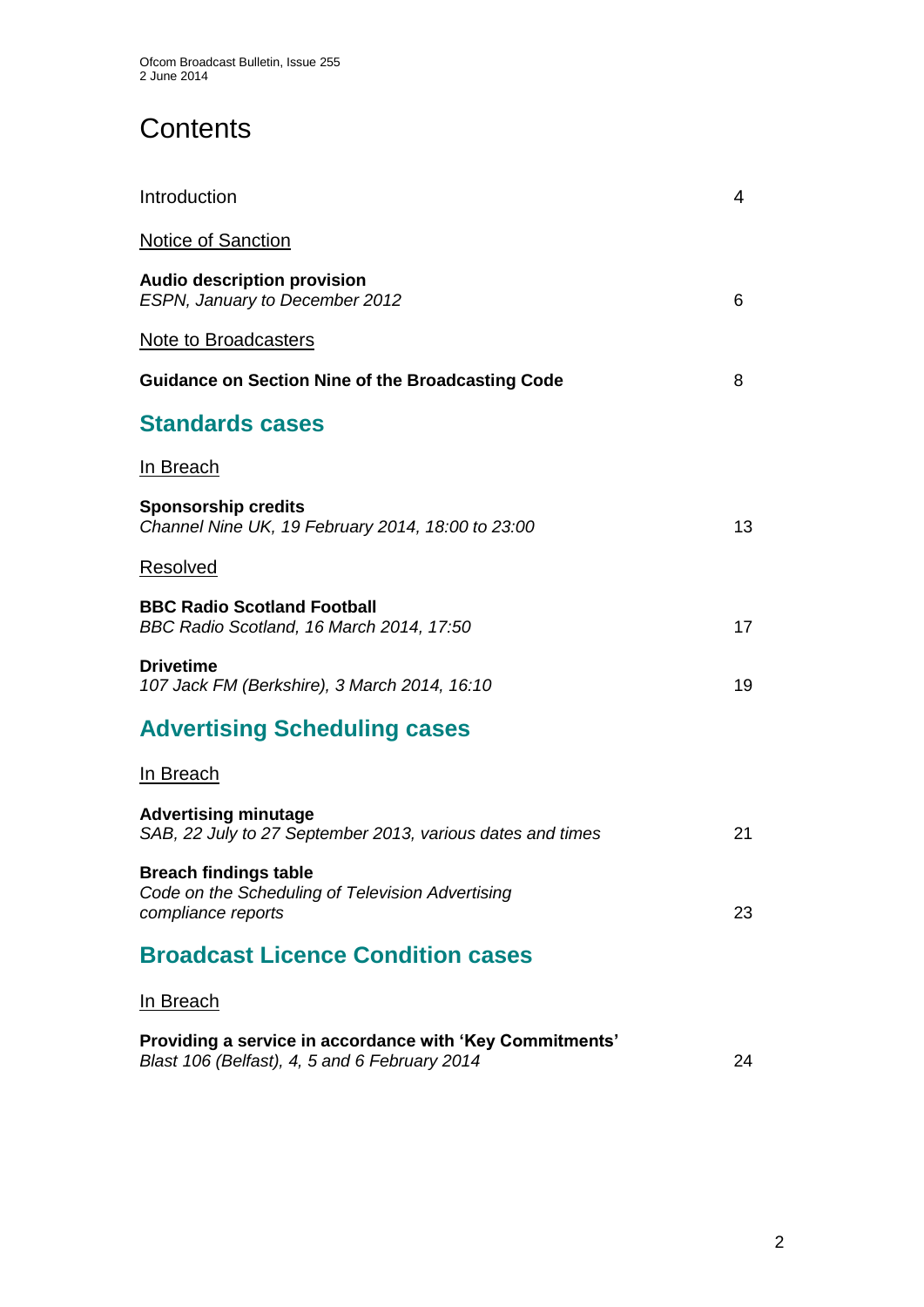# **Fairness and Privacy cases**

Not Upheld

| Complaint by Mr Jonathan Hill on behalf of himself<br>and on behalf of his company, Perfect Turf |    |
|--------------------------------------------------------------------------------------------------|----|
| Watchdog, BBC1, 9 October 2013                                                                   | 25 |
| <b>Investigations Not in Breach</b>                                                              | 51 |
| <b>Complaints Assessed, Not Investigated</b>                                                     | 52 |
| <b>Investigations List</b>                                                                       | 62 |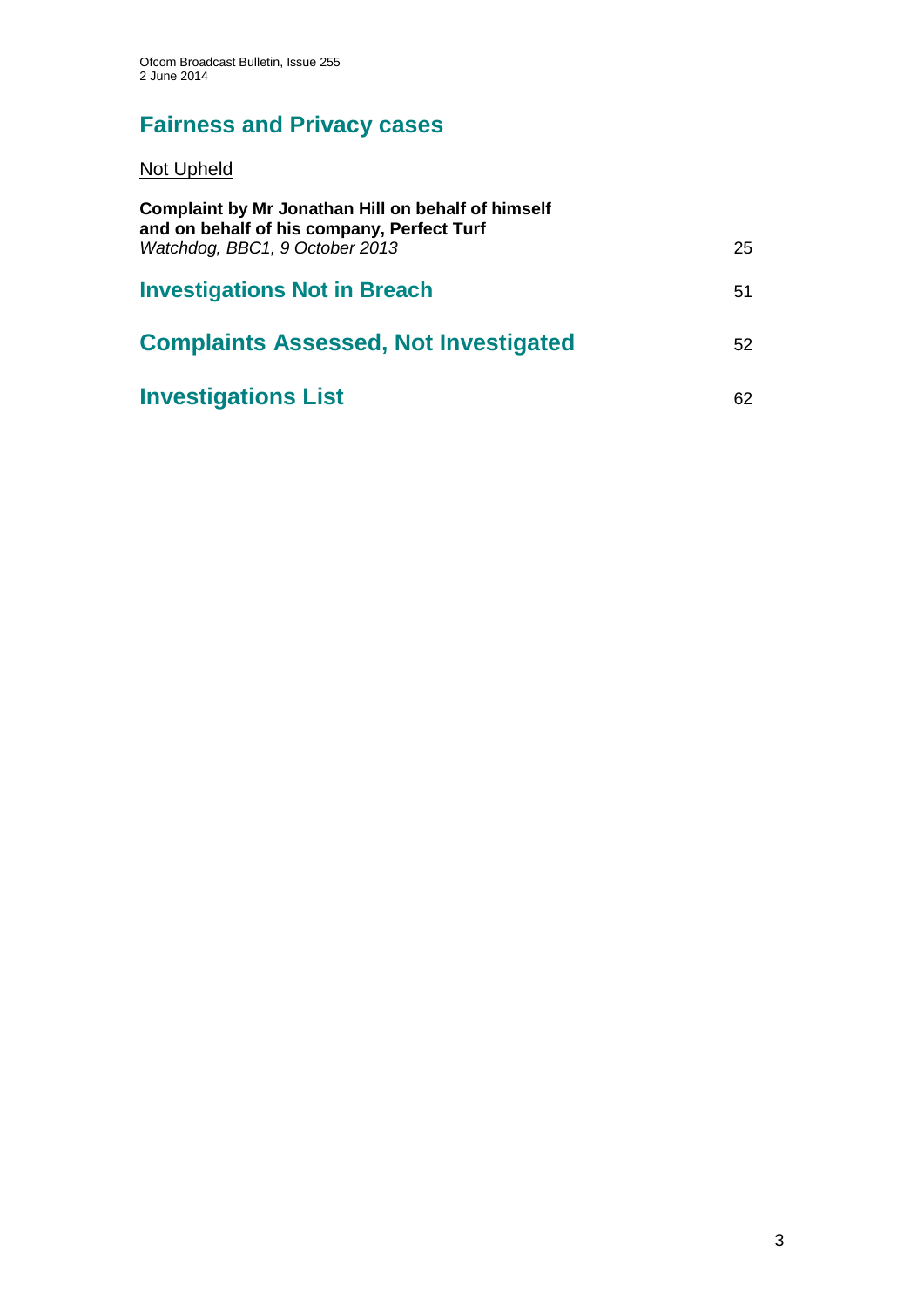# **Introduction**

Under the Communications Act 2003 ("the Act"), Ofcom has a duty to set standards for broadcast content as appear to it best calculated to secure the standards objectives<sup>1</sup>. Ofcom must include these standards in a code or codes. These are listed below. Ofcom also has a duty to secure that every provider of a notifiable On Demand Programme Services ("ODPS") complies with certain standards requirements as set out in the  $Act<sup>2</sup>$ .

The Broadcast Bulletin reports on the outcome of investigations into alleged breaches of those Ofcom codes below, as well as licence conditions with which broadcasters regulated by Ofcom are required to comply. We also report on the outcome of ODPS sanctions referrals made by ATVOD and the ASA on the basis of their rules and guidance for ODPS. These Codes, rules and guidance documents include:

- a) [Ofcom's Broadcasting Code](http://stakeholders.ofcom.org.uk/broadcasting/broadcast-codes/broadcast-code/) ("the Code").
- b) the [Code on the Scheduling of Television Advertising](http://stakeholders.ofcom.org.uk/broadcasting/broadcast-codes/advert-code/) ("COSTA") which contains rules on how much advertising and teleshopping may be scheduled in programmes, how many breaks are allowed and when they may be taken.
- c) certain sections of the [BCAP Code: the UK Code of Broadcast Advertising,](http://www.bcap.org.uk/Advertising-Codes/Broadcast-HTML.aspx) which relate to those areas of the BCAP Code for which Ofcom retains regulatory responsibility. These include:
	- the prohibition on 'political' advertising:
	- sponsorship and product placement on television (see Rules 9.13, 9.16 and 9.17 of the Code) and all commercial communications in radio programming (see Rules 10.6 to 10.8 of the Code);
	- 'participation TV' advertising. This includes long-form advertising predicated on premium rate telephone services – most notably chat (including 'adult' chat), 'psychic' readings and dedicated quiz TV (Call TV quiz services). Ofcom is also responsible for regulating gambling, dating and 'message board' material where these are broadcast as advertising<sup>3</sup>.
- d) other licence conditions which broadcasters must comply with, such as requirements to pay fees and submit information which enables Ofcom to carry out its statutory duties. Further information can be found on Ofcom's website for [television](http://licensing.ofcom.org.uk/tv-broadcast-licences/) and [radio](http://licensing.ofcom.org.uk/radio-broadcast-licensing/) licences.
- e) rules and guidance for both [editorial content and advertising content on ODPS.](http://www.atvod.co.uk/uploads/files/ATVOD_Rules_and_Guidance_Ed_2.0_May_2012.pdf) Ofcom considers sanctions in relation to ODPS on referral by the Authority for Television On-Demand ("ATVOD") or the Advertising Standards Authority ("ASA"), co-regulators of ODPS for editorial content and advertising respectively, or may do so as a concurrent regulator.

[Other codes and requirements](http://stakeholders.ofcom.org.uk/broadcasting/broadcast-codes/) may also apply to broadcasters and ODPS, depending on their circumstances. These include the Code on Television Access Services (which sets out how much subtitling, signing and audio description relevant

<sup>1</sup>  $1$  The relevant legislation is set out in detail in Annex 1 of the Code.

 $2$  The relevant legislation can be found at Part 4A of the Act.

 $3$  BCAP and ASA continue to regulate conventional teleshopping content and spot advertising for these types of services where it is permitted. Ofcom remains responsible for statutory sanctions in all advertising cases.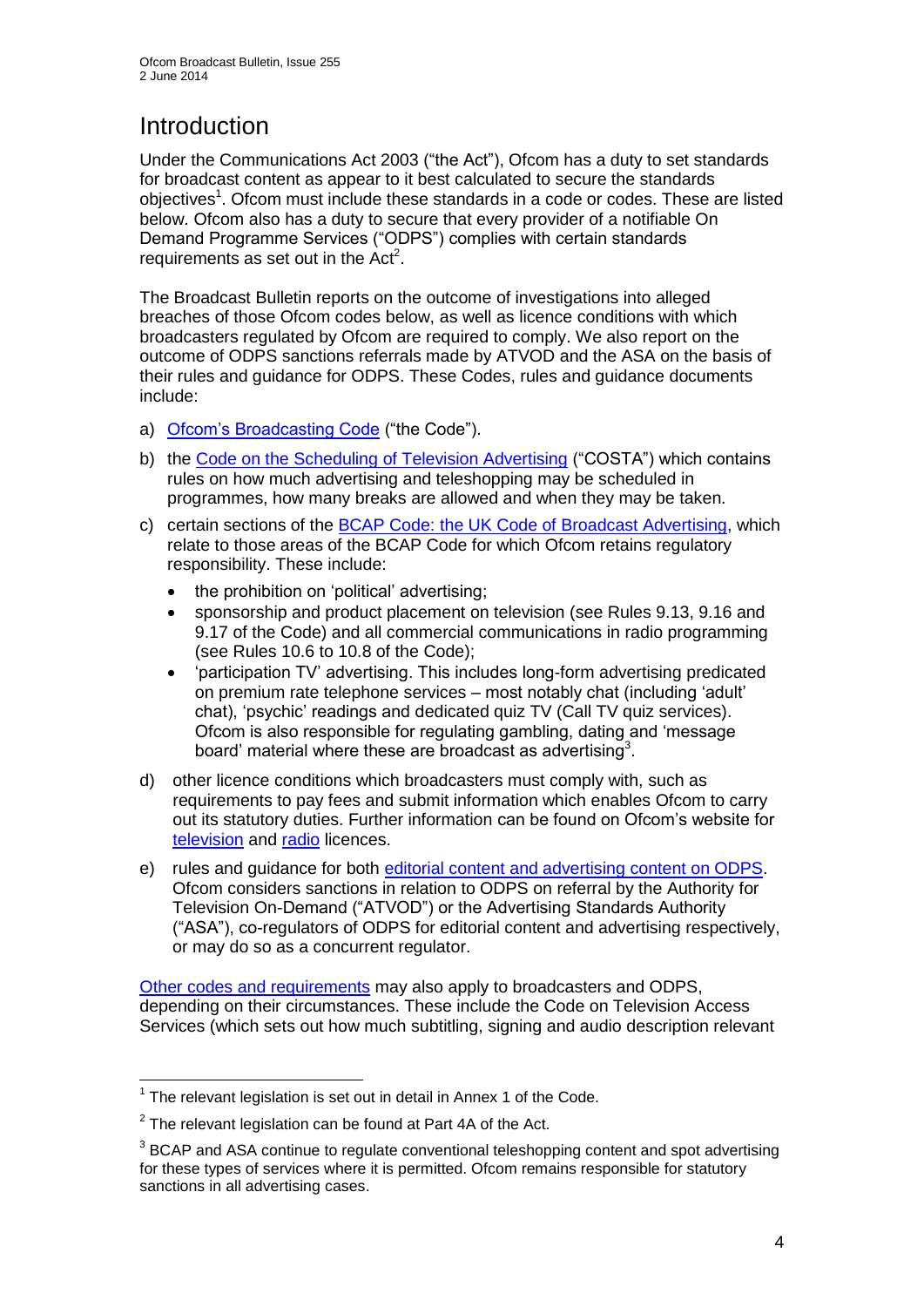licensees must provide), the Code on Electronic Programme Guides, the Code on Listed Events, and the Cross Promotion Code.

**It is Ofcom's policy to describe fully the content in television, radio and on demand content. Some of the language and descriptions used in Ofcom's Broadcast Bulletin may therefore cause offence.**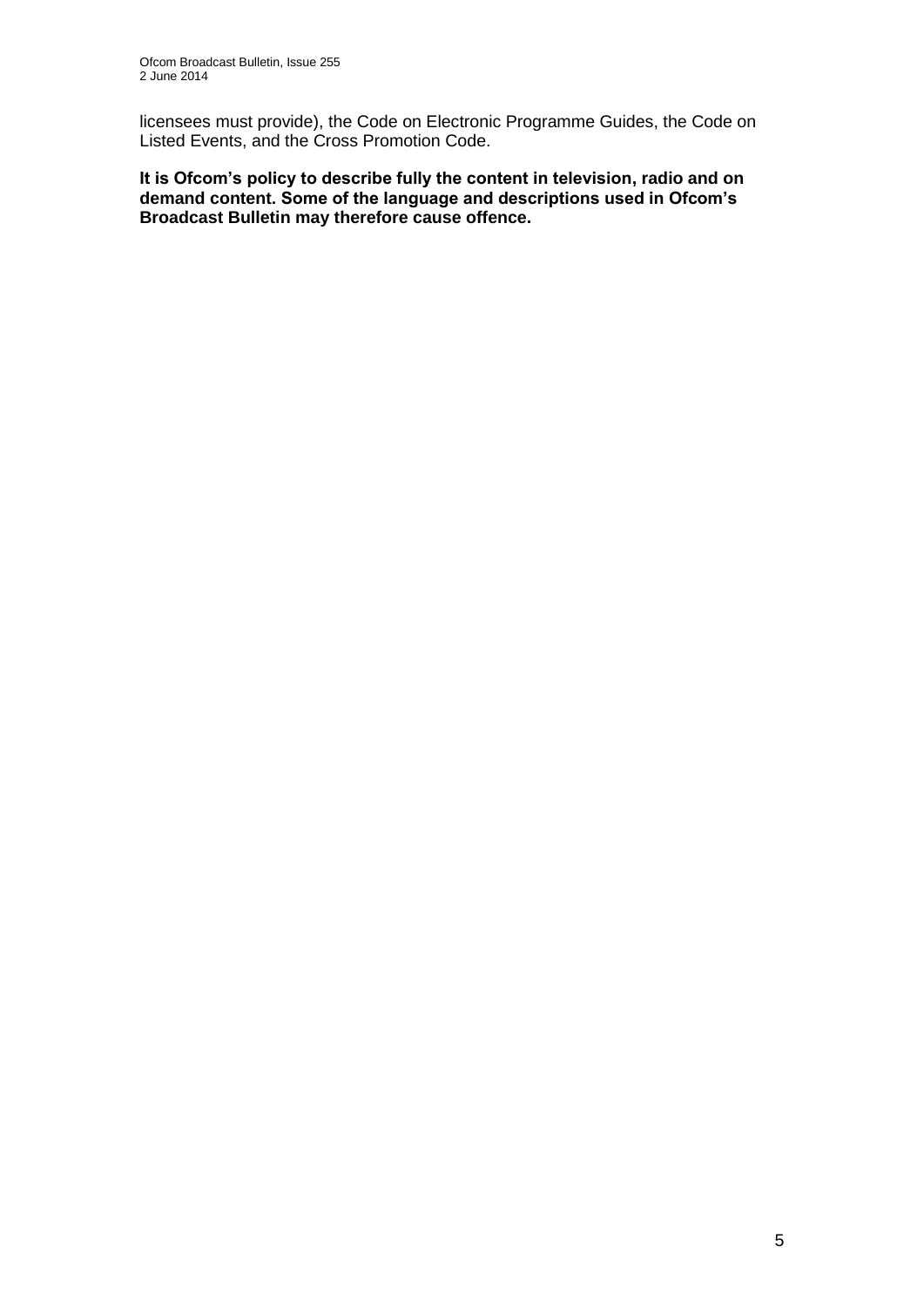# **Notice of Sanction**

## **Audio description provision**

*ESPN, January to December 2012*

## **Introduction**

ESPN is a sports television channel broadcasting a combination of live sports events and sports related programming. The licence for this service is held by ESPN (Europe, Middle East, Africa) Limited ("ESPN" or "the Licensee"). The sanction relates to the licensee's under-provision of audio description over 2012.

Condition 9(1) of ESPN's licence states "the Licensee shall ensure that the provisions of the Code on Subtitling, Signing and Audio-Description ("the Television Access Services Code") are observed in the provision of the Licensed Service". In 2012, under the Television Access Services Code, ESPN was required to audio describe 5% of relevant content. ESPN's access service returns for 2012 indicated that they had provided audio description on 2.3% of its relevant content, 2.7% short of its target.

## **Summary of Decision**

In its findings published on 5 August 2013 in issue 235 of the Broadcast Bulletin<sup>1</sup>, Ofcom found that the under-provision of audio description constituted a serious and, in the light of a similar breach from 2011, repeated breach of the Television Access Services Code. Ofcom found that the programme breached Rule 8 (now Rule  $9)^2$  of the Code.

| Anniversary of<br>relevant date | <b>Subtitling</b> | <b>Signing</b> | <b>Audio Description</b> |
|---------------------------------|-------------------|----------------|--------------------------|
| First                           | 10%               | 1%             | 2%                       |
| Second                          | 10%               | 1%             | 4%                       |
| <b>Third</b>                    | 35%               | 2%             | 6%                       |
| Fourth                          | 35%               | 2%             | 8%                       |
| Fifth                           | 60%               | 3%             | 10%                      |
| <b>Sixth</b>                    | 60%               | 3%             | 10%                      |
| Seventh                         | 70%               | 4%             | 10%                      |
| Eighth                          | 70%               | 4%             | 10%                      |
| Ninth                           | 70%               | 4%             | 10%                      |
| Tenth                           | 80%               | 5%             | 10%                      |

Rule 9: "broadcasters are required to meet the targets set out in the table below."

<sup>1</sup> 1 [http://stakeholders.ofcom.org.uk/binaries/enforcement/broadcast](http://stakeholders.ofcom.org.uk/binaries/enforcement/broadcast-bulletins/obb235/obb235.pdf)[bulletins/obb235/obb235.pdf](http://stakeholders.ofcom.org.uk/binaries/enforcement/broadcast-bulletins/obb235/obb235.pdf)

 $2$  During most of the period of the breach, this was referred to as Rule 8. The revised Code published on 18 December 2012 renumbered it as Rule 9, but made no substantive change.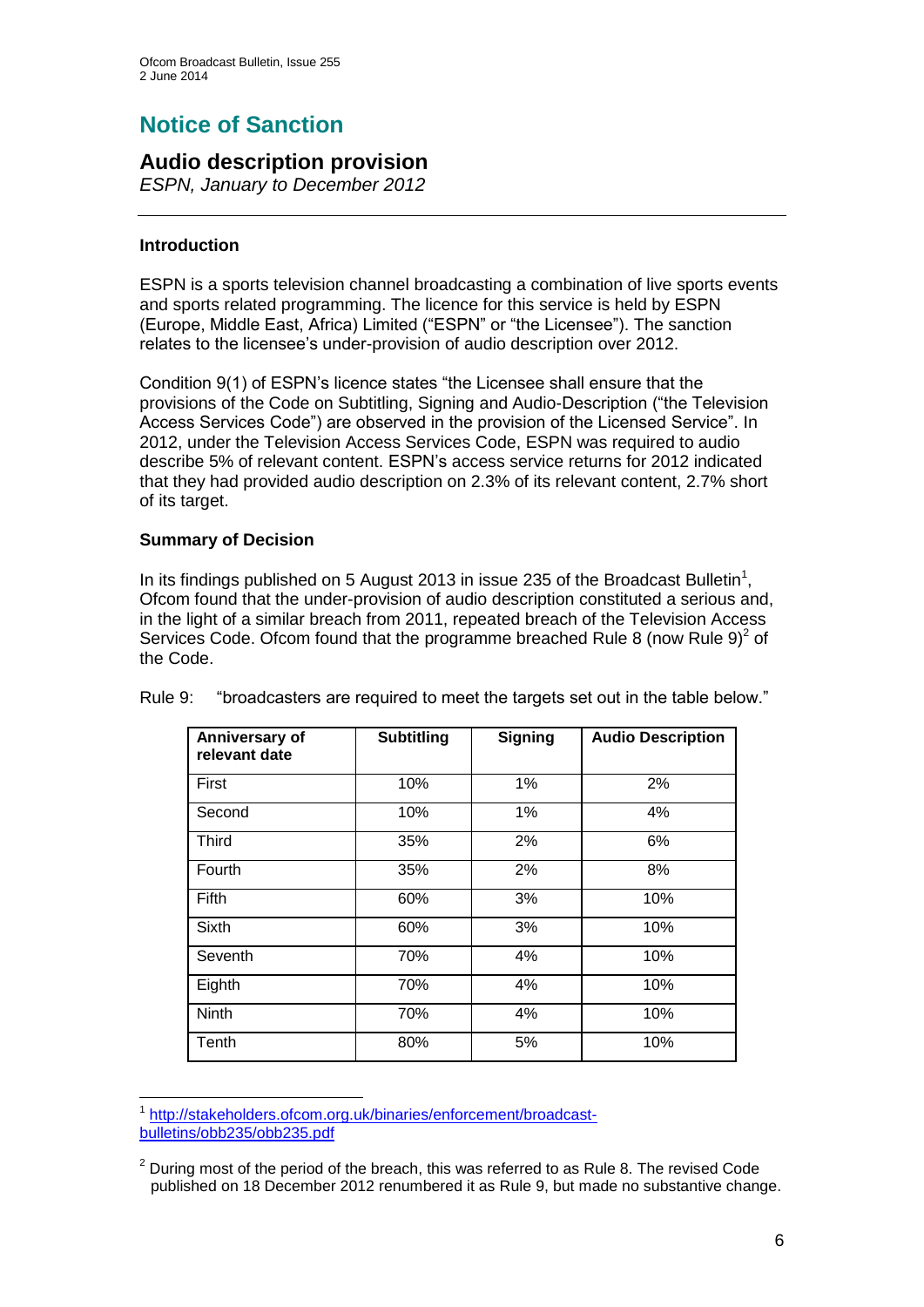ESPN's audio description target for 2012 was 5% as the channel's anniversary fell midway through the year and was thus an average of the second and third anniversary targets.

Ofcom considered that as a result of the Licensee's failure to provide audio description to the level required visually impaired consumers were excluded from content provided by ESPN that, under the requirements of the Act and the Television Access Services Code required by the Act, should have been made accessible to them.

In accordance with Ofcom's Penalty Guidelines, Ofcom decided it was appropriate and proportionate in the circumstances to impose a financial penalty of **£120,000** on ESPN (Europe, Middle East and Africa) Limited in respect of the Code breach (payable to HM Paymaster General). In addition, Ofcom considers that the Licensee should broadcast a statement of Ofcom's findings in this case, on a date and in a form to be determined by Ofcom.

The full decision is available at: [http://stakeholders.ofcom.org.uk/binaries/enforcement/content-sanctions](http://stakeholders.ofcom.org.uk/binaries/enforcement/content-sanctions-adjudications/Ofcom-Decision-ESPN.pdf)[adjudications/Ofcom-Decision-ESPN.pdf.](http://stakeholders.ofcom.org.uk/binaries/enforcement/content-sanctions-adjudications/Ofcom-Decision-ESPN.pdf)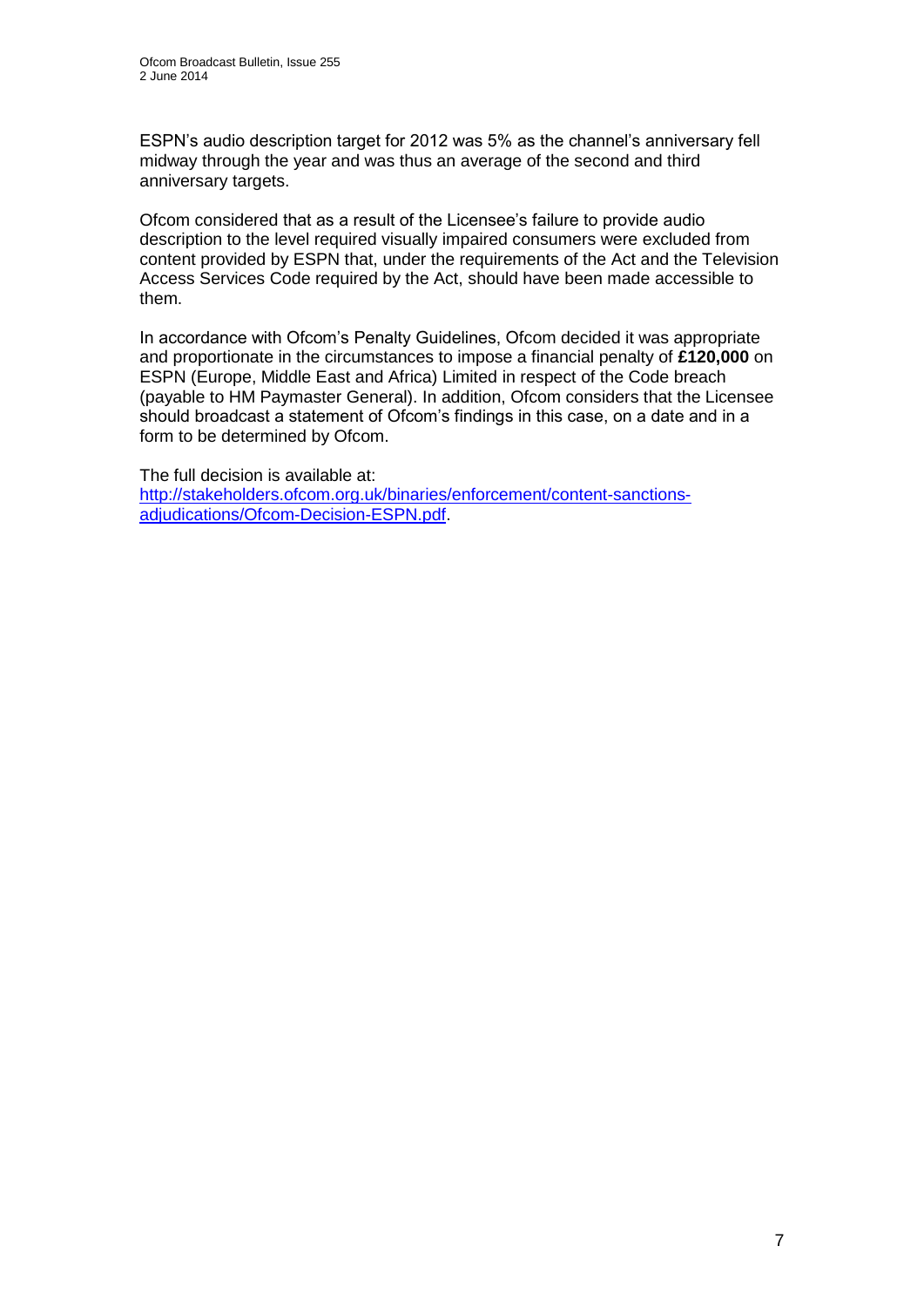# **Note to Broadcasters**

## **Guidance on Section Nine of the Broadcasting Code**

**This note provides important guidance on compliance with the Code's rules on commercial references in programming, in particular those relating to product placement. It should be read in conjunction with the existing Code guidance, which can be found on Ofcom's website.**

**In summary, licensees are advised that:** 

- **A programme** *about* **a product or service, such as a holiday destination or high-street retailer, is likely to test the distinction between advertising and editorial** *if* **it is funded (either wholly or in part) by the organisation whose specific interests are featured.**
- **Programmes that are about the creation or transformation of people, places or things, such as makeover or cookery shows, should avoid the impression that success is dependent on the use of a placed product.**
- **Placed products that do not carry discernible branding, such as clothing or furniture, may only be identified during editorial if identification is integrated into the programme's narrative.**

## Introduction

Section Nine of the Code contains rules that apply to commercial references in television programmes. The rules, which are underpinned by European and UK law, ensure that the principles of editorial independence; distinction between advertising and editorial content; transparency of commercial arrangements; and consumer protection are maintained. Section Nine contains overarching rules that apply to all commercial references and specific rules for different types of commercial references, such as sponsorship and product placement.

## Product placement

Product placement is the inclusion of, or reference to, a product, service or trade mark in a programme in return for payment, or other valuable consideration, to the broadcaster, programme producer or any person connected with either. Product placement has been permitted in programmes broadcast on Ofcom-licensed television services since 28 February 2011, subject to the rules in Section Nine of the Code.

Section Nine of the Code contains a number of rules about what type of products can be placed, in which programmes, and how those products can be featured. Among other things, the rules require that:

- product placement must not influence the content and scheduling of a programme in a way that affects the responsibility and editorial independence of the broadcaster (Rule 9.8);
- references to placed products, services and trade marks must not be promotional (Rule 9.9); and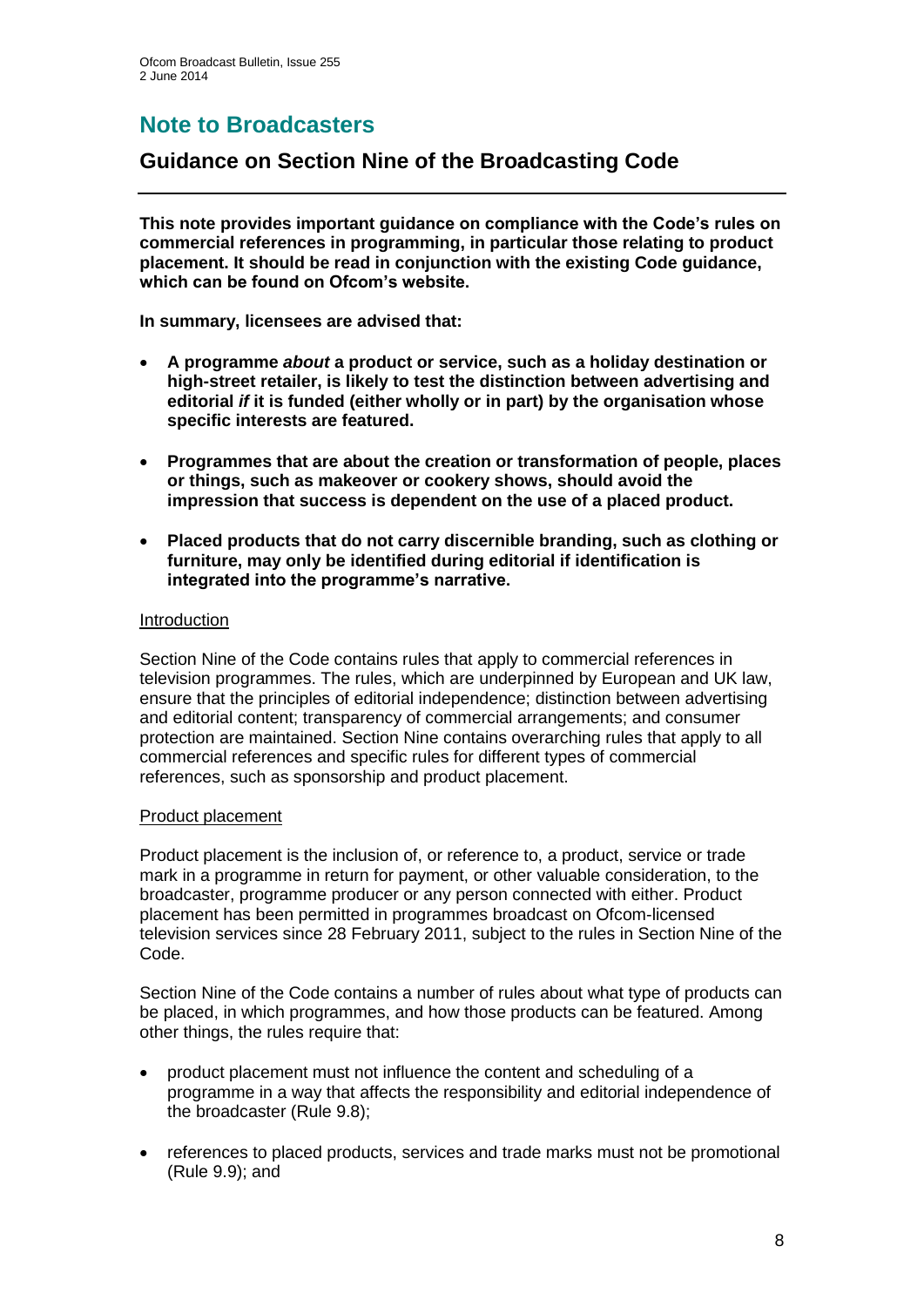references to placed products, services and trade marks must not be unduly prominent (Rule 9.10).

The introduction of the product placement rules heralded a significant change to the regulation of commercial references in television programming. In the three years since its introduction, product placement has been deployed in a slowly growing number of programmes across a range of broadcasters and programme types, and involving a range of brands, products and services. Ofcom recognises that although there has been a recent increase in the number of programmes with product placement, the market for such arrangements is still nascent.

Ofcom is also aware that when considering the compliance with the Code of product placement arrangements:

- licensees have few significant precedent decisions on the use of product placement on which to base their compliance decisions; and
- this is a complex area involving subjective editorial judgement, potentially inhibiting some licensees and producers who are considering using product placement.

In order to assist licensees when considering the acceptability of certain types of product placement, Ofcom is issuing the guidance set out below. We have identified three areas where we believe broadcasters will benefit from additional guidance: i) maintaining a distinction between programme and advertising content; ii) the use of product placement in instructional programming; and iii) the placement of generic products. This guidance should be read in conjunction with Ofcom's Guidance Notes on Section Nine of the Code, which can be found on Ofcom's website.<sup>1</sup>

\*\*\*

#### Distinction between programme and advertising content

A primary tenet of the rules in Section Nine of the Code is the maintenance of a distinction between programme content and advertising. The use of references to products and services in programmes for commercial purposes clearly tests this principle. Accordingly, the key purpose of the product placement rules is to prevent such arrangements distorting the editorial content of programmes.

Product placement is permitted where a reference to a product, service or trade mark (which is made in return for payment or other valuable consideration) is woven into a programme's narrative. It is important to emphasise that product placement does not provide companies with scope to fund programmes that are essentially about their brands. Legitimate product placement is where the placement is embedded within a programme, not where the placed product becomes the focus of the editorial content. There is a significant likelihood that a programme centred on a placed product would fall foul of both the product placement rules and other rules in Section Nine – in particular Rule 9.2, which states that "Broadcasters must ensure editorial content is distinct from advertising".

Therefore, to comply with the rules in Section Nine, a programme's narrative must always serve an editorial end: its purpose must not be, or appear to be, to promote

1

<sup>&</sup>lt;sup>1</sup> <http://stakeholders.ofcom.org.uk/binaries/broadcast/guidance/831193/section9.pdf>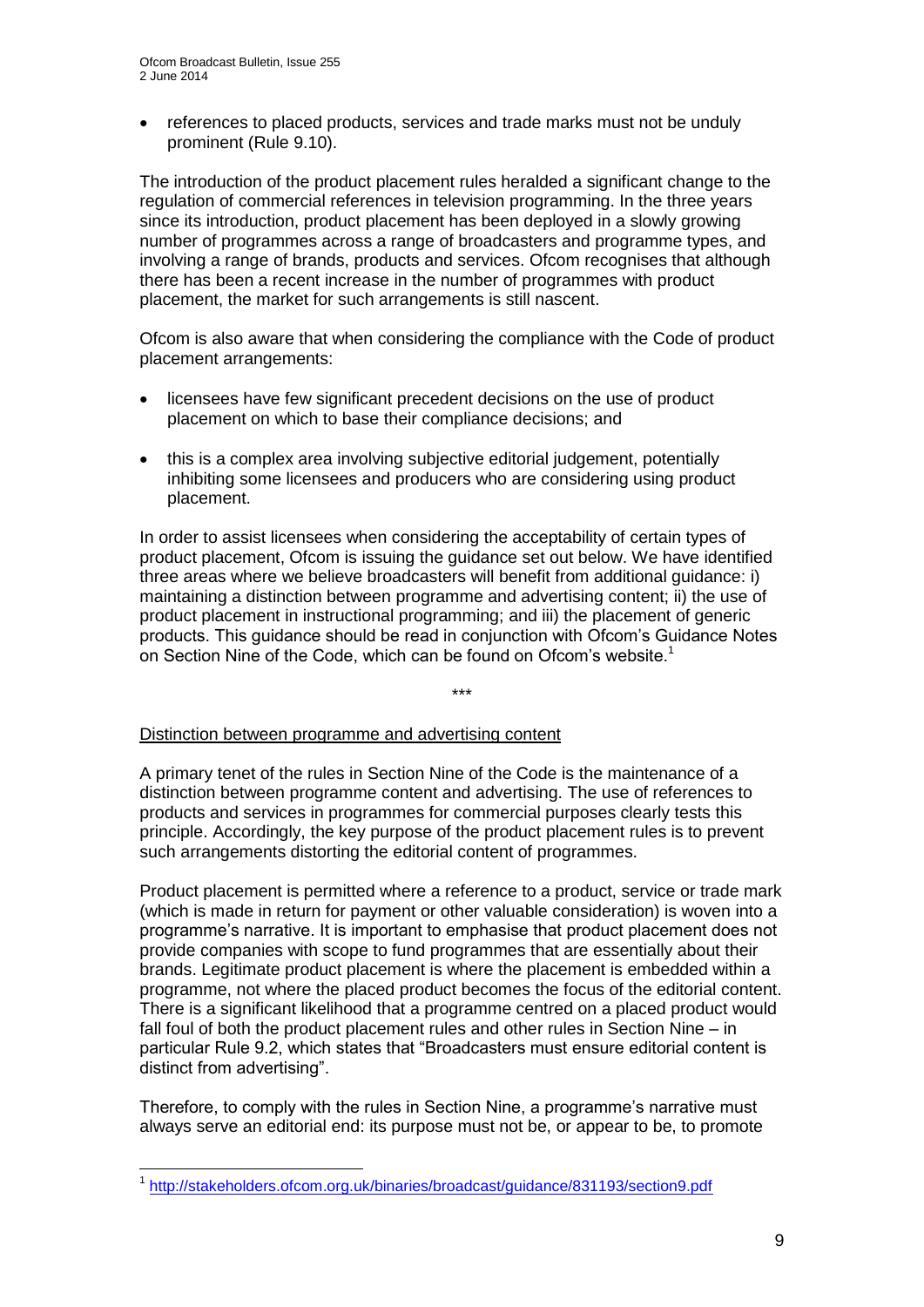the products of a third party included within it. Where a reference to a product is included in a programme for commercial purposes, broadcasters need to take care that the lines between advertising and programming are not blurred.

A product reference that is used to support, and is secondary to, an editorial narrative is unlikely to raise concerns under Rule 9.2, regardless of whether it is included solely for an editorial purpose (prop placement) or for a combined editorial/commercial purpose (product placement). When a product reference appears in such a context, the programme's narrative is likely to be unaffected by the inclusion or omission of the product.

However, where a programme's narrative is dependent on a particular product, broadcasters should consider very carefully whether the way in which the programme has been funded raises issues under Rule 9.2. This does not mean that a programme based on a particular commercial entity or product is necessarily incompatible with the Code. There are many established programme genres where the subject matter of a programme is a company, product etc. For example, 'behind the scenes' programmes that explore the operation of a particular company; 'making of' programmes that look at the production of particular products; and 'travelogues', which seek to provide insight about travel destinations. The Code has always provided broadcasters and programme producers with the scope to make programmes in these genres. However, broadcasters should be aware that the introduction of the product placement rules did not open the door for companies to fund programmes essentially designed to further their specific commercial interests.

If the broadcaster or a programme maker (or any person connected to either) receives payment or other valuable consideration from a company to produce content about the company's product(s), the content is likely to engage the product placement rules and may be questionable under these rules and also Rule 9.2. Such funding arrangements may compromise the programme maker/broadcaster's freedom to reflect an independent observation of the subject matter and lead to the impression that content has been created primarily for promotional rather than editorial purposes.

It is important to note that the Code does not prevent a programme maker using resources made available to it by a company whose interests are featured in a programme e.g. access to the company's operations or a tourist destination. Using products/services obtained in this way, and featuring them in programme content, will not necessarily be contrary to the Code's requirements provided that references in the programme are included for editorial and not commercial purposes.

**Although the product placement rules permit paid for references to products, services and trade marks in programmes, they do not allow commercial entities to fund programmes about their specific interests. Broadcasters are required to maintain a distinction between advertising and programming and accordingly must think carefully as to whether commercial and contractual arrangements that engage the product placement rules blur the boundaries between advertising and programming.** 

\*\*\*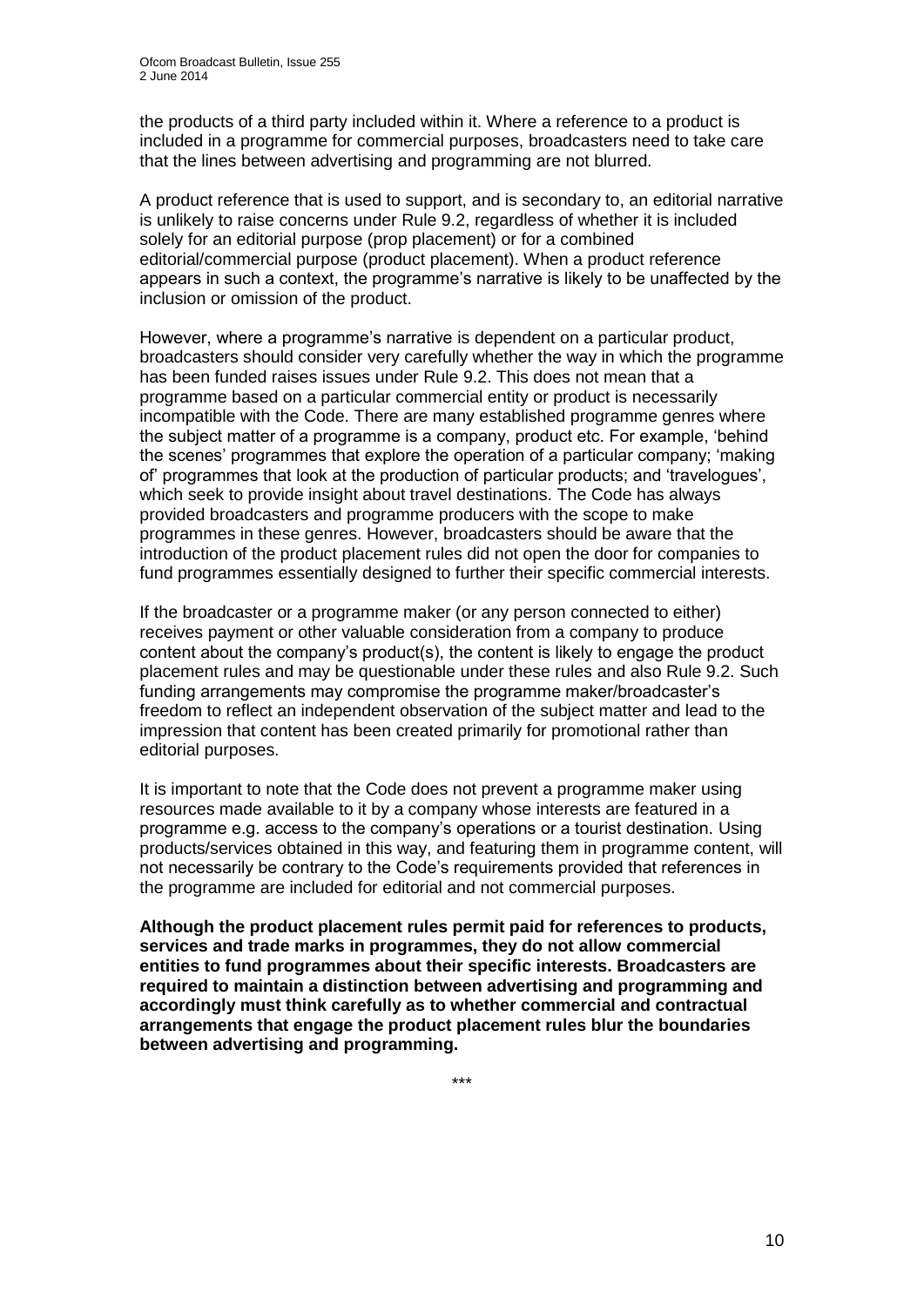## Instructional programming – e.g. 'Make over' and cookery programmes

Ofcom has considered the appropriateness of placing products in programmes that provide viewers with information about specific products and services, including programmes based around cookery and fashion.

Rule 9.12(b) prohibits product placement in consumer advice programmes.<sup>2</sup> However, the Code does permit its use in other programme genres, such as reality programming. Programming that falls within permitted genres may contain information about, or demonstrations of, particular products, such as those relating to cookery, fashion or DIY. If broadcasters wish to include product placement in such programmes, they need firstly to satisfy themselves that the content does not fall into the 'consumer advice' category. They should then consider carefully whether their chosen approach is likely to be perceived as promotional. In particular, demonstrations or tasks with positive outcomes predicated on the use of specific brands are likely to be difficult to reconcile with Rule 9.9 of the Code.

For example, in 'make over' shows that feature a positive transformation – e.g. of a person or home – the specific placed product should not be seen as the reason for the positive change. The use of product placement in these circumstances poses inherent difficulties and content is likely to be viewed as promoting the placed products.

In cookery programmes, it is usual to show presenters and guests enjoying a dish prepared during the programme. Given the context of such programmes, there is likely to be clear editorial justification for positive commentary. However, the use of placed products in the production of dishes may be problematic under Rule 9.9, if the success of a recipe appears to be dependent on the use of a specific branded ingredient rather than a generic variant.

Positive comments that relate to generic products or services (e.g. non-proprietary food products, clothing, decorating products) are less likely to be in breach of Rule 9.9. In such circumstances, broadcasters should ensure that programmes do not contain other information that will lead viewers to infer that a positive attribute relates to a specific brand of product or specific retailer that has been placed in the programme. For example, broadcasters should adopt a cautious approach when referring to price information to avoid any impression that the price refers to placed products.

**Ofcom accepts that advertisers will want to seek out product placement opportunities that enable their brands or products to be presented to audiences in a positive light. However, broadcasters must ensure that such references are appropriately limited. If 'make over' or cookery programmes focus on the positive attributes of placed products, they are likely to conflict with Section Nine of the Code. We advise licensees to consider very carefully whether references to placed products, services or trade marks in 'make over' or cookery programmes primarily serve an editorial or promotional purpose.**

**\*\*\***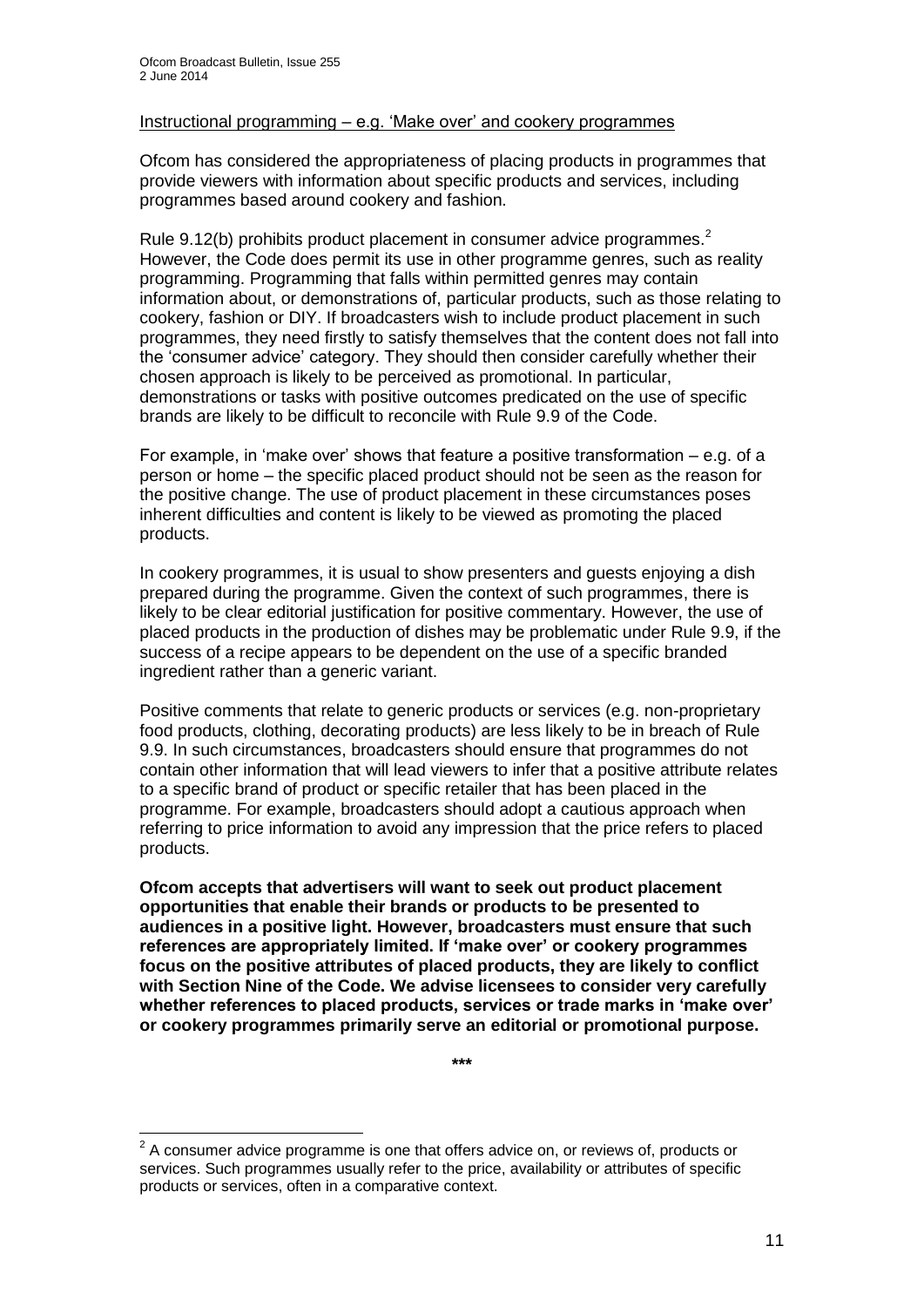## Identifying generic and unbranded placement

Product placement provides the opportunity for brands to gain exposure through programme content. To comply with the product placement rules, product placement should fit within the editorial content in which it appears. Inevitably, this fit will be easier to achieve in some programme genres and for some products.

Products that feature prominent or distinctive branding may be more attractive to those looking at using product placement as a way to gain brand exposure. Although there is equal scope for both branded and unbranded products to be placed in programmes, the degree of brand exposure gained through generic or unbranded placement is unlikely to match that of a branded product. Broadcasters may take steps to provide viewers with information about unbranded products placed in programmes. However, Ofcom's published guidance<sup>3</sup> makes clear that broadcasters should think carefully about the appropriate point at which to provide such information.

A reference during a programme to the brand or supplier of a placed product that is not readily identifiable is likely to be justifiable only if it can be accommodated plausibly into the programme's narrative. Brand references that are not part of the programme's narrative (e.g. their purpose is solely to identify a placed product) are likely to give rise to issues of undue prominence and promotion.

**Broadcasters should exercise particular caution when identifying generic and unbranded product placement within programmes. Where a reference cannot be accommodated editorially, broadcasters should consider identifying generic and unbranded products during end credits.**

**\* \* \***

#### **Conclusion**

**Section Nine of the Code provides significant scope for including commercial references in programming. Product placement in particular provides latitude for brands to be integrated creatively into programme content. However, Ofcom takes this opportunity to remind all broadcasters that it is a primary tenet of the regulatory framework that editorial content must remain distinct from advertising.** 

All licensees should ensure that this formal guidance is understood by their compliance staff and is applied when complying programmes involving product placement arrangements.

Any licensee who requires guidance on the product placement rules should contact Suzanne Wright at [suzanne.wright@ofcom.org.uk.](mailto:suzanne.wright@ofcom.org.uk)

 3 See paragraph 1.124 of Ofcom's Guidance Notes to Section Nine of the Code.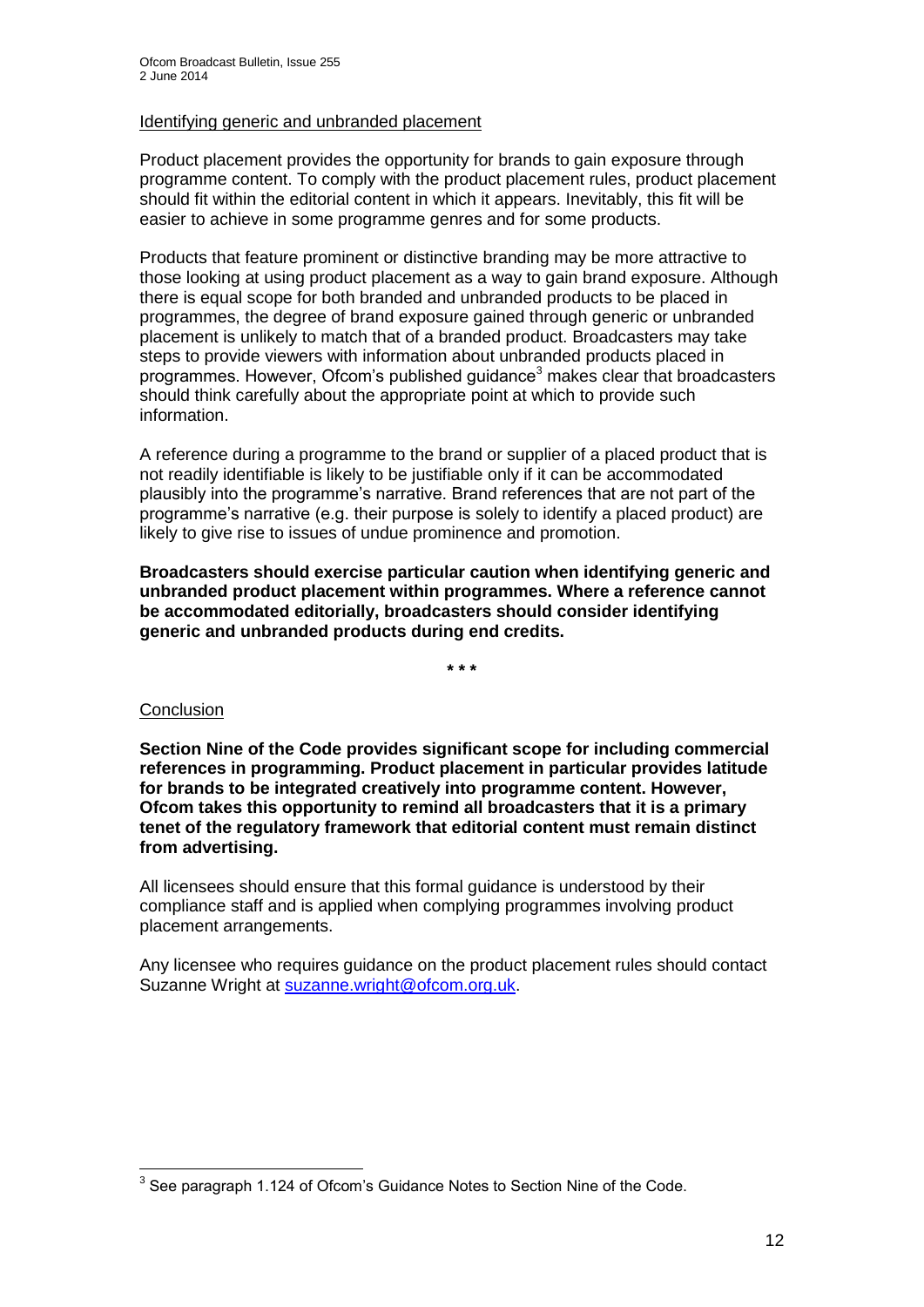# **Standards cases**

# **In Breach**

## **Sponsorship credits**

*Channel Nine UK, 19 February 2014, 18:00 to 23:00*

## **Introduction**

Channel Nine UK is a general entertainment channel that is broadcast in Bengali and serves the Bangladeshi community in the UK and Europe. The licence for Channel Nine UK is held by Runners TV Limited ("Runners TV" or "the Licensee"). The channel re-transmits content from Channel Nine in Bangladesh.

During routine monitoring of compliance with advertising scheduling rules, Ofcom noted a number of sponsorship credits that appeared to contain calls to action and advertising messages.

## *Enlightened Journey* and *Chef's World*, sponsored by JMG Cargo

The sponsorship credit for this international cargo company, attached to two different programmes, was broadcast on five occasions between 18:00 and 22:00 on 19 February 2014. The credit consisted of an image of an aeroplane incorporated into the logo of the company and the following text: *"JMG Cargo Specialist"*, *"Call us today"* and *"Open 7 days a week"*. The credit also included the company's address, two telephone numbers, and a website address. Under the text *"New Branch"*, a further address and four telephone numbers were listed.

## *Jibon o Chintay Islam*, sponsored by Hathi Claims

The sponsorship credit for this accident claims company was broadcast at 18:33 and 22:27 on 19 February 2014. The credit featured a man sitting in the driving seat of a car, with text stating the name of the company, its telephone number and website address. The text then changed to read: *"Had An Accident Not Your Fault? One Call Does It All"*. This was followed by a telephone number.

## *Chondraboti*, sponsored by SFS

The sponsorship credit for this education consultancy was broadcast at 18:33 and 18:47 on 19 February 2014. The credit featured footage of the CEO of SFS, Abu Sadat, identified in text. Additional text stated: *"Admission going on Feb/March Intake"* and *"BA (Hon's) Business/IT/Law/Health care MBA/Top up"*. A telephone number and address were also shown.

Ofcom considered that the material raised issues warranting investigation under Rule 9.22(a):

"Rule 9.22: Sponsorship credits must be distinct from advertising. In particular:

(a) Sponsorship credits broadcast around sponsored programmes must not contain advertising messages or calls to action. Credits must not encourage the purchase or rental of the products or services of the sponsor or a third party. The focus of the credit must be the sponsorship arrangement itself. Such credits may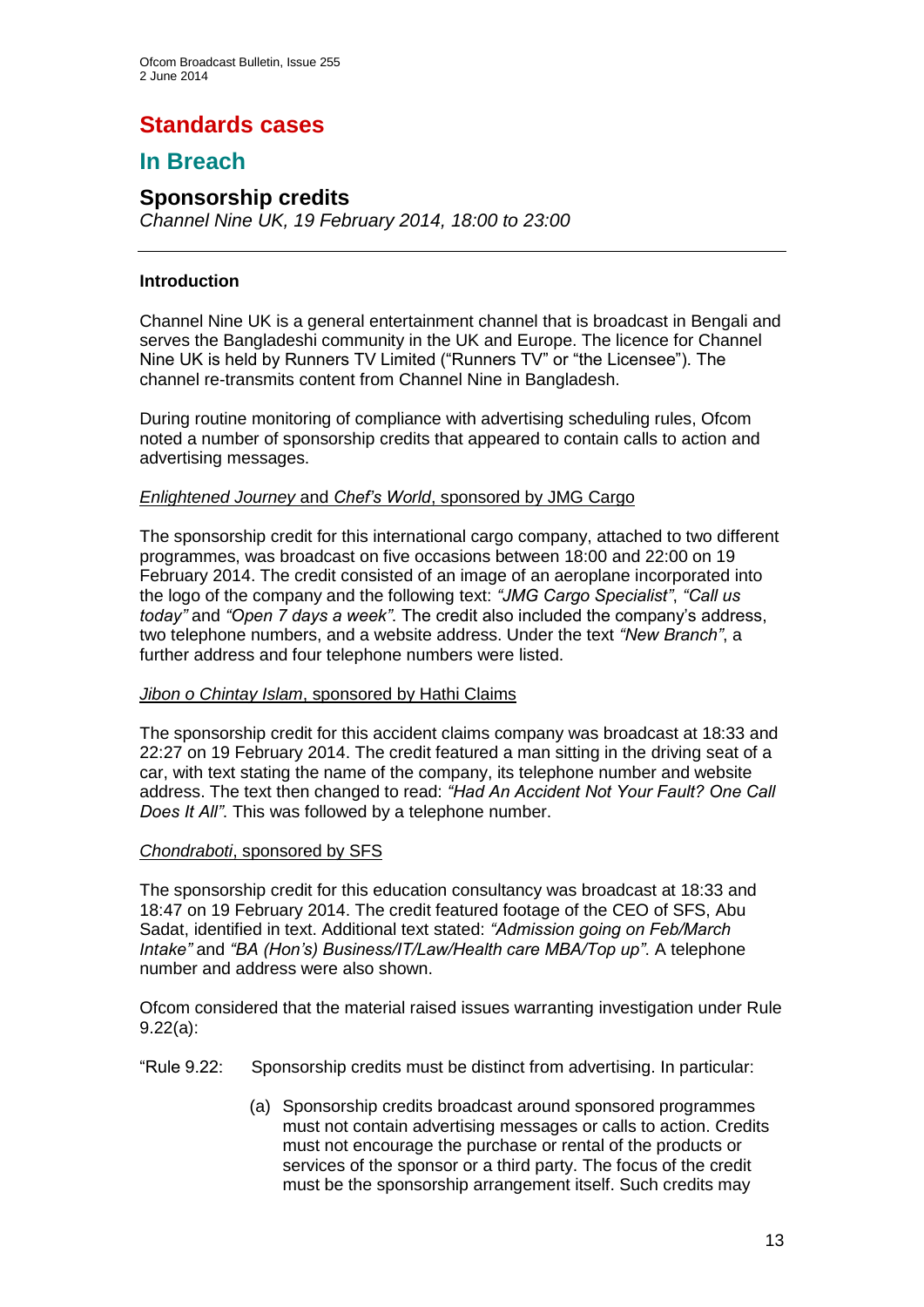include explicit reference to the sponsor's products, services or trade marks for the sole purpose of helping to identify the sponsor and/or the sponsorship arrangement."

We therefore asked the Licensee for its comments as to how the content complied with Rule 9.22(a).

## **Response**

Runners TV apologised, stating that in all instances it accepted "the sponsorship credits fail to meet the standard required". The Licensee also stated that although its staff had received training, including specific instructions regarding sponsorship credits, the editor had failed to implement these on this occasion. The credits had been "subsequently edited and revised", and the editor had been "formally warned", according to the Licensee.

## **Decision**

Under the Communications Act 2003, Ofcom has a statutory duty to set standards for broadcast content as appear to it best calculated to secure the standards objectives, one of which is that "the international obligations of the United Kingdom with respect to advertising included in television and radio services are complied with". The rules in Section Nine of the Code, among others, reflect this objective.

The EU Audiovisual Media Services Directive limits the amount of advertising a broadcaster can transmit and requires that advertising is kept distinct from other parts of the programme service. Sponsorship credits are treated as part of the sponsored content and do not count towards the amount of airtime a broadcaster is allowed to use for advertising. To prevent credits effectively becoming advertisements, and therefore increasing the amount of advertising transmitted, broadcasters are required to ensure that sponsorship credits do not contain advertising messages.

Rule 9.22(a) of the Code therefore requires that sponsorship credits broadcast around sponsored programmes must not contain advertising messages or calls to action, or encourage the purchase or rental of the products or services of the sponsor or a third party. The focus of the credit must be the sponsorship arrangement itself and references to the sponsor's products, services or trade marks should be for the sole purpose of helping to identify the sponsor and/or the sponsorship arrangement.

In particular, Ofcom's published guidance<sup>1</sup> on Rule  $9.22(a)$  includes the following:

- "detailed descriptions of products/services or references to multiple products…are likely to detract from the sponsorship message and result in content that is more akin to advertising";
- "the use of the sponsor's slogans, straplines, jingles and so on…[may] be used within a credit, for the purpose of helping to identify the sponsor and/or the sponsorship arrangement, provided they do not encourage the purchase or rental of the sponsor's products or services";

<sup>1</sup> <sup>1</sup> See: [http://stakeholders.ofcom.org.uk/binaries/broadcast/guidance/831193/section9.pdf.](http://stakeholders.ofcom.org.uk/binaries/broadcast/guidance/831193/section9.pdf)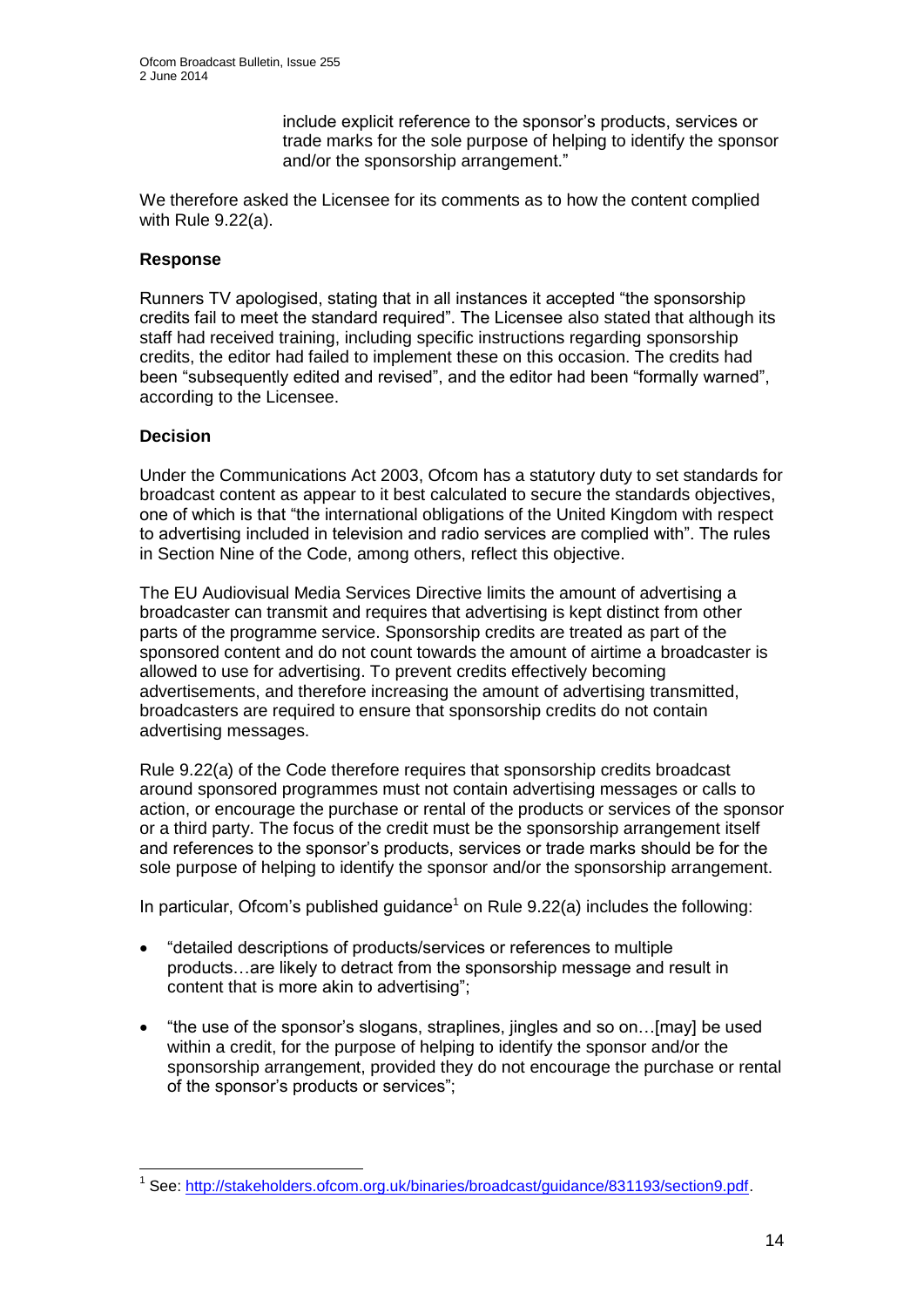- "claims about the sponsor's products/services (in particular those that are capable of objective substantiation) are likely to be considered as advertising messages and therefore should not be included in sponsorship credits. Examples include:…the use of promotional language and/or superlatives to describe the sponsor and/or its products and services (e.g. referring to: the breadth of range of products a sponsor provides or how easy a sponsor's product is to use)";
- "basic contact details (e.g. websites or telephone numbers) may be given in credits but these should not be accompanied by language that is likely to be viewed as an invitation to the audience to contact the sponsor"; and
- "if sponsorship credits contain contact details, these should be minimal".

Ofcom considered each of the sponsorship credits against Rule 9.22(a).

## *Enlightened Journey* and *Chef's World*, sponsored by JMG Cargo

Ofcom considered that the text *"Call us today"*, shown alongside several telephone numbers, directly invited the viewer to contact the sponsor and was therefore a clear call to action.

In addition, we noted that the text also stated *"Open 7 days a week"* and *"New Branch"*. In our view, these constituted claims about the convenience of accessing the service provided by the company, and were therefore advertising messages.

Finally, Ofcom considered that the contact details provided in this credit (i.e. four telephone numbers, two addresses and a website address) significantly exceeded the minimum information necessary to allow viewers to identify the sponsor.

For these reasons, we concluded that the sponsorship credit was in breach of Rule 9.22(a).

#### *Jibon o Chintay Islam*, sponsored by Hathi Claims

In Ofcom's opinion, the text *"Had An Accident Not Your Fault? One Call Does It All"* was a slogan or strapline designed to encourage the purchase of services provided by the sponsor. In addition, Ofcom considered that the text, followed by a telephone number, also constituted a clear call to action. The credit was therefore in breach of Rule 9.22(a).

#### *Chondraboti*, sponsored by SFC

We considered the text *"Admission going on Feb/March Intake"* encouraged the viewer to use the service provided by SFS, and was therefore an advertising message.

Ofcom also considered that the text *"BA (Hon's) Business/IT/Law/Health care MBA/Top up"* was a reference to multiple products available from the company, which detracted from the sponsorship message and resulted in content that was more akin to advertising.

The credit was therefore in breach in Rule 9.22(a).

#### **Conclusion**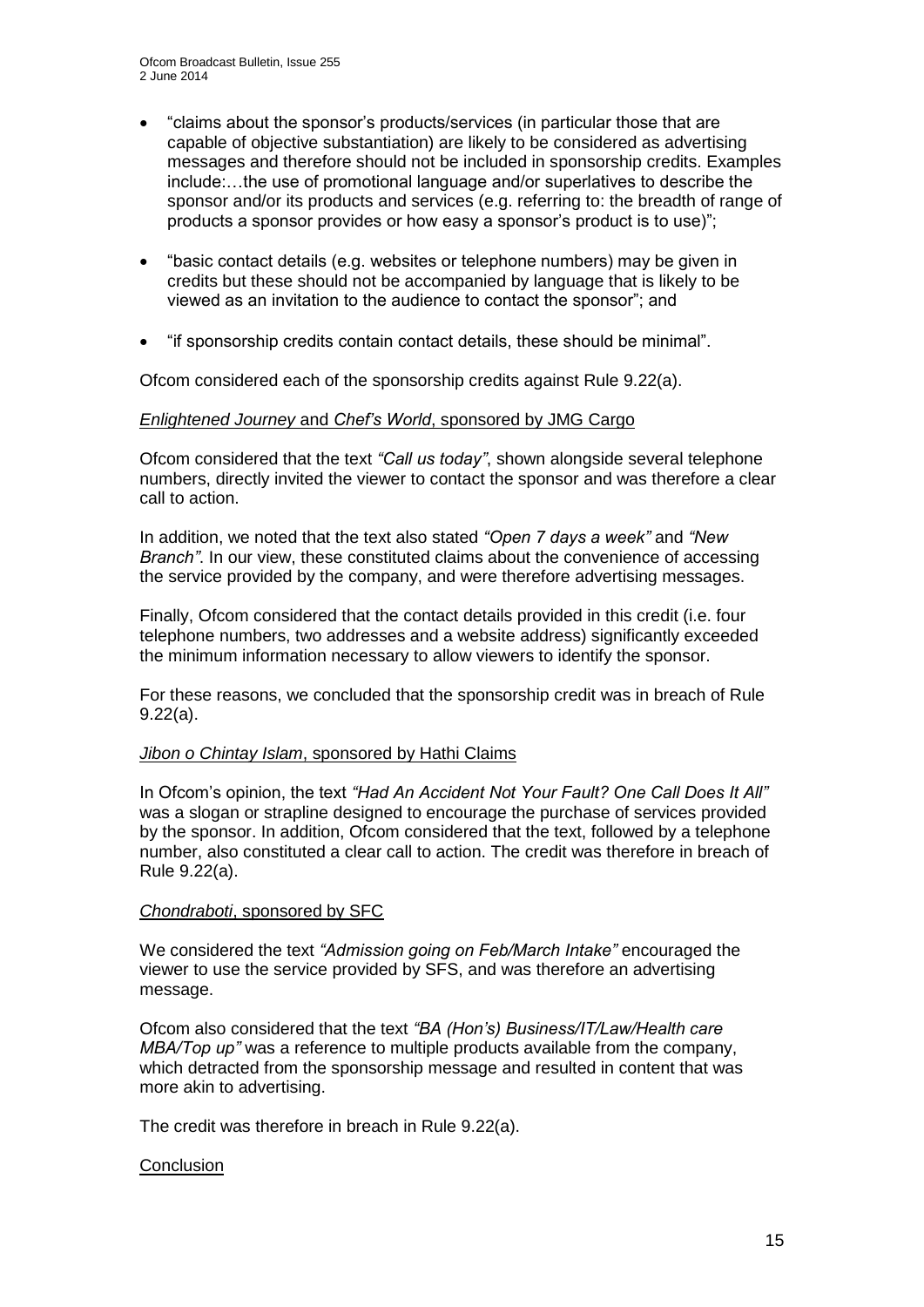Ofcom noted the apology given by the Licensee. However, Ofcom is concerned about Runners TV's record of non-compliance with regard to Rule 9.22(a). In issue 236 of Ofcom's Broadcast Bulletin, Ofcom recorded a breach of Rule 9.22(a) against this Licensee<sup>2</sup>. The Finding stated: "Ofcom expects the Licensee to take the necessary steps to ensure the compliance of its sponsorship credits and will continue to monitor this."

In issue 246 of Ofcom's Broadcast Bulletin, Ofcom recorded a further breach of Rule 9.22(a) against Runners  $TV^3$ , as a result of which the Licensee was required to attend a meeting to discuss its compliance procedures. This meeting was held on 5 February 2014 with revised compliance procedures supplied to Ofcom on 5 March 2014.

Ofcom is concerned that the training put in place by Runners TV following a meeting about the Licensee's compliance with Rule 9.22(a) was insufficient for its staff to notice multiple clear breaches of Rule 9.22(a).

**Ofcom will continue to monitor sponsorship credits broadcast on Channel Nine UK. We are putting the Licensee on notice that any further breaches of the Code in this area will lead to Ofcom considering the imposition of a statutory sanction.**

**Breaches of Rule 9.22(a)**

<sup>1</sup> <sup>2</sup> See: [http://stakeholders.ofcom.org.uk/binaries/enforcement/broadcast](http://stakeholders.ofcom.org.uk/binaries/enforcement/broadcast-bulletins/obb236/obb236.pdf)[bulletins/obb236/obb236.pdf.](http://stakeholders.ofcom.org.uk/binaries/enforcement/broadcast-bulletins/obb236/obb236.pdf)

<sup>&</sup>lt;sup>3</sup> See: [http://stakeholders.ofcom.org.uk/binaries/enforcement/broadcast](http://stakeholders.ofcom.org.uk/binaries/enforcement/broadcast-bulletins/246/obb246.pdf)[bulletins/246/obb246.pdf.](http://stakeholders.ofcom.org.uk/binaries/enforcement/broadcast-bulletins/246/obb246.pdf)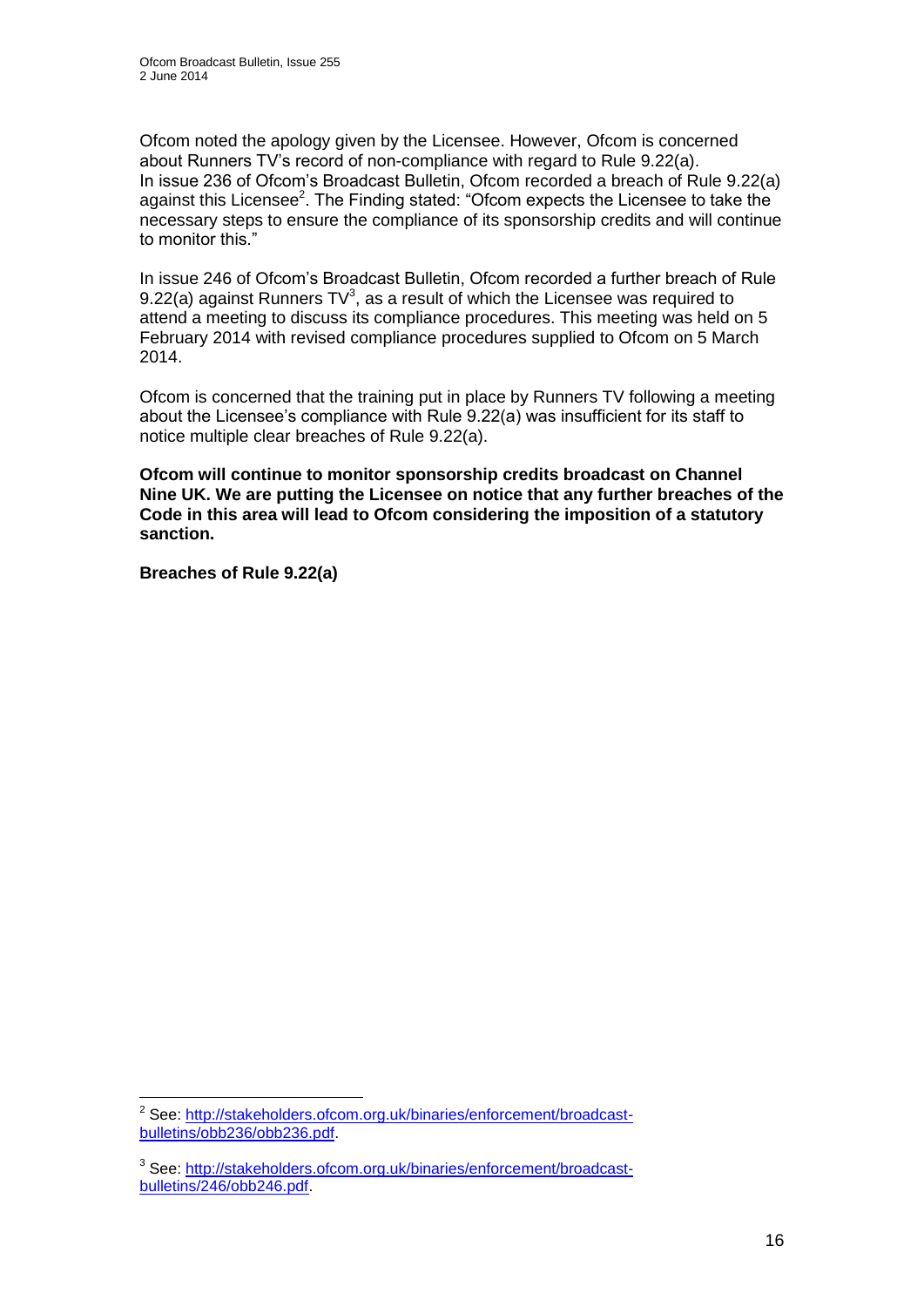# **Resolved**

## **BBC Radio Scotland Football**

*BBC Radio Scotland, 16 March 2014, 17:50*

## **Introduction**

BBC Radio Scotland is the BBC national radio service for Scotland and features news, sport and entertainment programmes.

A complaint alerted Ofcom to the use of offensive language in the live broadcast of a post-match interview with Aberdeen Football Club (Aberdeen FC) Chairman, Stewart Milne, during this programme broadcast on a Sunday afternoon.

Ofcom noted the use of the word "fucking", at about 42 seconds into the interview:

| <b>Stewart Milne:</b> | "19 years, 120 minutes and then fucking penalties [starts]<br>laughing]."                                                                                 |
|-----------------------|-----------------------------------------------------------------------------------------------------------------------------------------------------------|
| Presenter:            | "[Laughing] I think we better apologise for that use of uh, uh<br>industrial language in that [laughs] penalties yes."                                    |
| <b>Stewart Milne:</b> | "Penalties. My apologies. I hope there was nobody listening."                                                                                             |
| Presenter:            | " I think the whole of Aberdeen and the North-East were<br>listening. Apologies to anyone who was offended by that use of<br>extreme emotional language". |

At the end of the interview the studio presenter made another apology:

*"… and uh apologies, Stewart got a wee bit carried away with some colourful language right at the start of that interview…".*

We considered that the material raised issues warranting an investigation under the Rule 1.14 of the Code, which states:

"The most offensive language must not be broadcast…when children are particularly likely to be listening (in the case of radio)."

## **Response**

Ofcom did not consider it necessary to seek the BBC's comments before reaching a Preliminary View on this matter.

## **Decision**

Under the Communications Act 2003, Ofcom has a duty to set standards for broadcast content as to ensure the standards objectives, including that "persons under the age of eighteen are protected". This objective is reflected in Section One of the Code.

Rule 1.14 states that the most offensive language must not be broadcast on radio when children are particularly likely to be listening. Ofcom's research on offensive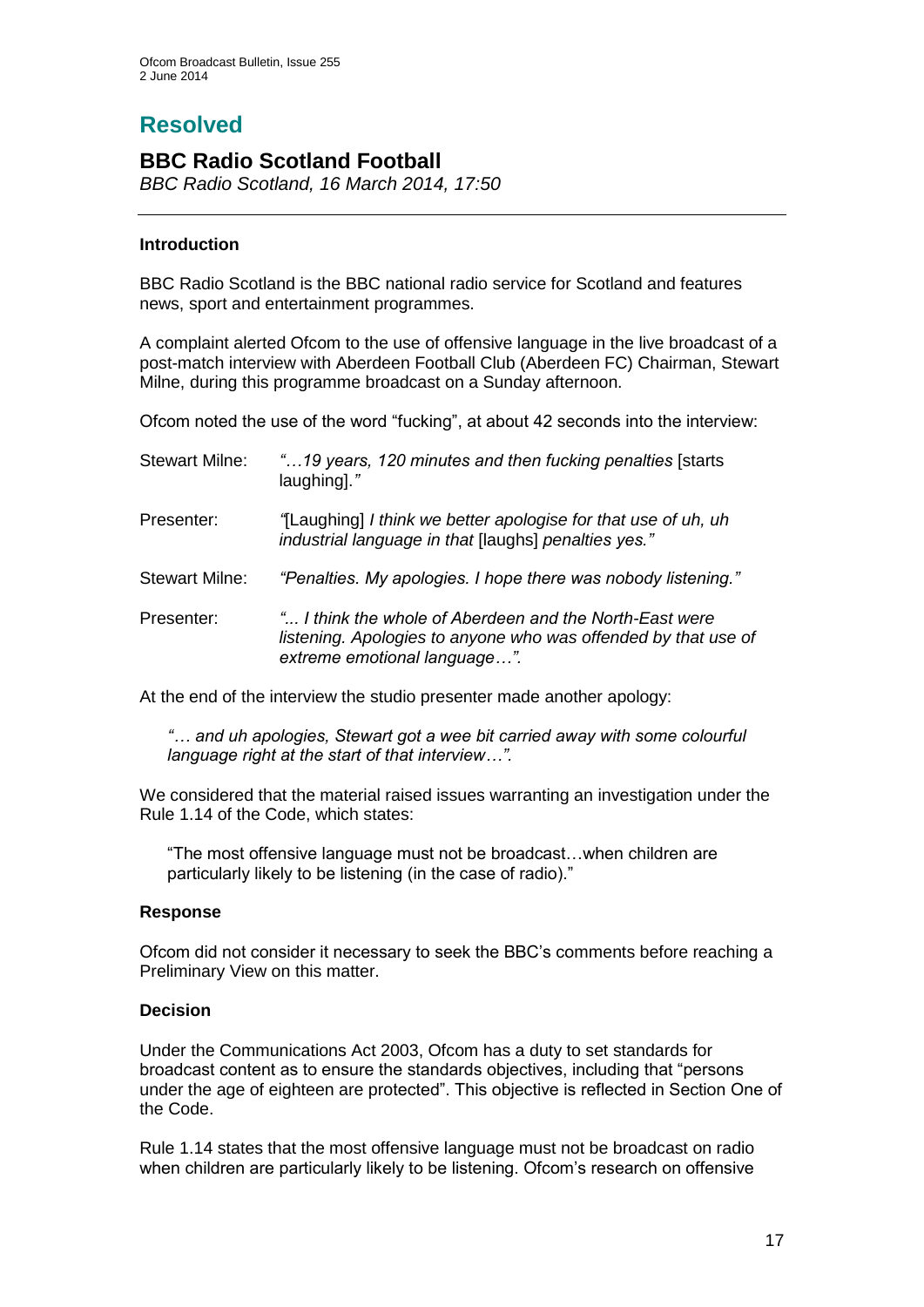language<sup>1</sup> clearly notes that the word "fucking" is considered by audiences to be among the most offensive language.

Ofcom's guidance on offensive language on radio $2$  says that:

"For the purpose of determining when children are particularly likely to be listening, Ofcom will take into account of all relevant information available to it. However, based on Ofcom's analysis of audience listening data, and previous Ofcom decisions, radio broadcasters should have particular regard to broadcasting content at the following times:..

between 06:00 and 19:00 at weekends all year around…".

Given that the post-match interview was broadcast at 17:50 on a Sunday, the most offensive language was broadcast at a time when children were particularly likely to be listening. Rule 1.14 was therefore breached.

Ofcom however took into account that this use of the most offensive language was during a live unscripted interview and that the sports presenter promptly intervened and apologised for the inappropriate language used. We noted that further apologies followed by Stewart Milne and the studio presenter.

Ofcom therefore considers the matter resolved.

## **Resolved**

1

 $1$  Audience attitudes towards offensive language on television and radio, August 2010 [\(http://stakeholders.ofcom.org.uk/binaries/research/tv-research/offensive-lang.pdf\)](http://stakeholders.ofcom.org.uk/binaries/research/tv-research/offensive-lang.pdf)

 $2$  Ofcom Guidance, Offensive language on radio, December 2011 [\(http://stakeholders.ofcom.org.uk/binaries/broadcast/guidance/831193/offensive](http://stakeholders.ofcom.org.uk/binaries/broadcast/guidance/831193/offensive-language.pdf)[language.pdf\)](http://stakeholders.ofcom.org.uk/binaries/broadcast/guidance/831193/offensive-language.pdf)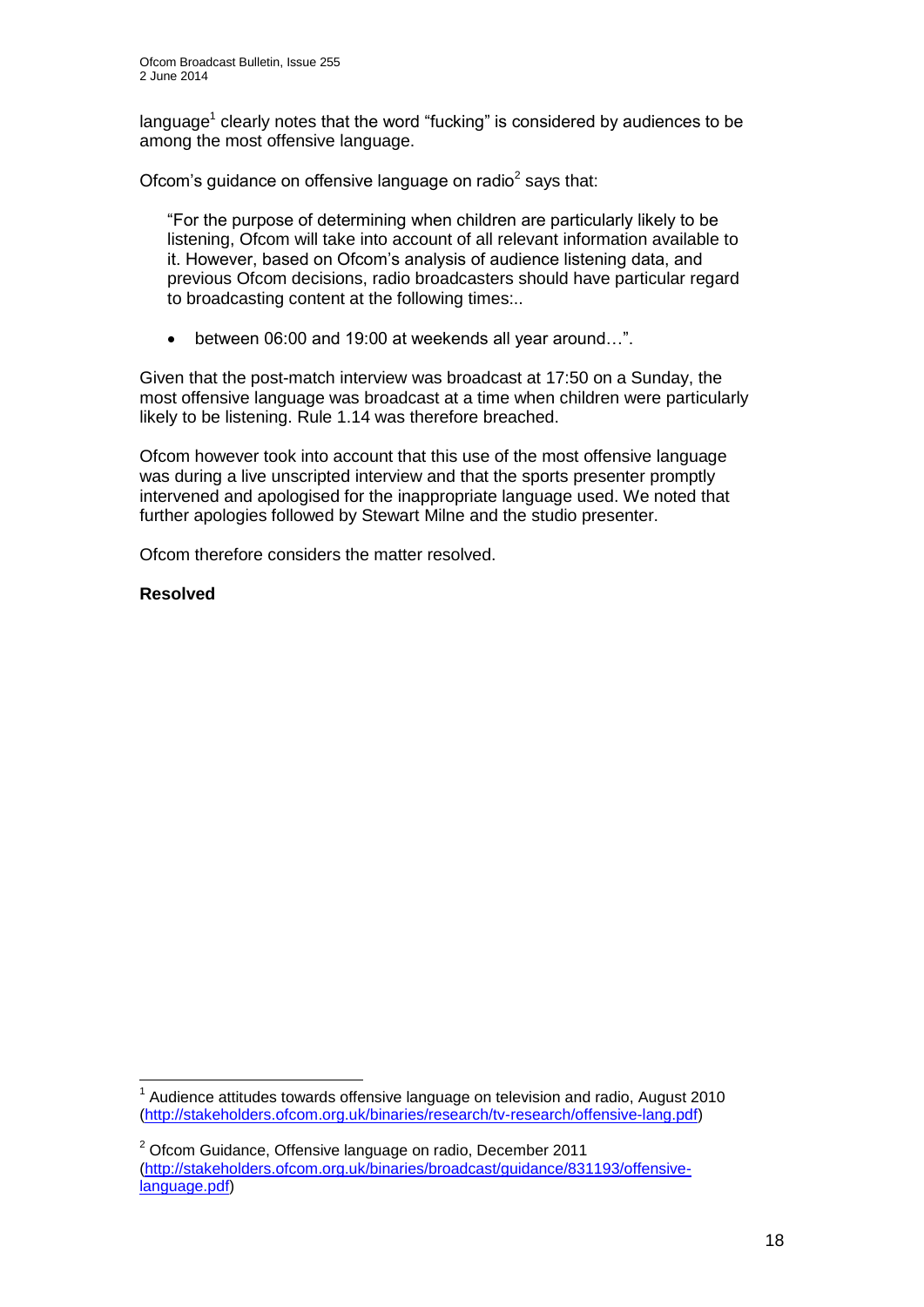# **Resolved**

## **Drivetime**

*107 Jack FM (Berkshire), 3 March 2014, 16:10*

## **Introduction**

107 Jack FM (Berkshire) is a local commercial radio station based in Reading. The licence for the service is held by the Reading Broadcasting Company Limited ("the Licensee").

A complainant alerted Ofcom to the broadcast late on a Monday afternoon during school term time of offensive language during the song "Another Love" by Tom Odell. Having listened to the material, Ofcom noted the song contained the following line:

*"So I'll use my voice, I'll be so fucking rude".*

Ofcom considered the material raised issues warranting investigation under Rule 1.14 of the Code, which states:

"The most offensive language must not be broadcast…when children are particularly likely to be listening...".

We therefore asked the Licensee how the material complied with this rule.

## **Response**

The Licensee said it was "disappointed" that it had broadcast offensive language in this song.

The Licensee explained that 107 Jack FM had launched on the previous day as a change of name from Reading 107. It added that the launch was a significant rebrand which included updating the database of music with hundreds of songs not already on the computer playout system within a very short period of time. The Licensee said it was very conscious of Rule 1.14 of the Code and had hired a freelance producer to check songs for offensive language before loading them onto the system.

When questioned about the incident, this producer said he was already familiar with the song from hearing it on other radio stations and was not aware there was a version with offensive language. In addition, the website he had used to check the lyrics of the song included the edited version and therefore he did not identify the offensive language.

The Licensee said it broadcast two apologies about the incident the following day: once during its peak listener period at 08:17 and once at 16:05 with the aim of reaching regular listeners of the *Drivetime* slot. It also instructed the producer to check every song that had been recently loaded onto the computer playout system to ensure that no other songs had been erroneously cleared for broadcast.

## **Decision**

Under the Communications Act 2003, Ofcom has a statutory duty to set standards for broadcast content as appear to it best calculated to secure the standards objectives,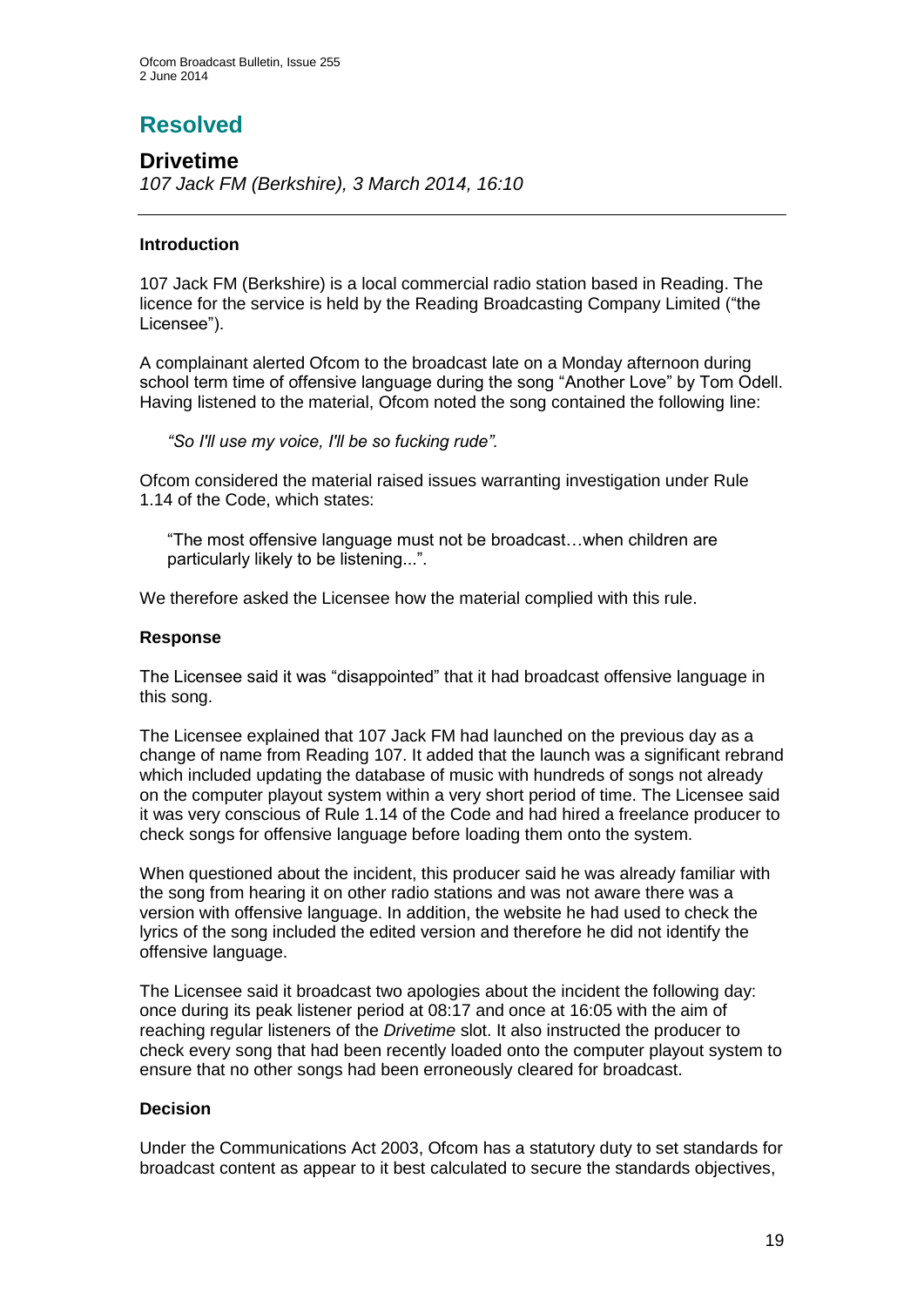one of which is that "persons under the age of eighteen are protected". This objective is reflected in Section One of the Code.

Ofcom research on offensive language<sup>1</sup> notes that the word "fuck" and its derivatives are considered by audiences to be amongst the most offensive language. Rule 1.14 of the Code states that "the most offensive language must not be broadcast when children are particularly likely to be listening". Ofcom's Guidance on Offensive language on radio<sup>2</sup> advises radio broadcasters when interpreting the phrase "when children are particularly likely to be listening" to "have particular regard to broadcasting content...between 15:00 and 19:00 during term time".

In this case the most offensive language was broadcast at around 16:10 during term time. Rule 1.14 was therefore breached.

However, we noted that the Licensee broadcast two apologies the next day and has taken measures to remove from its database or edit any further songs that may contain offensive language. In the circumstances, we consider the matter resolved.

## **Resolved**

<sup>1</sup>  $1$  Audience attitudes towards offensive language on television and radio, August 2010 <http://stakeholders.ofcom.org.uk/binaries/research/tv-research/offensive-lang.pdf>

<sup>&</sup>lt;sup>2</sup> [http://stakeholders.ofcom.org.uk/binaries/broadcast/guidance/831193/offensive](http://stakeholders.ofcom.org.uk/binaries/broadcast/guidance/831193/offensive-language.pdf)[language.pdf](http://stakeholders.ofcom.org.uk/binaries/broadcast/guidance/831193/offensive-language.pdf)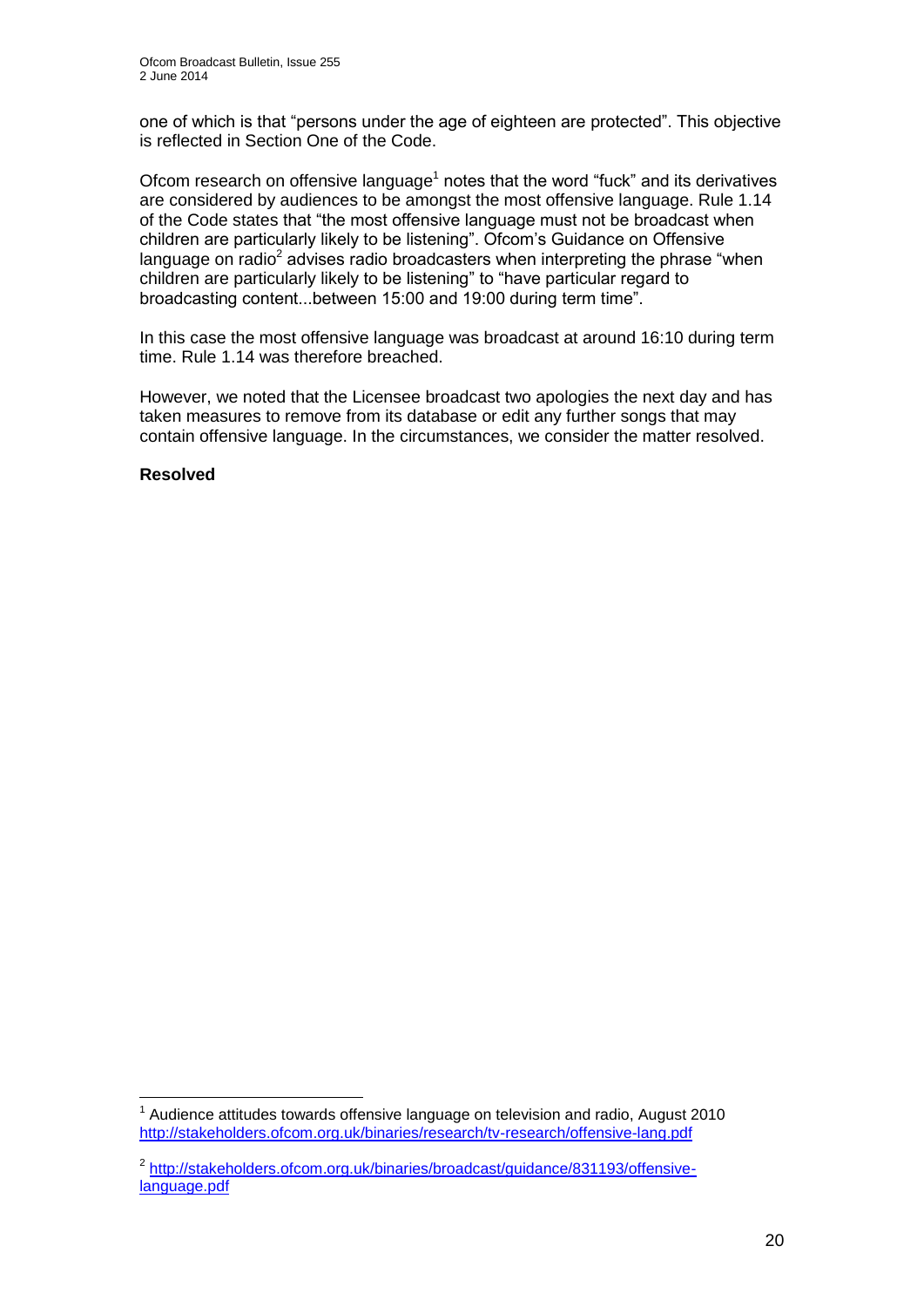# **Advertising Scheduling cases**

# **In Breach**

## **Advertising minutage**

*SAB, 22 July to 27 September 2013, various dates and times*

## **Introduction**

SAB is a general entertainment service which broadcasts a range of programmes originally shown in India to an international audience. The licence for SAB is held by MSM Asia Limited ("MSM" or "the Licensee").

Rule 4 of the Code on the Scheduling of Television Advertising ("COSTA") states:

"time devoted to television advertising and teleshopping spots on any channel in any one hour must not exceed 12 minutes."

During monitoring of licensees' compliance with COSTA, Ofcom noted that there were five instances when this channel exceeded the maximum allowance for advertising in any clock hour. The overruns in the affected hours ranged from 55 seconds to four minutes and five seconds.

We asked MSM for information about these instances. In response, the Licensee stated that in none of the clock hours in question had the amount of advertising exceeded 12 minutes. Ofcom therefore requested recordings of the relevant output to assess exactly how much advertising had been broadcast.

When assessing the content, Ofcom noted the amount of advertising broadcast did not match the information provided by the Licensee, and exceeded the maximum allowance. Ofcom therefore considered the matter raised issues warranting investigation in respect of Rule 4 of COSTA and asked the Licensee for its comments with regard to this rule.

## **Response**

MSM said that "under no circumstances have extra commercial[s] been booked or ordered". However, after investigating the issue the Licensee confirmed that the amount of advertising broadcast had exceeded 12 minutes on each of these five occasions and that the incidents were related to the broadcast of films on the channel.

MSM explained that such issues were "primarily" the result of programming material arriving from its parent service in India on the day of broadcast without "exactly matching scheduled/planned duration." The Licensee also said that it reviewed any film content it obtained from India to ensure compliance with Code rules in relation to matters such as harm and offence. However, the Licensee said that editing carried out to secure compliance could alter the internal break pattern of the film. This was because "filler" material (such as programme trailers) which it included did not always match the length of the material which has been edited out. In addition, MSM said that because films were not always received in the same technical format, making the necessary technical changes for broadcast in the UK could also cause a shift in break patterns.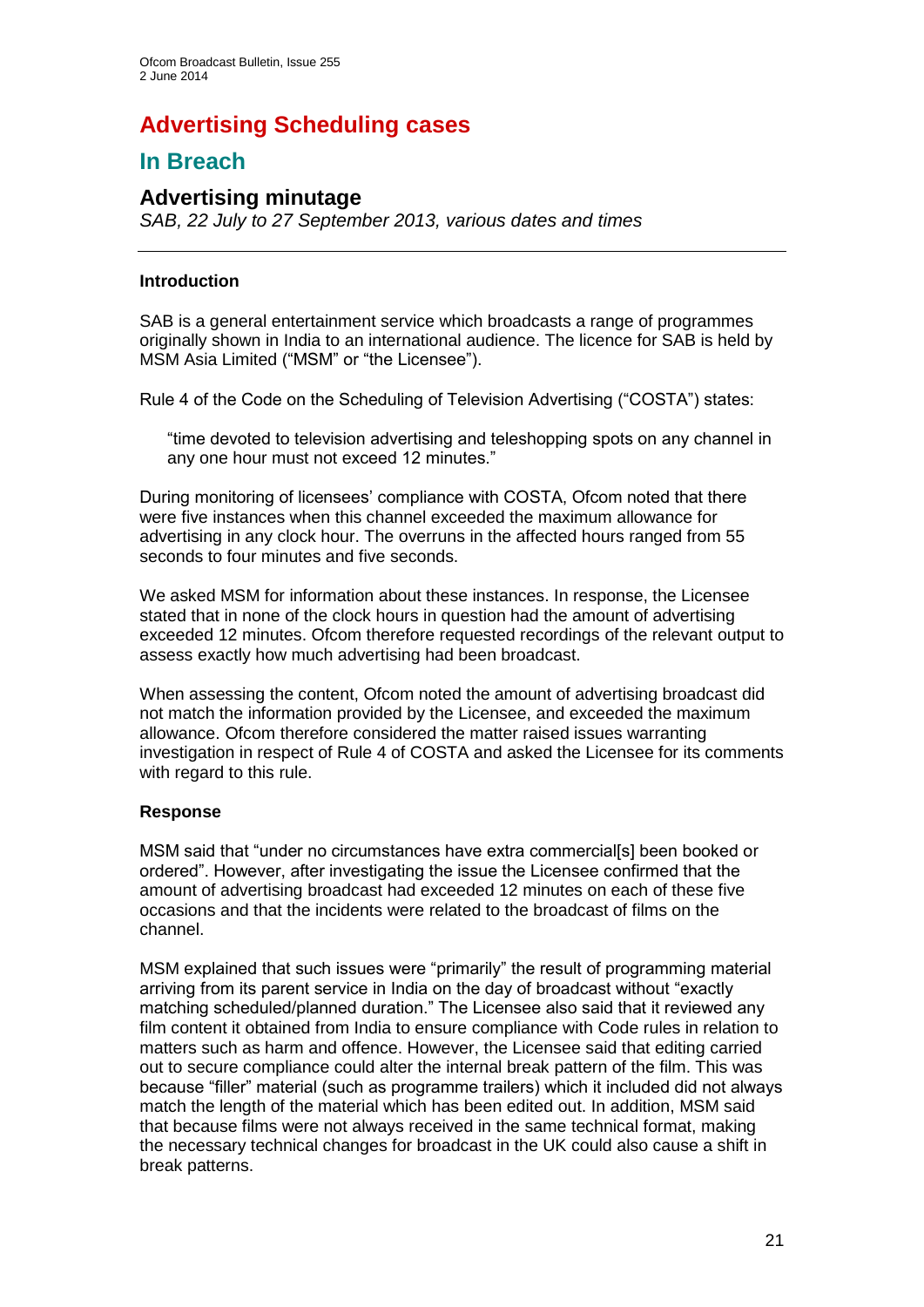MSM explained that each of these issues could cause breaks to be broadcast at a different time than planned, with the effect that advertising planned for transmission in one clock hour could be pushed into the next clock hour.

The Licensee added these issues impacted on the channel's internal records on the amount of advertising broadcast, which was why in its original correspondence with Ofcom it had not recognised it had exceeded the permitted advertising allowance.

As a result, MSM said more compliance checks were being undertaken to ensure advertising breaks in one clock hour did not overlap with the next clock hour. This included the implementation of additional software checks to monitor advertising minutage for each clock hour to highlight "any overruns prompting corrective action before playout." In addition, the Licensee submitted that the channel's internal logging of advertising was being investigated by the parent company in India to ensure its records were accurate.

## **Decision**

Under the Communications Act 2003, Ofcom has a statutory duty to set standards for broadcast content which it considers are best calculated to secure a number of standards objectives. One of these objectives is that "the international obligations of the United Kingdom with respect to advertising included in television and radio services are complied with".

Articles 20 and 23 of the Audiovisual Media Services Directive set out strict limits on the amount and scheduling of television advertising. Ofcom has transposed these requirements by means of key rules in COSTA. Ofcom undertakes routine monitoring of its licensees' compliance with COSTA.

In this case, Ofcom noted that issues about the Licensee's compliance with COSTA had arisen because of changes it had made to secure compliance with aspects of the Code. Although we noted the Licensee had not sought to gain a commercial advantage by broadcasting more advertising than permitted in individual clock hours, the effect of the editorial changes it had made to programme content resulted in the channel exceeding its permitted advertising allowance on five occasions in breach of Rule 4 of COSTA.

Ofcom was concerned that MSM's compliance procedures had not taken account of the potential impact of late programme delivery, editorial decisions or technical formatting on the amount of advertising actually broadcast in individual clock hours. We were also concerned that, when we initially approached the Licensee for information about the instances considered in this case, it had sought to defend its position on the basis of inaccurate transmission data. It is evident that its approach to complying with the rules set out in COSTA was for some time inadequate.

Ofcom noted the Licensee's assurances of the measures it has subsequently taken to secure compliance with COSTA. However, Ofcom reminds MSM that it is a requirement of its licence to ensure that it has both adequate processes and sufficient resources and expertise in place to maintain compliance with all relevant codes and guidance.

## **Breaches of Rule 4 of COSTA**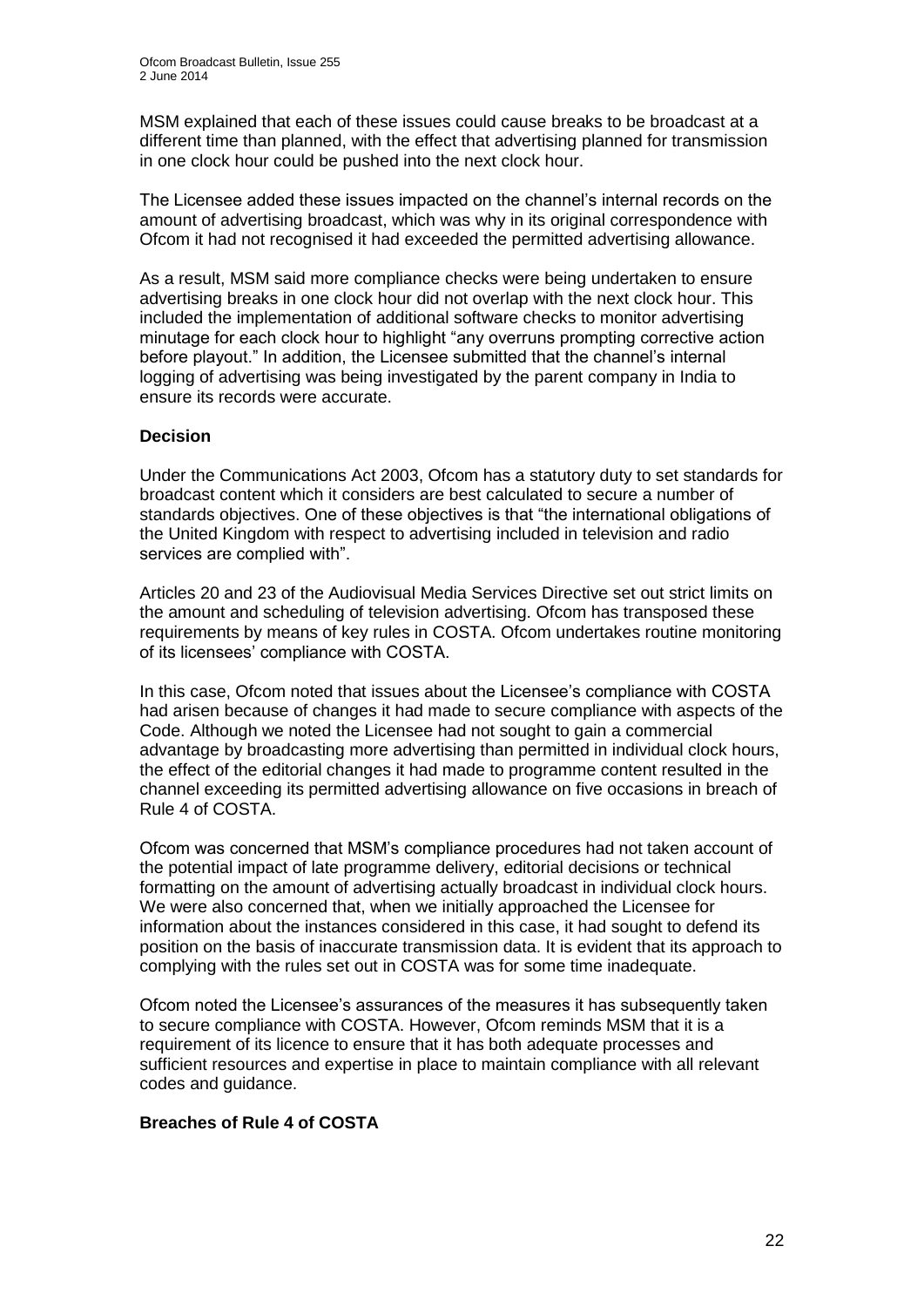# **In Breach**

## **Breach findings table**

*Code on the Scheduling of Television Advertising compliance reports*

Rule 4 of the Code on the Scheduling of Television Advertising ("COSTA") states:

"... time devoted to television advertising and teleshopping spots on any channel must not exceed 12 minutes."

| <b>Channel</b> | <b>Transmission date</b><br>and time | Code and<br>rule /<br>licence<br>condition | <b>Summary finding</b>                                                                                                                                        |
|----------------|--------------------------------------|--------------------------------------------|---------------------------------------------------------------------------------------------------------------------------------------------------------------|
| NDTV 24x7      | 22 February 2014,<br>15:00           | <b>COSTA</b><br>Rule 4                     | Ofcom noted, during<br>monitoring, that NDTV 24x7<br>exceeded the permitted<br>advertising allowance on<br>this date by 50 seconds.<br><b>Finding: Breach</b> |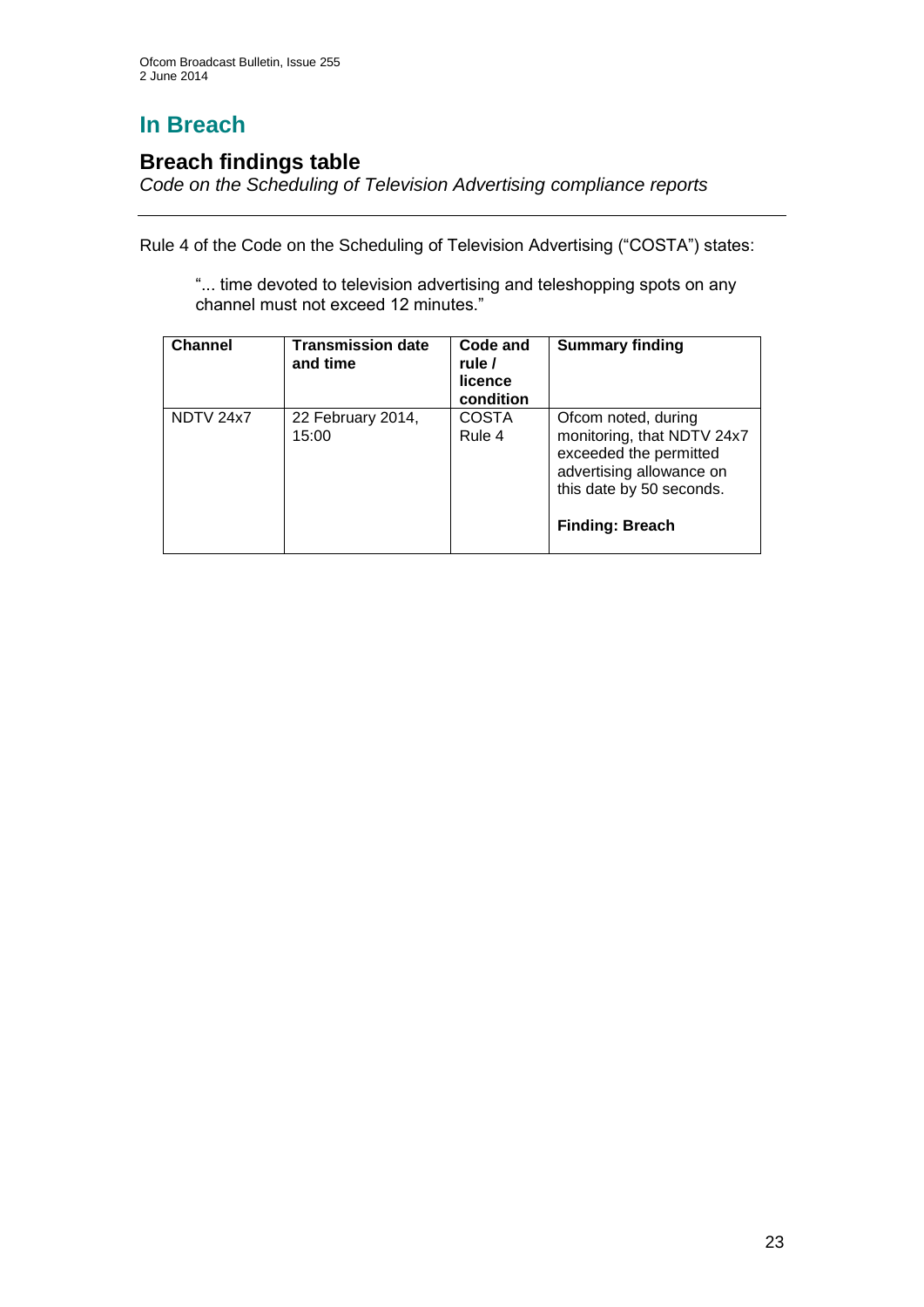# **In Breach**

## **Providing a service in accordance with 'Key Commitments'**

*Blast 106 (Belfast), 4, 5 and 6 February 2014*

Ofcom amended this issue of the Broadcast Bulletin on 18 July 2014 to remove a Finding relating to Blast 106 Ltd following a Court judgment.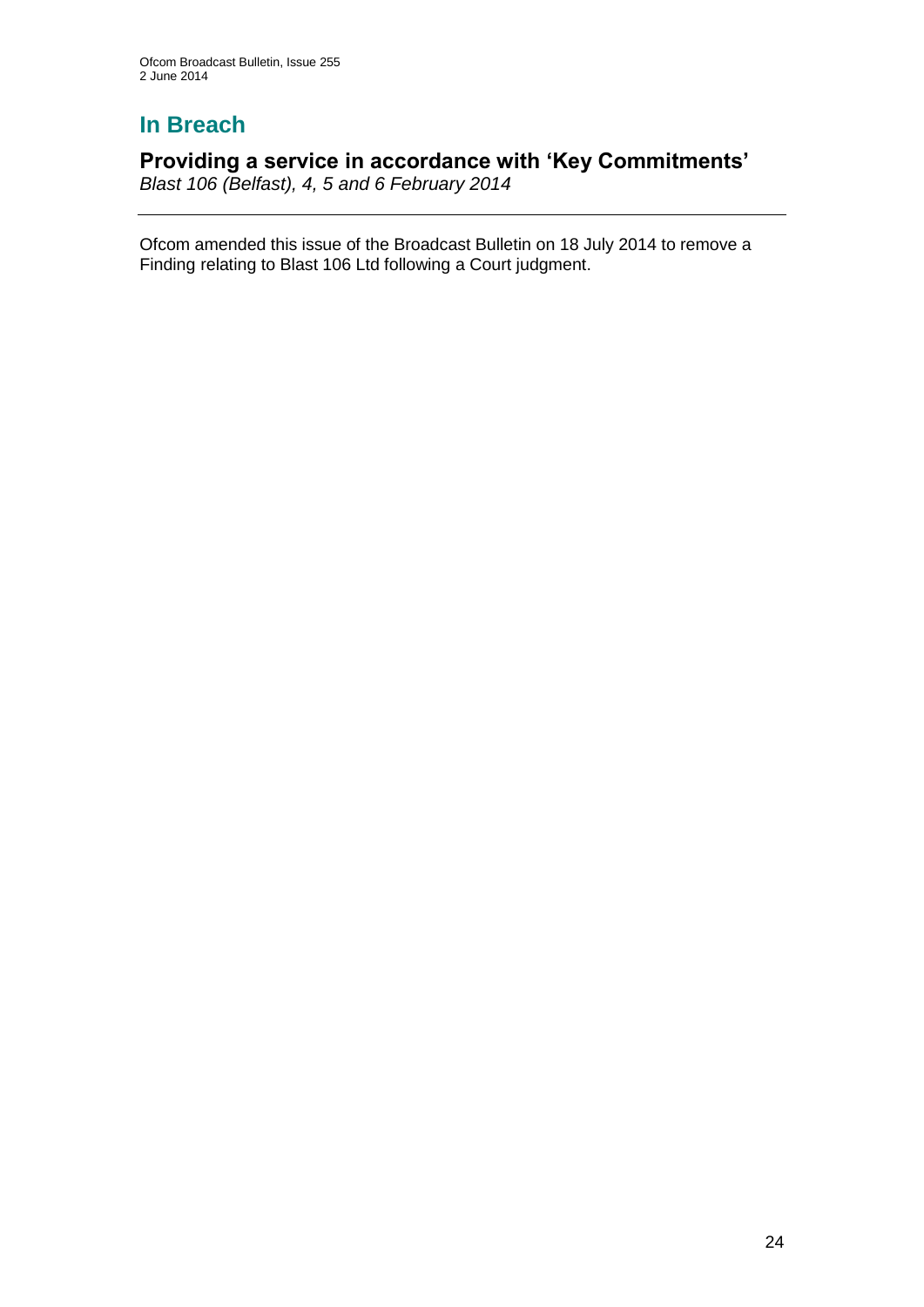## **Fairness and Privacy cases**

# **Not Upheld**

## **Complaint by Mr Jonathan Hill on behalf of himself and on behalf of his company, Perfect Turf**

*Watchdog, BBC1, 9 October 2013*

## **Summary**

Ofcom's has not upheld this complaint made by Mr Jonathan Hill of unjust or unfair treatment, and of unwarranted infringement of privacy in connection with the obtaining of material included in the programme and in the programme as broadcast.

The programme featured an investigation into Mr Hill and his turf company, Perfect Turf (of Purley). The report included an interview with a customer who claimed to be unhappy with his experience of Mr Hill and his company as well as secretly filmed footage of Mr Hill installing a new lawn at a property. The content of a telephone conversation between Mr Hill and the programme makers was also included.

Ofcom found that:

- The broadcaster took reasonable care to satisfy itself that material facts were not presented, omitted or disregarded in a way that portrayed Mr Hill and his company unfairly.
- Mr Hill's position was accurately reflected in the programme and the telephone conversation was not edited in a way which resulted in any unfairness to Mr Hill.
- Mr Hill had a limited expectation of privacy in connection with the obtaining of material included in the programme and in the broadcast of secretly filmed footage shown in the programme and of the contents of the telephone conversation between himself and the programme makers. However, the public interest in investigating consumer issues outweighed Mr Hill's expectation of privacy.

#### **Introduction and programme summary**

On 9 October 2013, BBC1 broadcast an edition of its consumer affairs series *Watchdog*. One of the reports in this edition was about Mr Jonathan Hill and his lawn turf company, Perfect Turf (of Purley), which were featured in the *"Rogue Trader"* section of the programme, presented by Mr Matthew Allwright.

The first section of the report included footage of the garden of a previous customer of Perfect Turf, Mr Chris Bonnett. After inspecting Mr Bonnett's lawn, the reporter commented that it was a "*pretty dreadful lawn"* and Mr Bonnett revealed that it had taken him two months to get the lawn in its current, better condition.

Mr Bonnett then provided the reporter with pictures of how the lawn laid by Perfect Turf looked after ten days and explained that: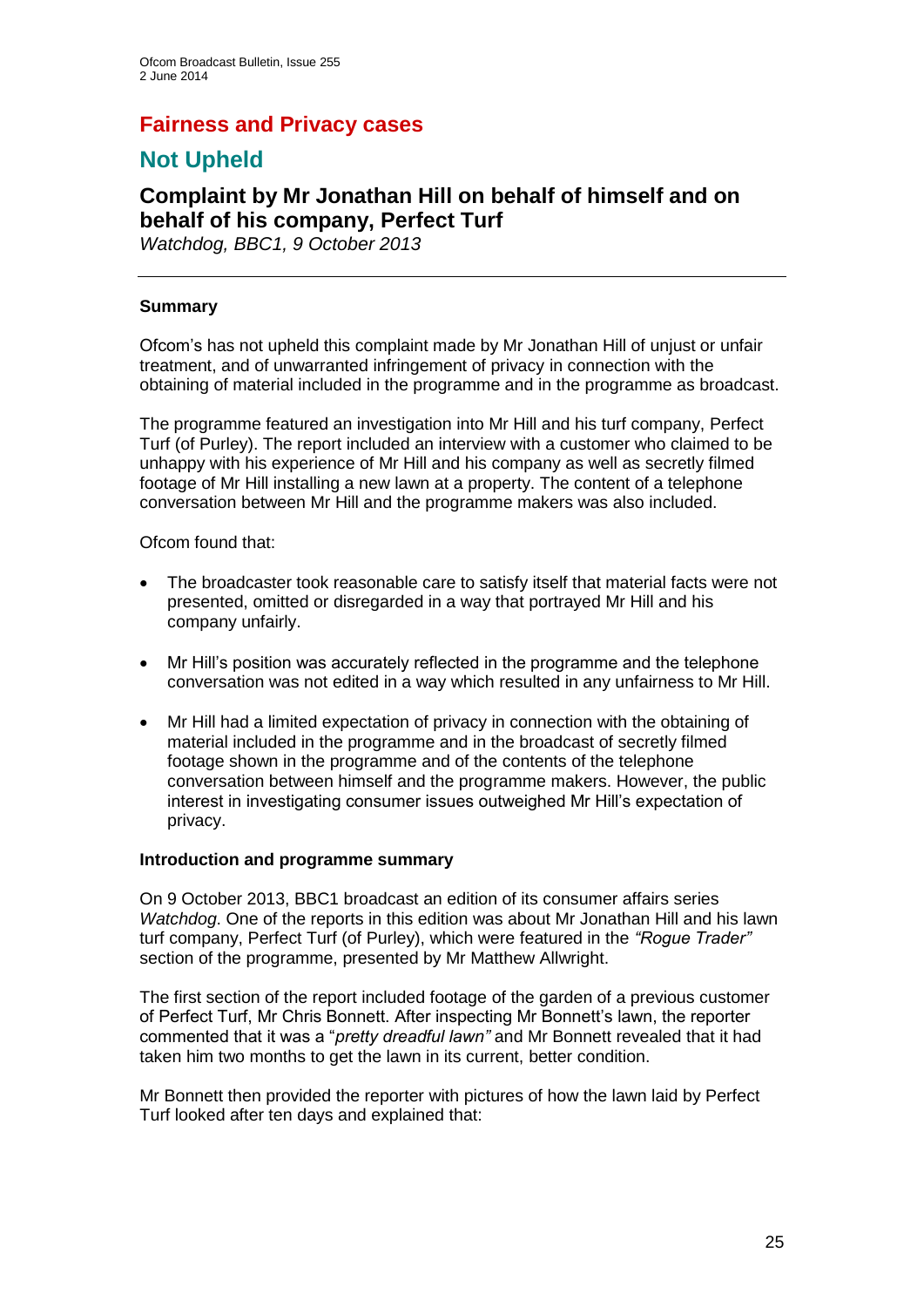*"It just wasn't fitted correctly, none of the joints were in place and it looked very brown and very old. It was patchy, lumpy...and it was so uneven it was almost dangerous in places".*

The reporter explained that Mr Bonnett had called and emailed Perfect Turf over the four weeks following the completion of the job to complain, but that he had not received a satisfactory answer and so tried to rectify the situation himself. Mr Bonnett explained that the area of lawn nearest the house which comprised of *"a third of the lawn"* was "*so bad"* that it had to be replaced with patio. The reporter then stated that "*Jonathan Hill, the boss of Perfect Turf"* was responsible for the "*soily shambles"*.

The reporter introduced an expert on turf maintenance, Dr Tim Lodge (who had a PhD in turf maintenance), and asked for his opinion on three photographs of Mr Bonnett's lawn. He said:

*"Well it's pretty dreadful...Yes you can make out the lines between the turf in a well laid lawn but if it's been well looked after and well-constructed then those lines will disappear very, very quickly".*

After confirmation from Dr Lodge that there were some issues with Mr Bonnett's lawn, the reporter set up a "*sting operation*" at a house which needed a lawn completely relayed. A production team member, "Hannah", posed as the home owner of the property (where hidden cameras had been installed) and Perfect Turf was called to complete the job.

Secretly filmed footage of Mr Hill entering the property was shown. The programme then showed Mr Hill at work in the garden, first mowing the grass. The reporter explained the various processes required for laying turf and said that the old grass needed to be correctly removed. Dr Lodge added that:

*"One would normally either remove the turf of the existing surface with a turf cutter or spray off with total herbicide, kill the grass".*

Mr Hill was then shown collecting a "rotavator" (a machine used to cultivate the ground) from his van and the reporter said:

*"He's skipped a whole step...instead of removing the old turf he's just churning it back into the soil".*

In the second part of the report, the reporter commented that Mr Hill eventually started to use the rotavator for its intended use i.e. cultivating the soil, however, Dr Lodge stated that:

*"You need to fluff up at least six inches of the top soil to get a really good turf. So where he's just skimmed over it a little bit there, it's just scratching open the surface".*

The expert then said that: *"it looks like they've finished but we've still got all these lumps and clumps of grass and soil which need to be broken up and they're going onto the next stage".* The reporter explained that next Mr Hill needed to "*level out the soil"* and footage of Mr Hill raking the soil was shown. Mr Hill was shown placing a plank of scaffold wood on the floor and walking along it, prompting Dr Lodge to comment that: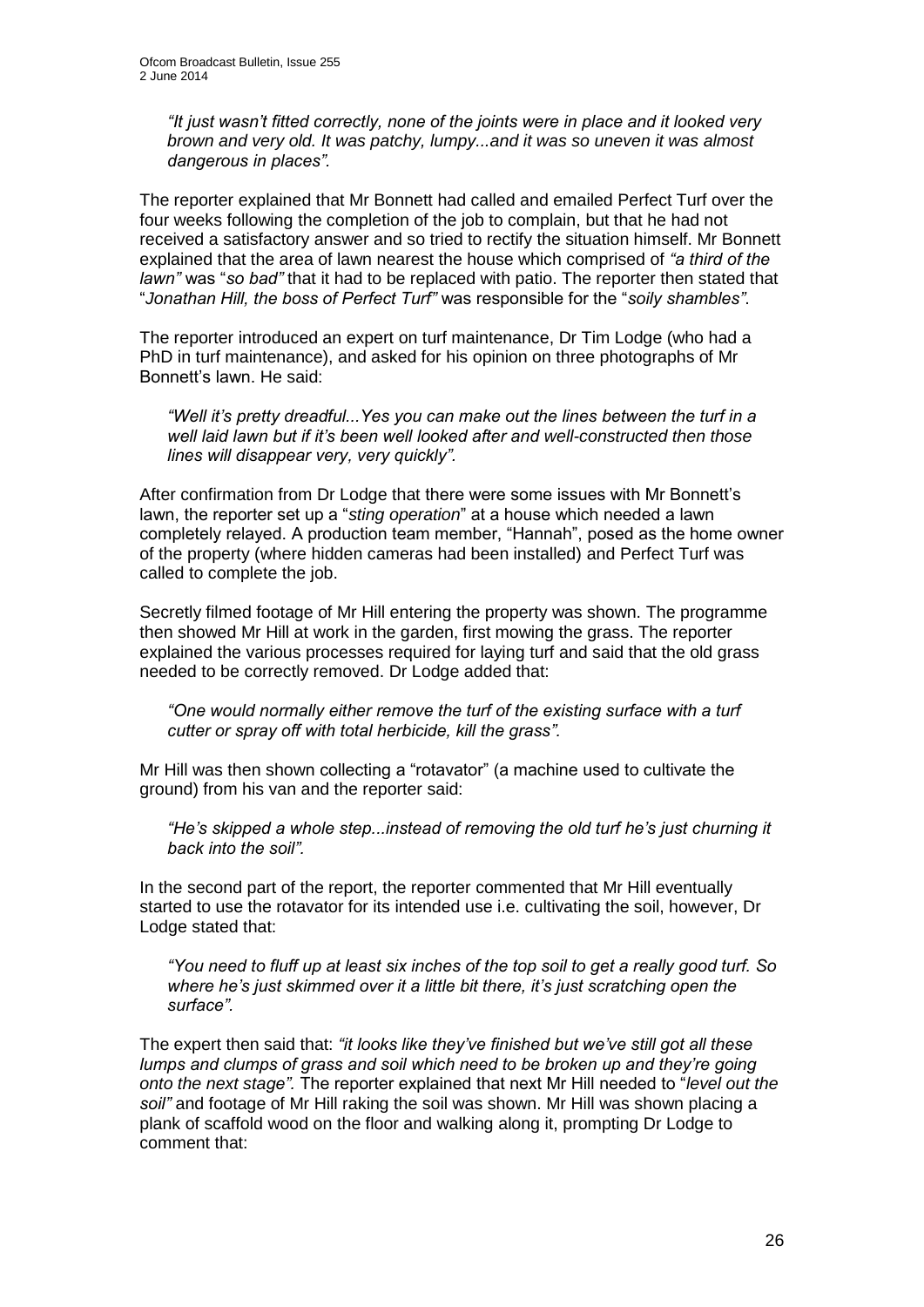"*I've never seen a plank being used for anything like this...It's not really doing anything at all...I mean that's going to be a very, very uneven surface".*

The reporter remarked on Mr Hill saying: "*what a plank, eh?"*

The reporter said that next Mr Hill had to "*fertilise the ground"* and claimed that, although they had: *"paid for fertiliser...we don't see him putting any down. Now he could have mixed it in beforehand but either way the turf is going to struggle 'cause what he's using contains compost".*

Footage of Mr Hill placing topsoil containing compost on the ground was shown and the reporter explained that:

*"by laying compost underneath, Jonathan is turning our lawn into the garden equivalent of a trifle...the more layers there are beneath the turf, the harder it is to establish itself. That means water won't be able to get through all the layers and it will eventually dry up".*

The reporter then said that turf cutters should be used to cut turf and strips should not be torn off. Footage of Mr Hill was then shown tearing pieces of turf. Dr Lodge commented that:

*"...because it is such small sections and because he is tearing it, it is probably going to die...those little tiny things haven't got much future in them".* 

Once Mr Hill had completed the job, the reporter confirmed that all Hannah had to do was: "*look after* [the turf]*, and that means water, lots of water".* Footage of Mr Hill talking to Hannah was shown in which he advised:

*"One thing that's really important, have you got a hosepipe and sprinkler? Cause it's going to want watering. If the weather stays like this, it will want it every day".* 

Dr Lodge commented on Mr Hill's statement that the grass would need a lot of water:

*"I think the guy knows what is going to happen. That compost material will get very dry, that particular turf is going to require an exceptionally large and frequent amount of water".*

The reporter stated that Dr Lodge was invited to take a look at the lawn after it had been watered as instructed and left: "*to bed in for three days".* The following conversation took place:

- Reporter: *"We've got these big thick weedy bits, is that acceptable?*
- Dr Lodge: *It wouldn't be acceptable. There's a tolerance level which you're prepared to put up with up to a point, but I think this has gone over that and even worse, this turf is far from flat.*
- Reporter: *This isn't level, looking around this garden it's a bit like the Brecon Beacons in profile.*
- Dr Lodge: *Well the lumps are not going to go away and they're a pretty permanent feature of this lawn. Then there's the compost based topsoil...so you're moving from a layer of clay here into this layer of*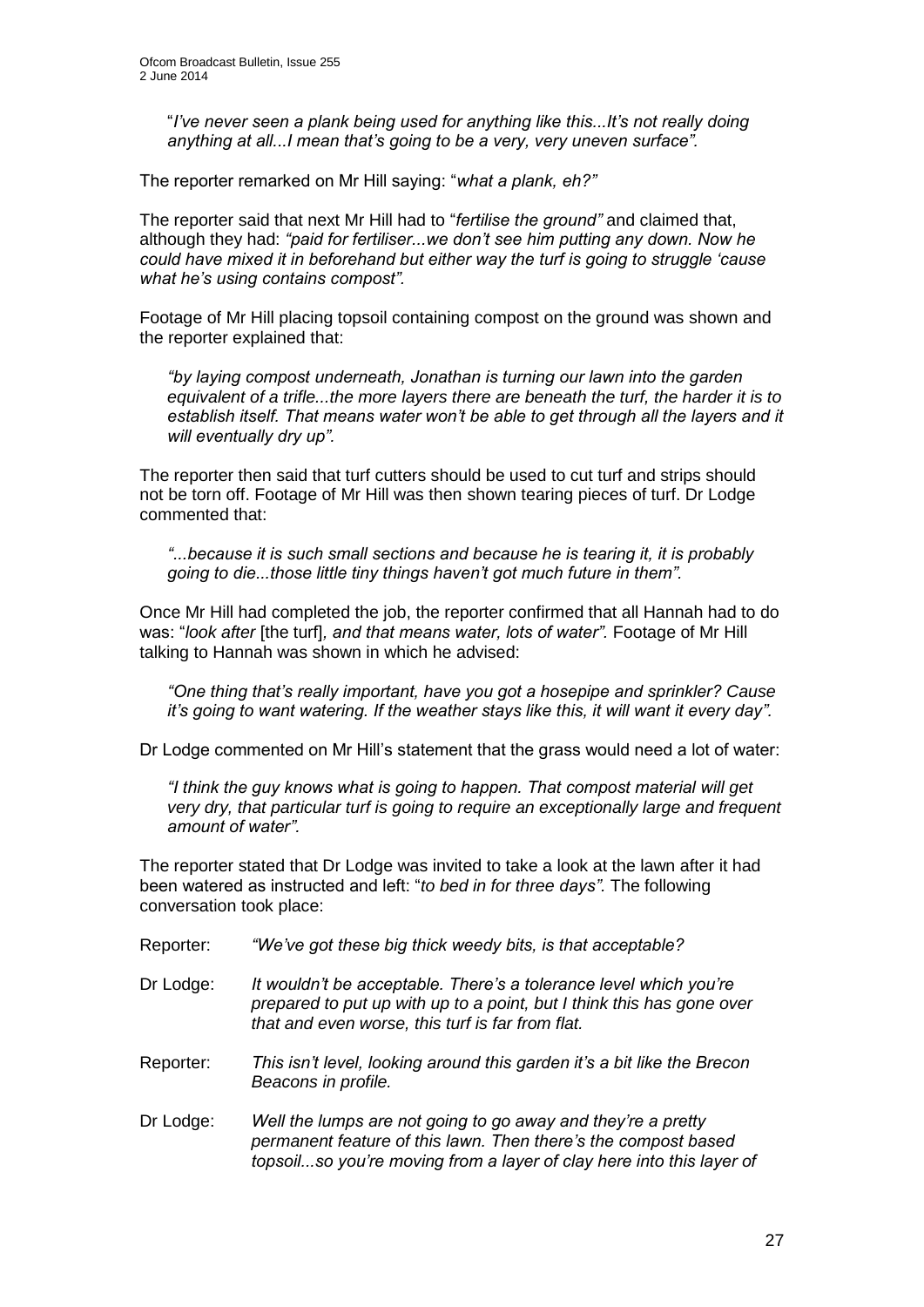*almost pure organic matter, back into a clay soil. The turf is not going to like jumping over that gap.*

Reporter: *What does the future hold then for this lawn?*

Dr Lodge: *It is going to dry out pretty rapidly, all of the greenness is going to be*  lost from it, all of these undulations and gaps and so forth are going to *get worse and worse than what will happen is that the weeds will start to come up through the gaps. It's going to look pretty much like a field rather than a lawn. Yeah it's one of the worst jobs I've seen".*

The reporter said that the programme makers struggled to make contact with Mr Hill to complain and a sequence showing unanswered telephone calls to Mr Hill being made was included. The reporter stated that he would have to arrange another job with Mr Hill in order to talk with him.

In the third and final section of the report, the reporter said that over the past two months the programme makers had failed to "*entice Mr Hill out"* and had decided to "*hit the road"* in an attempt to find Mr Hill, but that this was difficult: *"when his address on his website is incomplete".* However, after three months, the reporter confirmed that they had booked a new job with Perfect Turf at a different house, also set up with hidden cameras. However, Mr Hill was not present with the two employees from Perfect Turf who arrived to carry out the work and so the production team members posing as the homeowner cancelled the job.

Following this, an email from Mr Hill was read out by the reporter:

*"Please can you tell me who you are and who it is that's trying to catch up with me by insisting that I'm on a job that we carry out in person. No one has made any formal approach to contact me so I have no idea what this is regarding. Is there a telephone number I can call you on?"*

The reporter then explained that it was unlikely they would be able to arrange a meeting with Mr Hill, so instead, they gave a phone number for Mr Hill to contact them on, which he did. The reporter explained that they could not play Mr Hill's voice and instead an actor's voice was used and this was "*precisely what he* [said]":

- Mr Hill: *"Hello there. This is Jonathan Hill calling, you've sent me your number.* Reporter: *Oh hello Jonathan, it's actually Matt Allwright here from BBC Rogue Traders*...*Can you understand why we've been trying to get in touch with you?* Mr Hill: *...I think there's probably better people to try for.*  Reporter: *Well the experience we've had has been really negative Jonathan. The work that you do, the turf that you provide is very, very poor.* Mr Hill: *Can I tell you something that is 100% true? I bet you haven't had any complaints about our turf in the last sort of four or five months because we have switched providers now.*
- Reporter: *Ok well the turf that you provided for us on April the 30th was appalling you know and the preparation work you do on the ground is very poor,*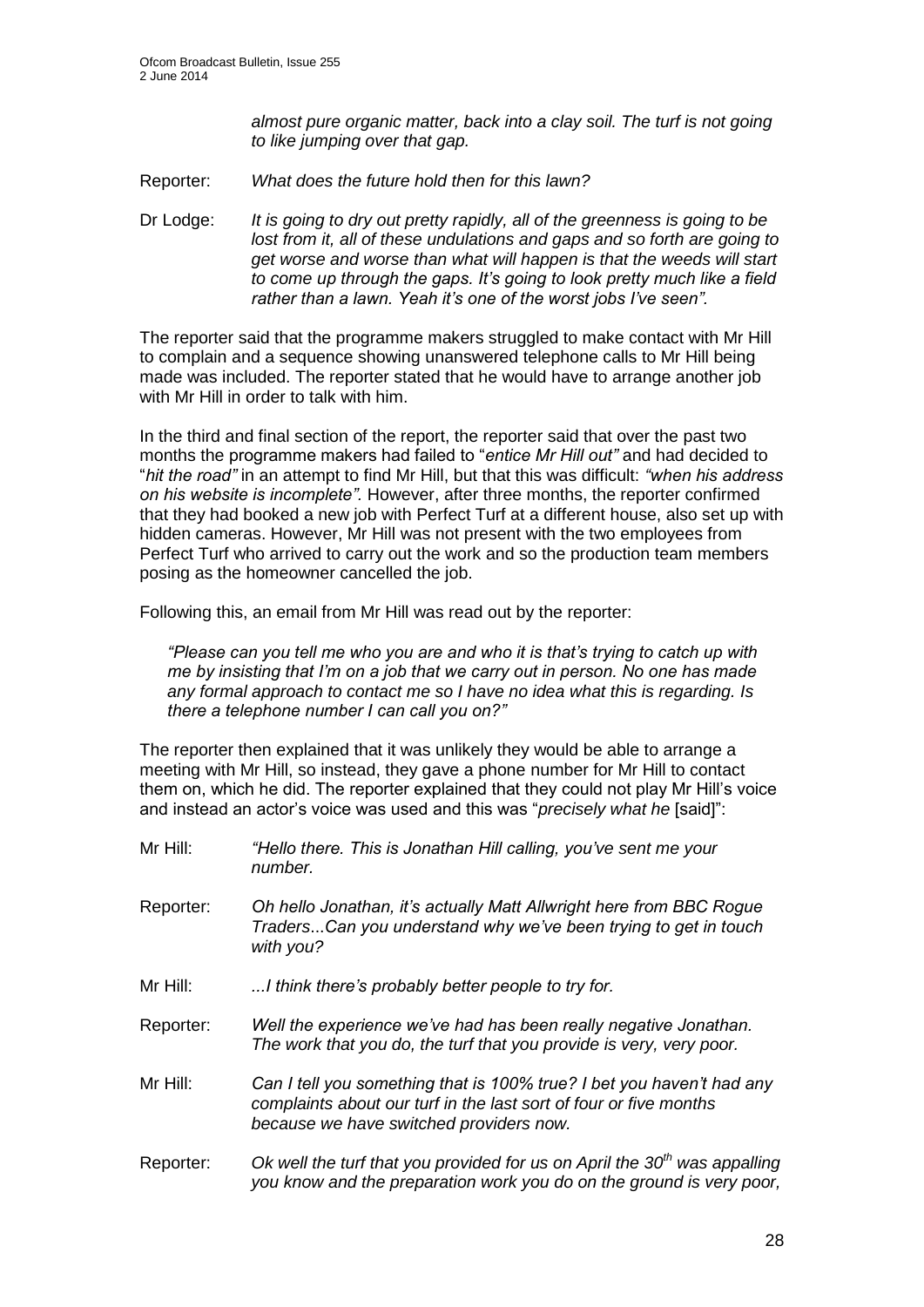*you don't rotavate properly. There are some really basic things that you are missing out".*

The reporter then explained in voiceover how *"perfect turf"* should be laid and a sign with all the requirements for laying turf was visible in the background. The telephone conversation between Mr Hill and the reporter continued:

- Mr Hill: *"Well we do have a lot of people that are happy as well, you know? I get emails all the time that I can forward to you but you know, people just can't believe how cheap we are compared to everyone else. You know we're half the price of the nearest competitor.*
- Reporter: *Jonathan it's no good being cheap if the lawn is no good. You know you can't...call yourself Perfect Turf if it's anything but perfect.*
- Mr Hill: *If people pay for the extra services, removing the old lawn and not just being turned over, then they do get the perfect lawn.*
- Reporter: *That's not an extra service, that's a basic, that's like 101. You should call yourself like 'slightly bodged turf' or 'really not that good turf but what do you expect for the money?' Jonathan, do you want to come and meet us and talk this through? We can give you some very simple pointers about how to lay perfect turf.*
- Mr Hill: *...We do go round to people's jobs if people are really upset about it, but with turf, it tends to rectify itself a lot of the time, as long as it's looked after properly...*
- Reporter: *Yeah, but the main problem with it, Jonathan, is that when people do complain they can't get in touch with you. You came and did the job for us and it was a terrible job.*
- Mr Hill: *I'm going to go now, OK?*
- Reporter: *OK. You're going to change your name? You're not going to call yourself Perfect Turf anymore?*
- Mr Hill: *Erm I don't know about that because we offer the perfect service, you know, a different service to different people with different budgets. Well, I'm going to go now".*

After the report and back in the *Watchdog* studio the reporter stated:

*"Jonathan Hill, hard to contact until you tell him he's going to be on the telly and then look, this is what you get, eight different letters from his lawyers presumably at great expense. Jonathan says he only receives a tiny percentage of customer complaints and these nearly always come from customers choosing the wrong turf or not carrying out proper aftercare. He says his firm never takes deposits up front and only takes payments when customers are satisfied with the work. He admits that when we secretly filmed him, it was his busiest period and the company was overstretched...".* 

The reporter then walked the camera to a wire-framed partition in the studio, upon which was mounted a still portrait of Mr Hill and stated: *"...but great news, he's now*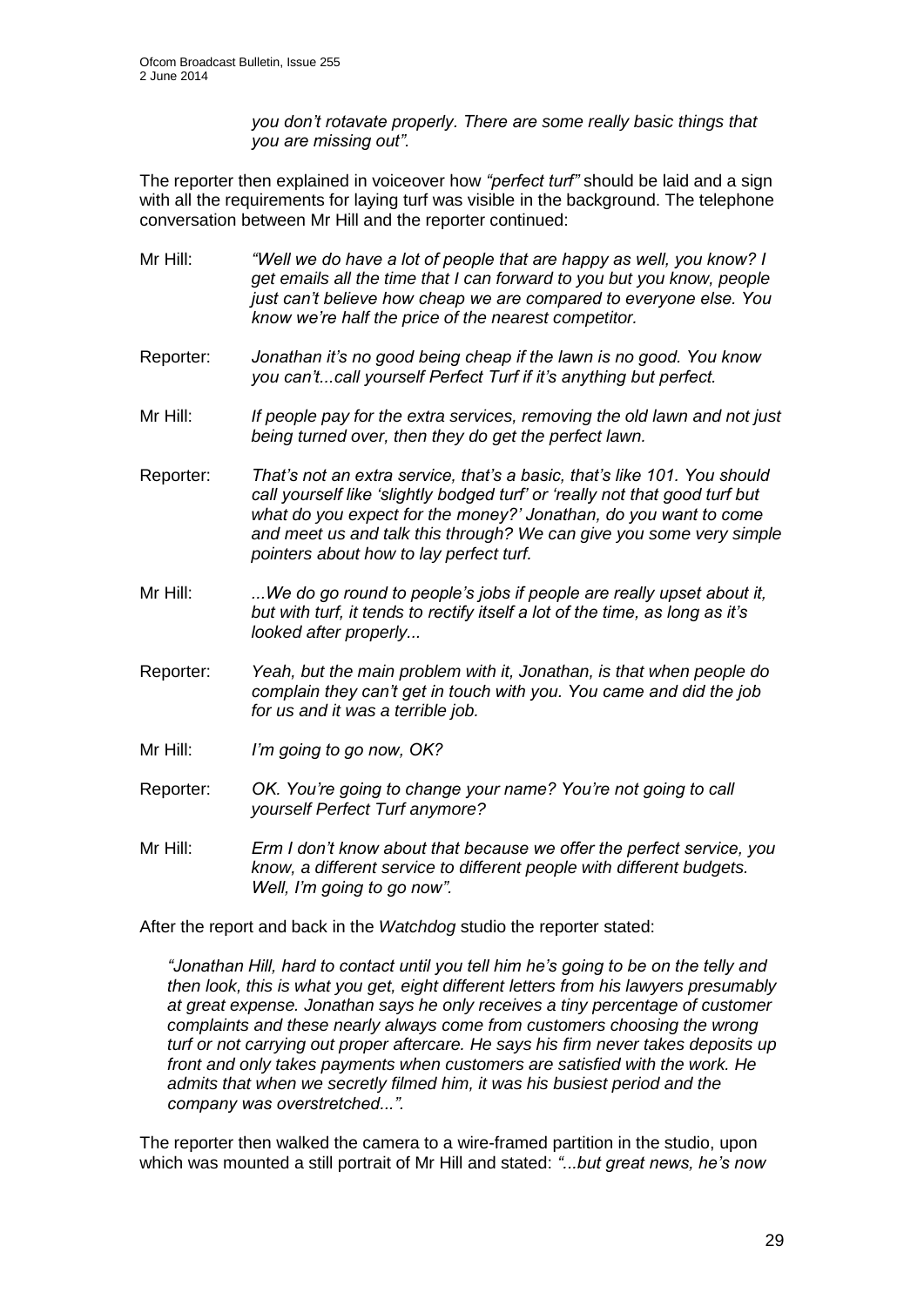*expanded the business to accommodate all that popular demand, however, for now he becomes the latest face on our Rogues Gallery".* 

## **Summary of the complaint and the broadcaster's response**

#### Unjust or unfair treatment

In summary, Mr Hill complained that he and his company were treated unjustly or unfairly in the programme as broadcast because:

a) Material facts were presented, disregarded or omitted in a way which was unfair. In particular, and in relation to Mr Bonnett's lawn and the fictitious job set up by the programme makers, Mr Hill gave the following as examples of how the programme resulted in unfairness to him and his company:

#### *Mr Bonnett's lawn*

i) The poor condition of Mr Bonnett's lawn was presented unfairly as being the result of Mr Hill's workmanship, rather than being caused by Mr Bonnett's lack of aftercare. This was particularly unfair because Mr Hill's work was represented by three photographs which showed only a handful of off colour turf patches out of the hundreds that were laid and that Dr Lodge, the programme's expert, based his entire judgement of Mr Hill's workmanship on these three photographs.

By way of background, Mr Hill said that Mr Bonnett had walked on the lawn too soon after installation which had caused it to become uneven. Mr Hill provided an email from Mr Bonnett dated 13 September 2013 in which Mr Hill says that Mr Bonnett had admitted that he had only watered the lawn "every three days". Mr Hill also said that he had provided the programme makers with an email from Mr Bonnett which said that the lawn, when laid, was "very green and nice" and that the programme's producer had in an email accepted that, when first laid, the lawn "looked fine".

In response, the BBC stated that Mr Bonnett contacted *Watchdog* in April 2013 after Perfect Turf had fitted a new lawn at his property in February 2013. Mr Bonnett had said that he was reasonably content with the work on the day the turf was laid but that soon afterwards, the lawn became brown, patchy and uneven and weeds had begun to grow through. In Mr and Mrs Bonnett's view, the lawn had not been fitted correctly. The BBC added that a series of emails illustrated that Mr Bonnett's complaints about his lawn had been dismissed by Mr Hill and no remedial action had been taken.

The BBC said that Mr Hill had on several occasions made accusations against Mr and Mrs Bonnett which were "without merit and unproven". Mr Bonnett maintained that he had followed Perfect Turf's aftercare instructions such as watering the lawn regularly, not walking on it for four weeks (other than to water it) and keeping his children and dogs off the lawn. The BBC stated that it was satisfied that Mr Bonnett had been honest in his account of his problems with Perfect Turf and that Mr Hill had provided no evidence to suggest the contrary.

The BBC said that the photographs of the lawn were taken approximately ten days after it had been laid by Perfect Turf and the three photographs shown in the programme portrayed an accurate depiction of the lawn as it was at that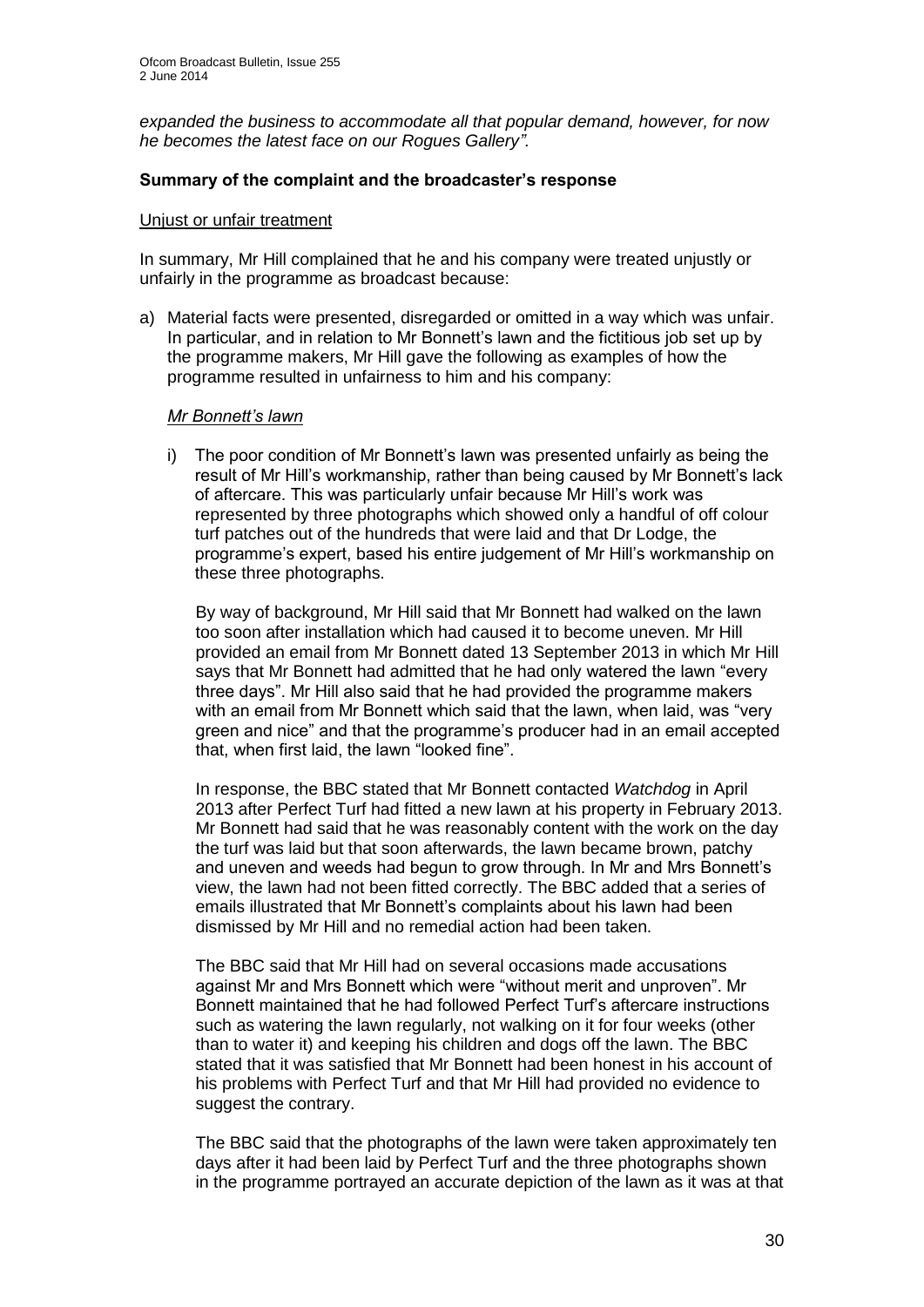point. The BBC said that no unfairness could therefore have resulted from the use of the pictures in the programme or from Dr Lodge's analysis of them. The BBC added that while only three photographs were shown in the programme, Dr Lodge considered that he was able to offer an informed opinion because he had reviewed further photographs to assist with his assessment of the lawn.

ii) It was untrue, unreasonable, and therefore, unfair to include the allegation that Mr Bonnett had to resort to installing a patio to replace an area of the lawn laid by Mr Hill. Although Mr Bonnett did replace an area of the lawn with patio, Mr Hill said it was not because his workmanship was poor.

By way of background, Mr Hill said that he had informed the programme makers that Mr Bonnett had told him on the first day of work that he would be replacing part of the lawn with a patio, but that for the time being he wanted the area turfed to prevent his dogs walking mud into the house.

The BBC stated that Mr Bonnett had installed the patio following the work carried out by Perfect Turf and he said that he had not intended to have the patio installed prior to his lawn being laid. The BBC added that the programme as broadcast fairly and accurately reported Mr Bonnett's concerns.

iii) It was unfair for the programme to criticise Mr Hill's use of compost in the topsoil stating that water would not be able to percolate through the "trifle" like layers. Mr Hill said that this was a very common method used in laying turf and that he had even provided the programme makers with an example of the use of this method in an online video on the BBC Gardeners' World website.

In response, the BBC said that according to Dr Lodge the use of compost in topsoil is a question of suitability. While in some cases such as where the soil is sandy and low in nutrients, it would be appropriate to use compost in topsoil in order to incorporate material rich in organic matter, this method was not suitable for the soil at the property featured in the programme because this soil was clay based.

The BBC explained that the "trifle" analogy was used to assist the audience in their understanding of the layering effect which had been created by adding compost and the programme clearly explained the issues caused by the use of this technique. The BBC stated that Mr Hill was informed of the criticism of this technique and the allegations made by the expert in their correspondence prior to the broadcast of the programme and he was given an appropriate and timely opportunity to respond to such allegations. Further, Dr Lodge's view on this technique was corroborated by another expert who advised the programme makers.

iv) It was unfair for the programme to present the poor condition of the lawn as the result of Mr Hill's workmanship when, in fact, it was a result of the programme makers not following the aftercare and maintenance instructions given by Mr Hill after the lawn was laid.

In particular, Mr Hill said that the programme had unfairly stated that watering guidance had been followed. Mr Hill said that when he arrived at the property to carry out the work, no watering facilities were available for use immediately after the lawn had been installed, as he had advised were needed. Further,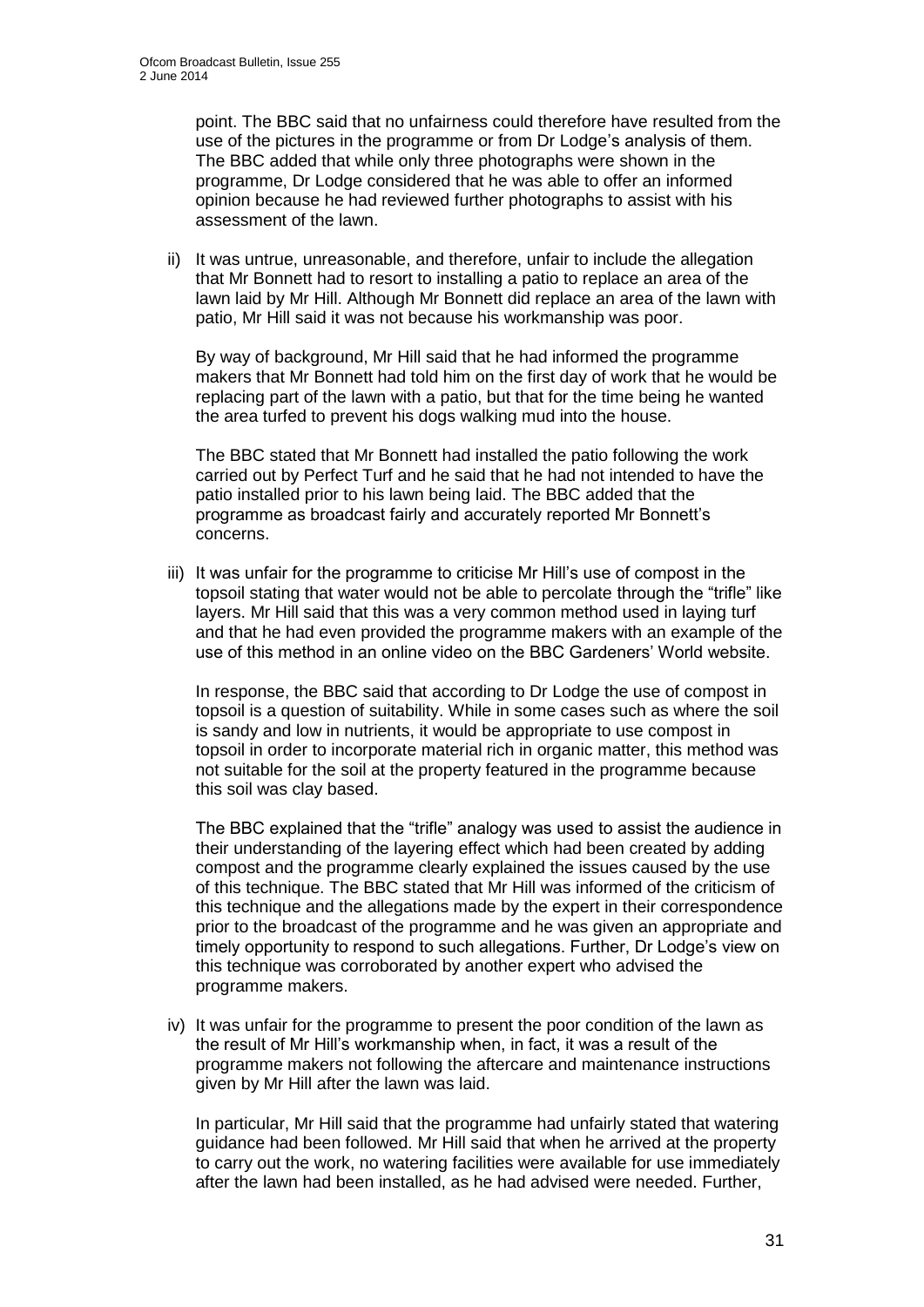1

Mr Hill said that the turf had been level when he had laid it, and that it was unfair for the reporter to later describe it as unlevel and like *"the Brecon Beacons in profile*". Mr Hill also said that the lawn as shown in the programme showed signs that it had been walked upon, despite his advice that it should not be walked on for several weeks.

The BBC said that Dr Lodge maintained that the techniques used by Mr Hill to remove the lawn were "totally inadequate" and "poor quality grass had been badly laid using unrecognised techniques which had resulted in a shoddy and uneven lawn". Further, Dr Lodge said that the lawn would have required more maintenance and care than could reasonably be expected. The BBC added that another expert who advised the programme makers had viewed the lawn in the same week and confirmed that poor practices had been used by Mr Hill.

The BBC said Dr Lodge's opinion was that it was poor practice for Mr Hill not to use a turf cutter or herbicide to remove the existing lawn. The BBC added that although Mr Hill had argued that there should have been no expectation for a turf cutter or herbicide to be used in the undercover secretly filmed job because these techniques had not been included in his quote, a homeowner would be relying on Mr Hill as a professional fitter of turf to carry out best practice such as removing the old lawn, and customers should not be required to have specialist knowledge of these practices in order to ensure that the work is of good quality. Dr Lodge's view was that the turf laid by Mr Hill would not result in a *"perfectly adequate lawn"* because neither a turf cutter nor herbicide had been used by Mr Hill.

Further, Dr Lodge also believed that the use of a plank of wood to level the soil was an inadequate technique. The BBC explained that to properly level the soil, the garden would have needed to be correctly rotavated i.e. the ground needed to be cultivated, to a much lower depth in order to break down the topsoil. The ground would have then needed to be "heeled"<sup>1</sup> and raked, and this process repeated a few times.

The BBC added that also during the programme Mr Hill was seen ripping the turf, which he, the expert and Dr Lodge all agreed was poor practice.

The BBC said that the programme reflected Mr Hill's view that it was important to water the newly laid turf. The BBC disputed Mr Hill's assertion that the turf had not been watered until two days after completion of the job. The BBC said that the delay in purchasing the watering equipment was less than an hour and the turf was watered every day in accordance with Mr Hill's instructions until the experts examined the lawn.

b) Mr Hill said he was portrayed unfairly in the programme as being "an elusive person". Mr Hill said that the programme had stated that the address on his website was incomplete, but the address referred to had, in fact, been complete and was the address of the company's storage yard. This address was used on the website to avoid confusion for customers arriving at his office address to collect turf. He said that the programme makers had known exactly where his office was located as he had received a hand-delivered letter from them on the

 $1$  "Heeling" is a process used in laying turf in which a person walks on the heels of their shoes to flatten the soil.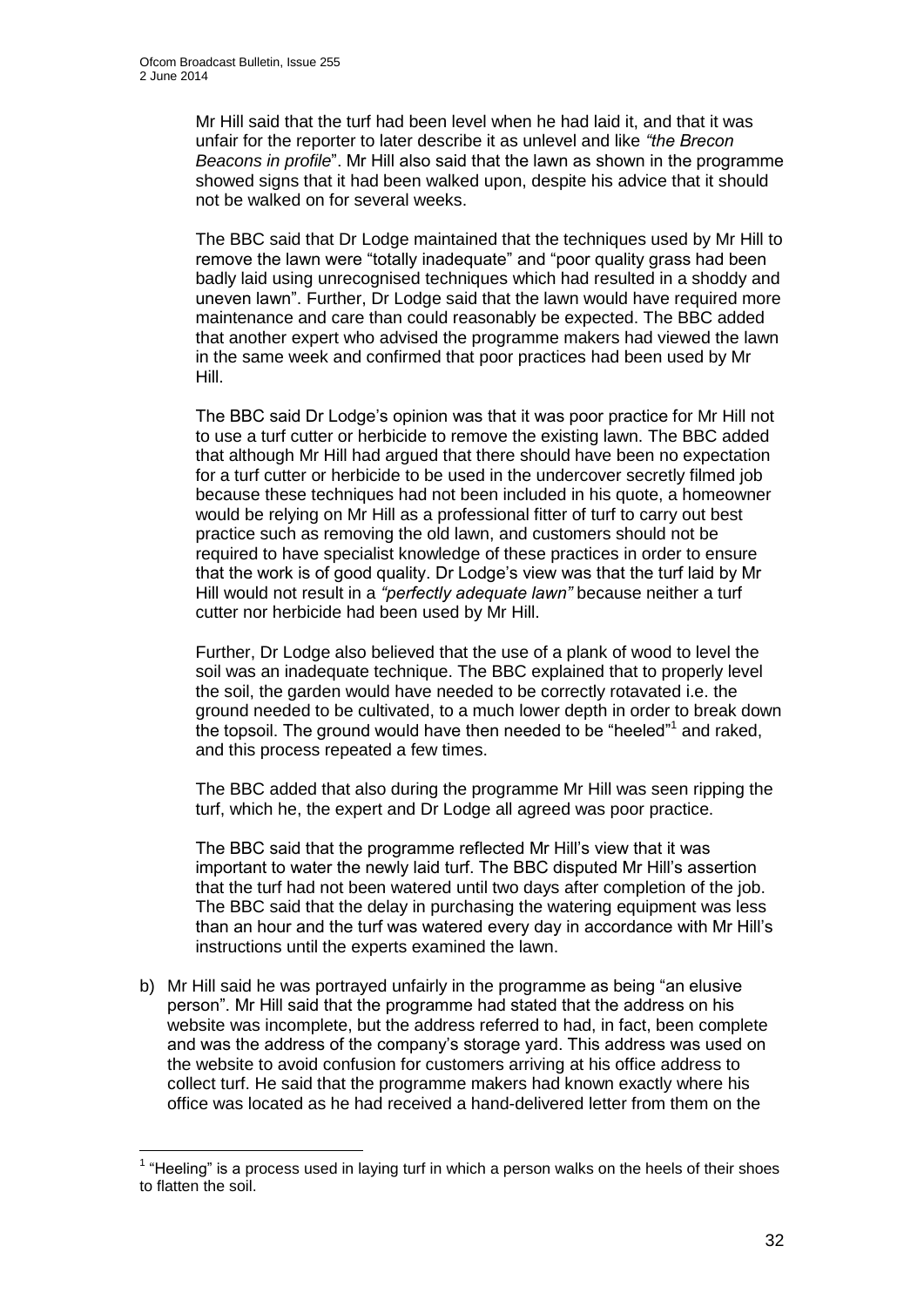same day (i.e. 5 August 2013) as the telephone call featured in the programme with the programme's reporter.

The BBC argued that it considered Mr Hill to be "elusive" because during their investigation the programme makers had found that:

- Mr Hill often did not respond to his customers after he had carried out work on their lawns;
- the emails between Mr Bennett and Mr Hill showed that he had declined to rectify the work complained about; and
- the production team, when they attempted to reach Mr Hill to complain about the undercover job (calling on five separate occasions, leaving voicemail messages and emailing Perfect Turf) received no response.

With regards to the address published on Perfect Turf's website, the BBC said that at the time of investigating the company the address was incomplete or inaccurate. The BBC argued that the address was inadequate because it was listed with the road name but no building number to indicate where on the three and a half mile road the office could be found. The programme makers were therefore initially unable to find the company's office, however eventually an address was found for Mr Hill and a letter was hand delivered.

- c) Mr Hill's response to the allegations made in the programme was edited unfairly. In particular, Mr Hill said that:
	- i) the way the conversation was presented in the programme made it look like he was ignoring the points being made by the reporter, when, in fact, the footage of the phone call had been edited so that the answers he provided were not matched up with the questions he had been asked.
	- ii) the programme portrayed him as ending the conversation while being asked difficult questions, when in fact he had politely requested to end the conversation at a later point in the conversation when it seemed "there was nothing left to say".

The BBC said that the telephone conversation between Mr Hill and the reporter was fairly and accurately represented within the programme, as was the statement Mr Hill had provided to the programme makers. The BBC added that the unedited footage served to illustrate that the programme was an accurate account of both Mr Hill's comments made during the telephone conversation and the manner in which the conversation was terminated. The BBC explained that the footage was not edited in a way which changed the meaning or otherwise misrepresented Mr Hill but rather assisted to make clear Mr Hill's perspective to viewers.

The BBC said that full details of the allegations were provided to Mr Hill following the telephone conversation and he had the benefit of advice from his solicitors. The BBC added that the programme included the points which he made during the telephone conversation and in the subsequent statement, including that:

• only a tiny proportion of customers complained;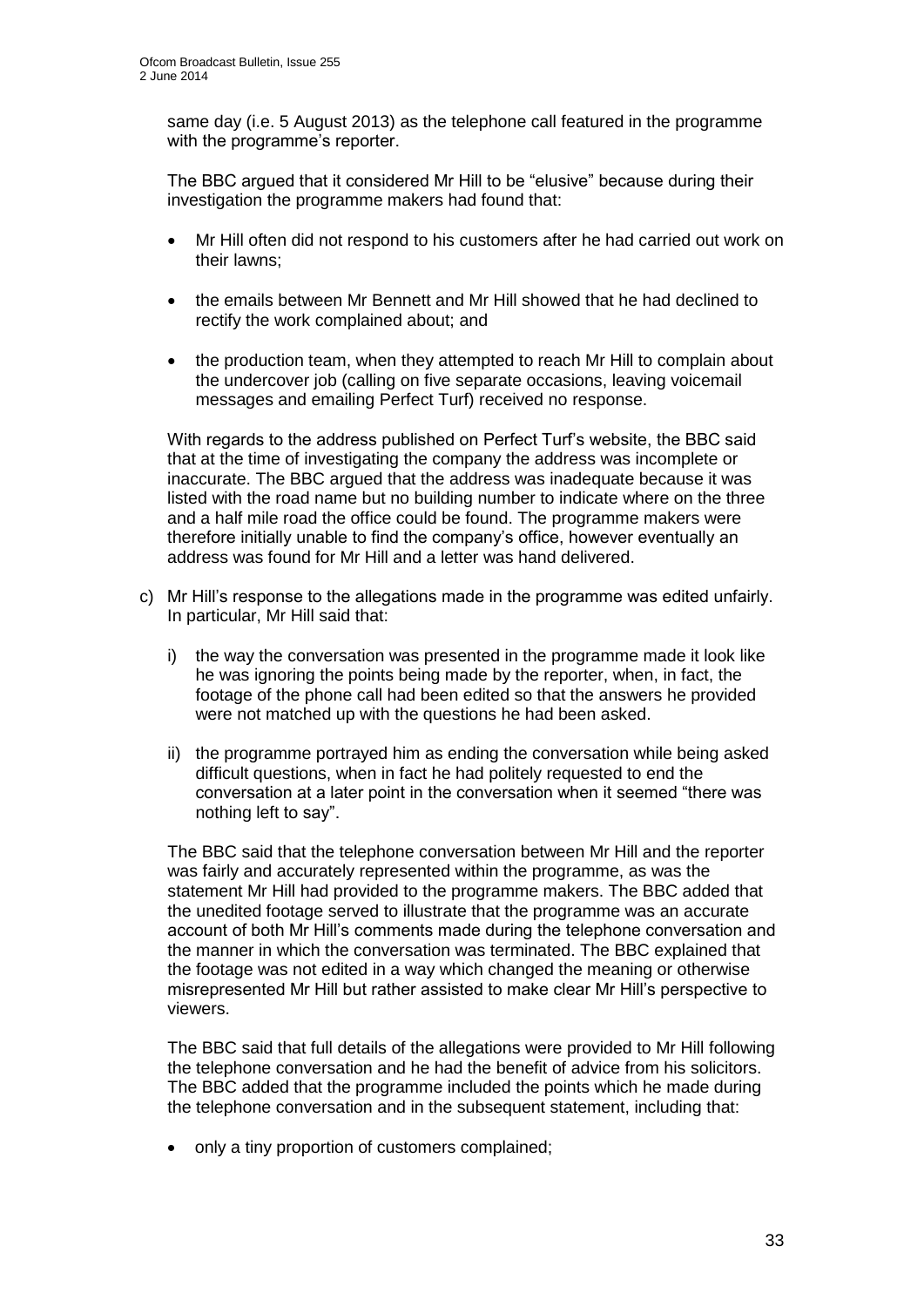- complaints were the result of poor aftercare or customers choosing the wrong turf;
- he had been overstretched at the time:
- he had since changed suppliers;
- he personally attended the homes of dissatisfied customers; and
- turf tends to rectify itself when looked after properly.

The BBC stated that Mr Hill continued to maintain that the poor quality of the gardens featured in the programme was due to the turf not being properly maintained, despite the evidence from experts that he was wrong and that the faults were caused by the quality of the turf supplied and the way in which it was laid.

## Unwarranted infringement of privacy

- d) In summary, Mr Hill complained that his privacy was unwarrantably infringed in connection with the obtaining of the material included in the programme because:
	- i) He was surreptitiously filmed on the basis of a complaint made by Mr Bonnett who, Mr Hill said, had misinformed the programme makers.

The BBC said that the investigation into Mr Hill and his business Perfect Turf was prompted by customer complaints, not limited to Mr and Mrs Bonnett. Nevertheless, the BBC said that the treatment of Mr and Mrs Bonnett fell short of what should have been reasonably expected from a professional person laying turf. The BBC added that it had been aware of serious complaints from a number of customers which suggested that problems with the quality of the work and a lack of accountability for it were on-going and undercover filming was arranged on the basis of that evidence.

The BBC said that the result of the undercover filming demonstrated that Mr Hill's work was not up to a reasonable standard and that he could not or would not deal with complaints about his work. The BBC added that while he was not informed that he was being filmed, he was recorded performing what experts, consistent with previous customer complaints, had asserted was poor quality work.

The BBC argued that there was a strong public interest in programmes which expose poor practice and that this relies, in part, on the ability for programme makers to film secretly and without the consent of the person featured. The BBC said that it would not have been possible to investigate and fully expose the conduct of Mr Hill without the use of surreptitious filming.

ii) He was not informed that a telephone conversation between himself and the reporter was being recorded.

The BBC reiterated that the production team had sought on several occasions to contact Mr Hill and inform him of the concerns over the quality of his work, but had found him to be elusive. It added, as stated in the programme, that five attempts were made to reach Mr Hill by phone, with messages left on each occasion. In addition, the production team had attempted to book Mr Hill for further jobs in order to put the concerns directly to him on camera.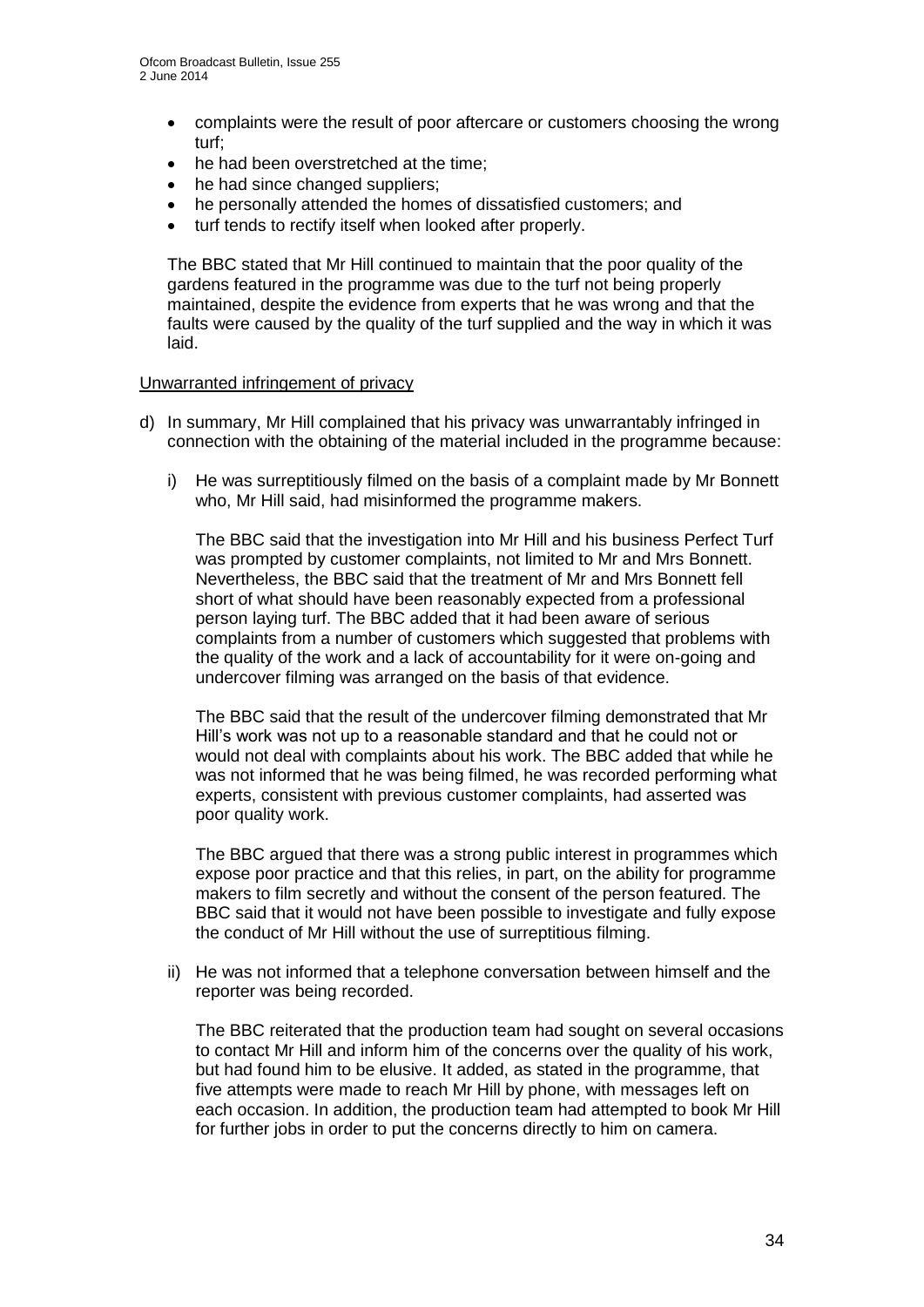The BBC stated that the production team had concluded that based on their dealings with Mr Hill, the telephone conversation was perhaps the only opportunity for them to put the allegations to Mr Hill for his response.

The BBC said that it did not believe it was necessary to inform Mr Hill that his conversation with the reporter was being recorded. The BBC said that the reporter, Mr Allwright, identified himself from the outset, named the programme and explained the reasons it was investigating Mr Hill and his work. The BBC said that Mr Hill would have understood that he was speaking with a television reporter who wished to speak to him about his work in connection with the programme's investigation into it and his statements were on the record. The BBC said that his expectation of privacy in this context would therefore have been limited. Further, in a letter dated 9 August 2013 from Mr Hill's solicitors, Mr Hill indicated that he understood or suspected that the telephone conversation had been recorded because he asked whether the conversation would be broadcast.

- e) Mr Hill also complained that his privacy was unwarrantably infringed in the programme as broadcast because:
	- i) He said that he had not given permission for the surreptitiously filmed footage of him to be included in the programme.

The BBC argued that Mr Hill had a limited expectation of privacy while conducting work at a customer's property, and in any event it was outweighed by the strong public interest in recording his actions in selling substandard goods and failing to offer adequate customer service.

The content of a telephone conversation between Mr Hill and the reporter (using an actor to voice Mr Hill's responses to the reporter) was broadcast without his permission.

As already stated, the BBC said that Mr Hill's expectation of privacy in relation to the recording of the telephone conversation was outweighed by the public interest considerations. With regards to the broadcast of the recording, the BBC said that there was a sufficient public interest in broadcasting the content of Mr Hill's response, and the use of an actor to voice the telephone conversation in the programme would have avoided any issue of privacy in connection with broadcasting Mr Hill's voice. The BBC argued that there was no requirement to seek Mr Hill's permission to broadcast the content of the response because the recording of the call served as a form of note-taking and Mr Hill was aware that he was speaking to the reporter of a television programme which was investigating his work.

## **Ofcom's Preliminary View**

Ofcom prepared a Preliminary View in this case that the complaint of unjust or unfair treatment and unwarranted infringement of privacy made by Mr Hill should not be upheld. We provisionally concluded that: the broadcaster had taken reasonable care to satisfy itself that material facts were not presented, omitted or disregarded in a way that portrayed Mr Hill and his company unfairly; his position was accurately reflected in the programme; and, the telephone conversation was not edited in a way which resulted in unfairness to Mr Hill. We also provisionally concluded that while Mr Hill had a limited expectation of privacy in connection with the obtaining of material included in the programme and in the broadcast of secretly filmed footage and the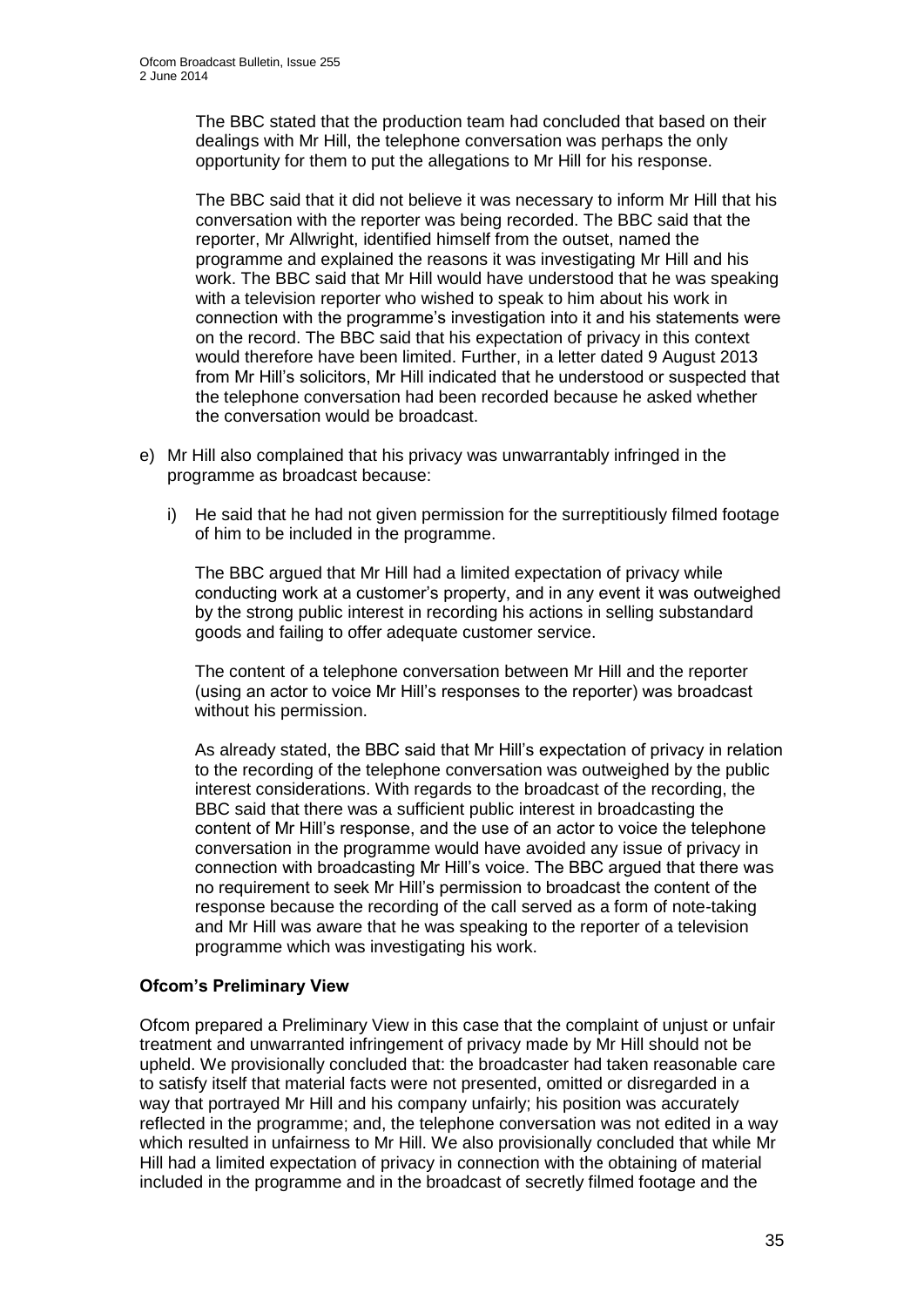content of the telephone conversation between himself and the programme makers, this expectation was outweighed by the public interest in investigation consumer issues.

Both parties were given the opportunity to make representations on the Preliminary View. The BBC did not make any representations on the Preliminary View. While Mr Hill made representations on the Preliminary View, we considered that some of his comments were either not directly relevant to the complaint as entertained and responded to by the broadcaster, or raised points that had already been addressed and reflected in the Preliminary View. The remaining comments made by Mr Hill in his representations that were relevant are summarised below.

## *Mr Hill's relevant representations*

Mr Hill disputed the BBC's claim made in the programme that the watering of the newly laid turf had occurred as instructed (see head a) iv)). Mr Hill said that there was evidence to suggest that watering guidance had not been followed. Mr Hill stated that the watering of the turf had been "unfairly passed to a third party" because the tenant who resided at the property used by the BBC in the fictitious job setup was expected to maintain the watering of the turf. Mr Hill said that the tenant also confirmed that the hosepipe had not been brought until one full day after the turf had been laid and that the hosepipe that was brought was not long enough to reach the garden and another hosepipe had to be used.

Ofcom concluded that these relevant representations by Mr Hill did not materially affect Ofcom's conclusion that his complaint should not be upheld.

## **Decision**

Ofcom's statutory duties include the application, in the case of all television and radio services, of standards which provide adequate protection to members of the public and all other persons from unjust or unfair treatment and unwarranted infringement of privacy in, or in connection with the obtaining of material included in, programmes in such services.

In carrying out its duties, Ofcom has regard to the need to secure that the application of these standards is in the manner that best guarantees an appropriate level of freedom of expression. Ofcom is also obliged to have regard, in all cases, to the principles under which regulatory activities should be transparent, accountable, proportionate and consistent and targeted only at cases in which action is needed.

In reaching this decision, we carefully considered all the relevant material provided by both parties. This included a recording and a transcript of the programme, unedited footage and a transcript of the telephone conversation between Mr Hill and the programme makers and both parties' written submissions and supporting material, including pre-broadcast correspondence between the broadcaster and the complainant's solicitors. We also took account of the representations made by Mr Hill in response to Ofcom's Preliminary View on this complaint (which was not to uphold).

#### Unjust or unfair treatment

When considering complaints of unjust or unfair treatment, Ofcom has regard to whether the broadcaster's actions ensured that the programme as broadcast avoided unjust or unfair treatment of individuals and organisations, as set out in Rule 7.1 of Ofcom's Broadcasting Code ("the Code").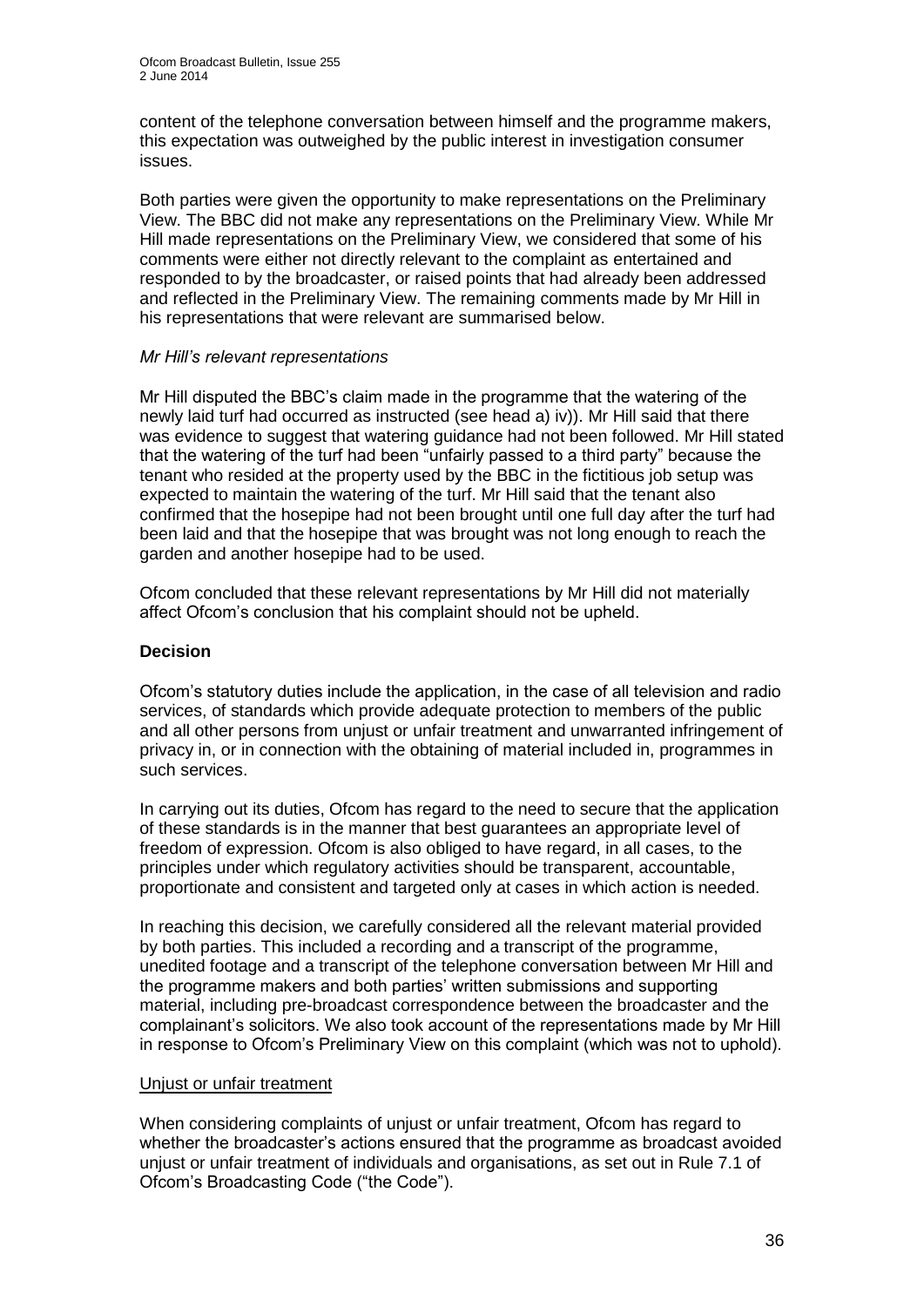a) Ofcom first considered the complaint that material facts were presented, disregarded or omitted in a way which was unfair to Mr Hill and his company.

In considering this part of the complaint, Ofcom had particular regard to Practice 7.9 and considered whether the portrayal of Mr Hill's work in the programme was consistent with the broadcaster's responsibility to take reasonable care to ensure material facts had not been presented, disregarded or omitted in a way that is unfair to an individual or organisation.

The broadcaster and the complainant disagreed about the veracity of several allegations made in the programme. It is therefore important to clarify at the outset that it is not for Ofcom to determine whether particular claims made are factually correct or not. Rather, our role is to consider whether the inclusion or omission of the information amounted to unjust or unfair treatment of an individual or organisation.

Therefore, in assessing whether or not the programme complained of resulted in unfairness to Mr Hill, Ofcom considered in turn the particular sub-heads of complaint in relation to Mr Bonnett's lawn and the fictitious job set up by the programme makers as set out above in the "Summary of the complaint and the broadcaster's response" section. We examined each sub-head of complaint to reach an overall decision as to whether Mr Hill and his company were treated unjustly or unfairly in the context of the programme as a whole.

## *Mr Bonnett's lawn*

i) Ofcom began by assessing the complaint that the poor condition of Mr Bonnett's lawn was presented unfairly as being the result of Mr Hill's workmanship, rather than being caused by Mr Bonnett's lack of aftercare and that this was particularly unfair because Mr Hill's work was represented by three photographs which the programme's expert based his entire judgment of Mr Hill's work on.

Ofcom viewed the programme and in particular noted Mr Bonnett's recollection of his experience of Mr Hill's work, the three photographs used in the programme, and the expert's analysis of these photographs (see the "Introduction and programme summary" section) and whether this led to any unfairness to Mr Hill.

We noted that the BBC said in its statement in response to the complaint that it had no reason to doubt Mr and Mrs Bonnett's testimony and that Mr Hill had provided no evidence to disprove their account of the problems they had experienced with Perfect Turf. In contrast, Mr Hill said that he had provided the programme makers with evidence to suggest that the aftercare procedures, such as not walking on the lawn for up to four weeks and frequently watering the turf, were not followed by Mr and Mrs Bonnett. Mr Hill provided emails from Mr Bonnett, including one dated 13 September 2013 in which Mr Hill says that Mr Bonnett admits he had only watered the lawn "every three days".

Ofcom noted that prior to broadcast, the programme makers had informed Mr Hill of the allegations they intended to make, including those in relation to Mr Bonnett. We considered the information that Mr Hill provided to the programme makers prior to the broadcast, including the email from Mr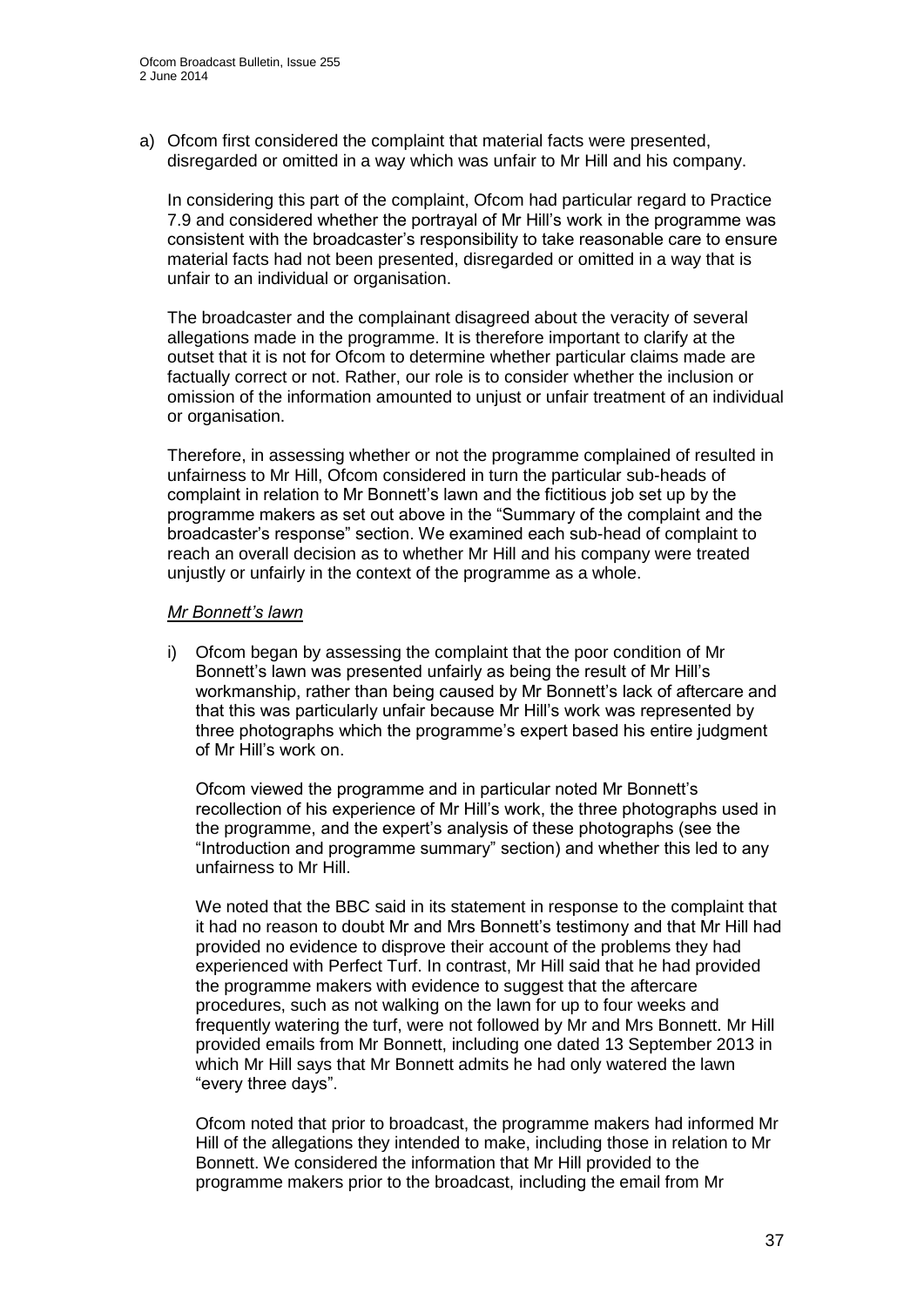Bonnett to Mr Hill dated 13 September 2013. Mr Bonnett's statement, that he "*watered this turf every three days*," must, in our view, be read in the context of the email overall, where Mr Bonnett prefaces this statement by stating that "…*despite every attempt to contact you, we were ignored by you. I sent you pictures/emails everything. Please read again my initial e mails, the cost was NOT the issue it was the poor quality of the turf and the poor quality of the work*." It is not clear to us that Mr Bonnett is in fact admitting to poor aftercare of his lawn. Further, his statements in this email appear to be consistent with what he subsequently said in the broadcast.

Ofcom further noted that in response to these allegations, Mr Hill had provided a statement in which he said that *"he only received a tiny percentage of customer complaints and these nearly always come from customers choosing the wrong turf or not carrying out proper aftercare"* and that this statement was reflected in the programme as broadcast. We therefore considered that viewers were likely to have understood that Mr Bonnett was expressing his own opinion and that viewers would have been able to make up their own minds as to the veracity and credibility, or otherwise, of Mr Bonnett's account of his experience of Mr Hill's workmanship.

We also considered whether it was unfair for the programme to only include three photographs of Mr Bonnett's lawn and for the expert to base his entire judgement on these three photographs. Ofcom recognises that, consistent with the principle of editorial freedom, the broadcaster has the right to decide whether or not to include particular pieces of information or material in a programme. This is an editorial decision for broadcasters to make prior to the broadcast of a programme, provided this does not result in unfairness.

The BBC said that the photographs accurately depicted Mr Bonnett's lawn at the time (approximately ten days after the lawn had been laid by Mr Hill) and that although only three photographs were included in the programme, Dr Lodge had reviewed further photographs in order to assist with his analysis. We also acknowledged that during the programme Dr Lodge said: "*you can*  make out the lines between the turf in a well laid lawn but if it's been well looked after and well-constructed then those lines will disappear very, very *quickly".* In Ofcom's view, the three photographs along with the expert's independent opinion allowed viewers to use their own judgment as to whether or not the condition of Mr Bonnett's lawn had been the result of Mr Hill's workmanship or other factors. For these reasons, we considered that the use of only three photographs in the programme did not result in unfairness to Mr Hill.

ii) Ofcom next assessed the complaint that it was unfair to include the allegation that Mr Bonnett had to resort to installing a patio to replace an area of the lawn laid by Mr Hill.

We noted the comment made by Mr Bonnett in the programme as broadcast regarding the lawn laid by Mr Hill (see the "Introduction and programme summary" above) and it was clear that he considered that an area of the lawn fitted by Mr Hill had to be replaced with patio.

Ofcom noted that, prior to broadcast, in an email dated 11 September 2013 the programme makers had informed Mr Hill that "when Mr Bonnett dug up some of the turf to lay patio, he discovered that the ground had not been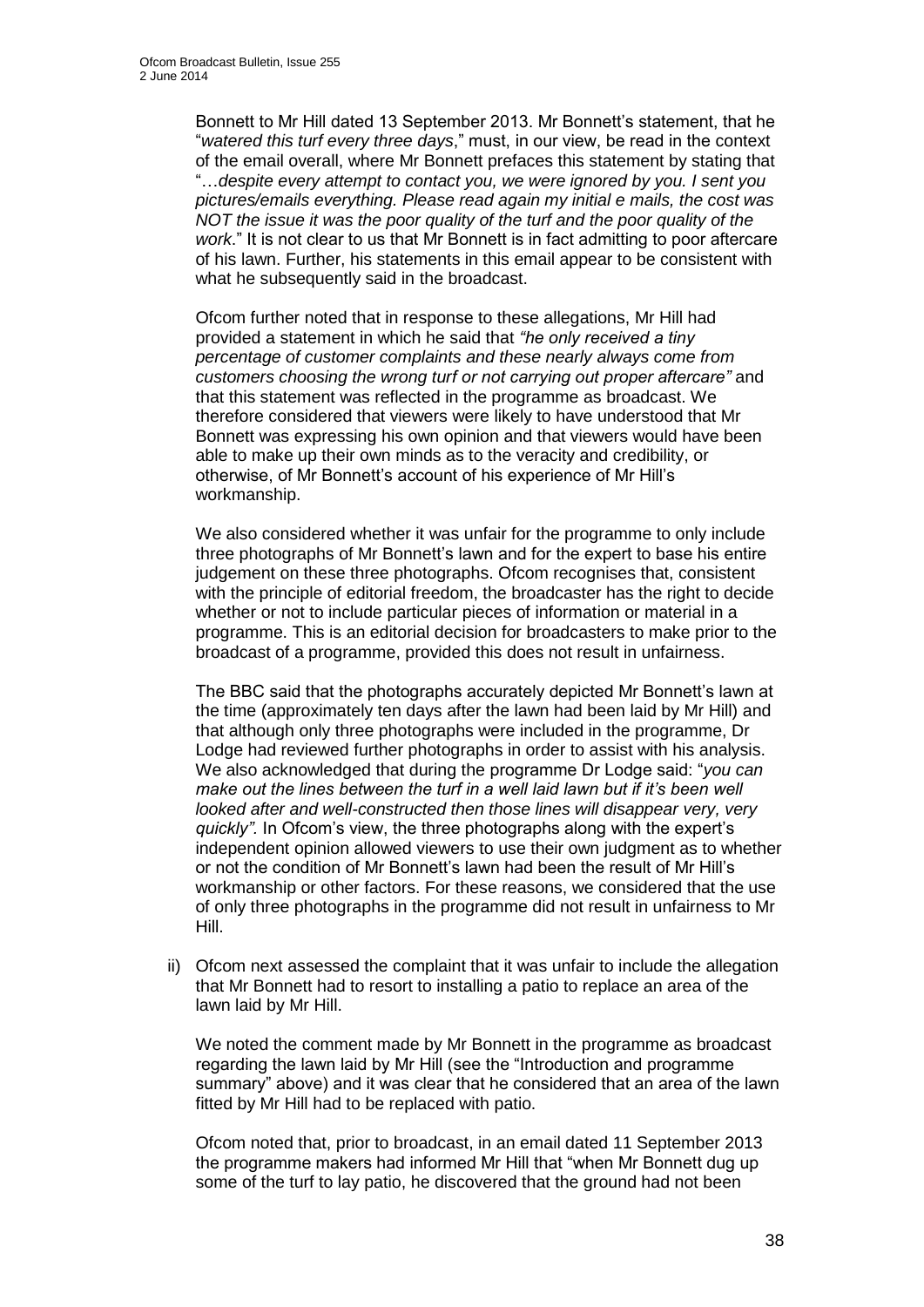properly prepped". In an letter dated 1 October 2013, the programme makers informed Mr Hill's solicitors that they would include "full details of Mr and Mrs Bonnett's dissatisfaction with the work carried out by [Mr Hill]" and in a further letter dated 7 October 2013, the programme makers specifically stated that they intended to include in the programme the allegation that "Mr and Mrs Bonnett…replaced part of the turf with a patio and had to throw away part of the lawn". In response, in a letter dated 7 October 2013, Mr Hill's solicitors said that Mr and Mrs Bonnett verbally informed Mr Hill's colleagues that: "they would eventually be replacing the area outside their back doors with a patio…but they simply wanted the lawn fitted there for the meantime to cover over the bare mud".

We took the view that there was no clear evidence from either the broadcaster or the complainant to confirm whether or not Mr and Mrs Bonnett had always intended to replace the particular area of lawn with the patio. However, we considered that the broadcaster had presented Mr Bonnett's concerns fairly and from what was said viewers were likely to have understood that Mr Bonnett was expressing his own opinions about the lawn fitted by Perfect Turf when referring to the patio, and including this statement in the programme did not result in unfairness.

iii) Ofcom then considered the complaint that it was unfair for the programme to criticise Mr Hill's use of compost in the topsoil stating that water would not be able to percolate through the *"trifle"* like layers.

We noted from the BBC's statement that it said that Dr Lodge recognised that in some circumstances the use of compost in topsoil would be appropriate, particularly where the soil required material rich in organic matter. However, Dr Lodge said that in the circumstances of this case, the heavy clay soil meant that this was not a suitable method. Further, this view was corroborated by another expert who had advised the programme makers.

In light of these observations, Ofcom's decision was that the programme makers had a reasonable and credible basis for the inclusion in the programme of Dr Lodge's comments and the use of the *"trifle"* analogy was to assist with viewers' understanding of the comments made by the expert.

iv) We next assessed the complaint that it was unfair for the programme to present the poor condition of the lawn as the result of Mr Hill's workmanship when, in fact, it was a result of the programme makers not following the aftercare and maintenance instructions given by Mr Hill after the lawn was laid.

Ofcom viewed the programme as broadcast and, in particular, noted the programme makers presentation of the installation of the lawn and the aftercare maintenance they carried out (see the "Introduction and programme summary" section).

We noted from the BBC's statement Dr Lodge's analysis of the techniques used by Mr Hill when laying the turf, which was corroborated by another expert who had advised the programme makers (see "Summary of the complaint and the broadcaster's response" section). We considered that the programme presented Mr Hill as using a number of techniques which Dr Lodge considered were "poor practice". In our view, the footage of Mr Hill installing the new lawn along with the expert's independent opinion and Mr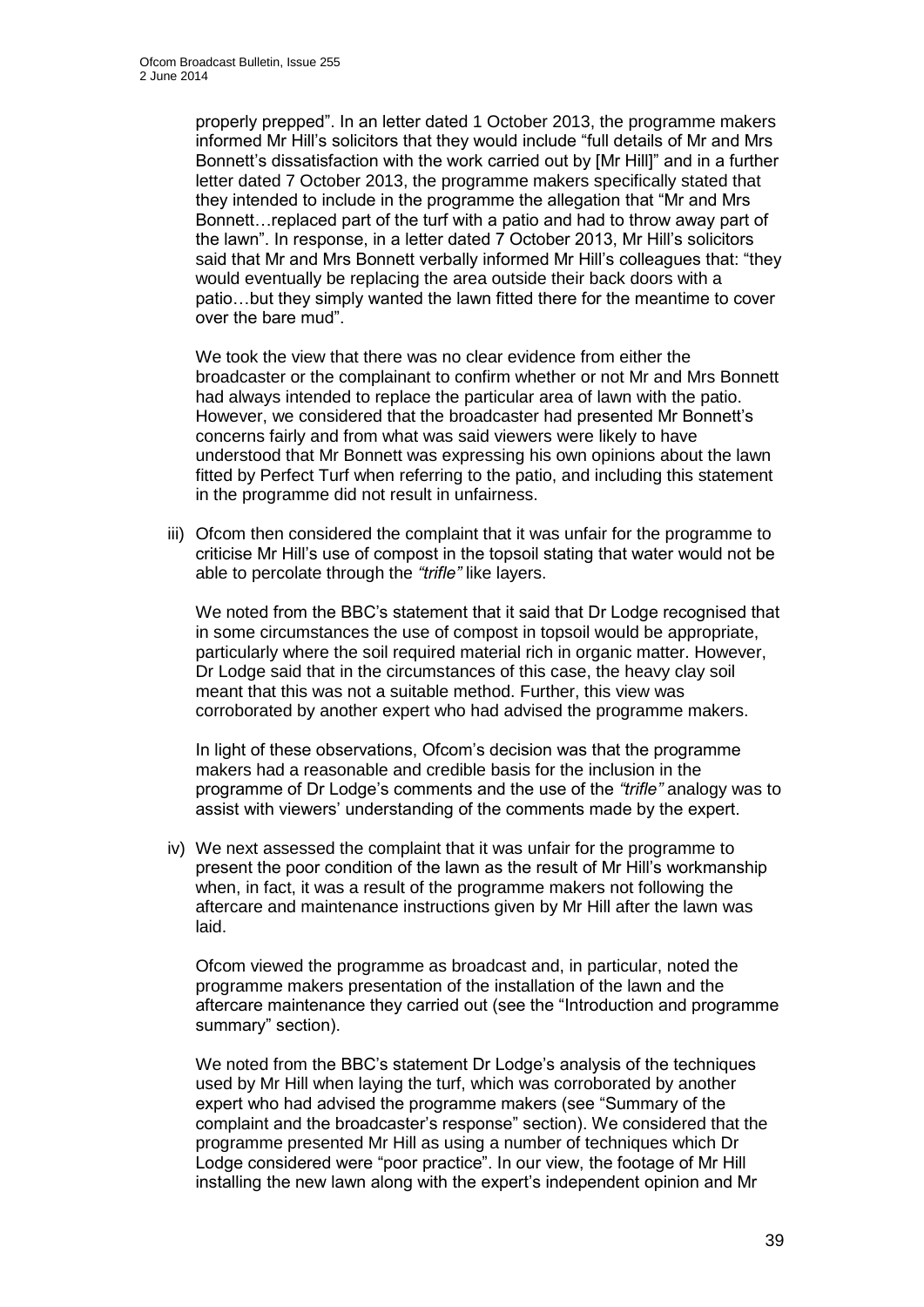Hill's responses to the allegations in the telephone conversation and the statement he provided, allowed viewers to use their own judgement as to whether Mr Hill or another person had been responsible for the poor condition of the lawn.

Ofcom noted the reporter's statement in the programme that *"after watering it*  [the lawn] *as instructed"*. We considered that this statement had the potential to give the impression that all watering guidance had been followed, such as having watering facilities available for immediate use as requested by Mr Hill, when, in fact, "the purchase of the watering equipment was less than an hour". In various letters from Mr Hill's solicitors to the programme makers, they assert that newly laid turf should be watered immediately and that even a short delay can result in issues with the turf. And indeed we noted that the programme included Mr Hill's assertion as to the importance of watering the lawn in that he stated *"one thing that's really important, have you got a hosepipe and sprinkler? Cause it's going to want watering".* It was therefore clear in our view that viewers would have been aware of Mr Hill's advice that the new lawn needed to be watered regularly.

Ofcom considered Mr Hill's representations on the Preliminary View. Mr Hill did not agree with our view that there was no convincing evidence that the new lawn had not been watered regularly. We considered that, despite Mr Hill's claim that the tenant had been given the responsibility of maintaining the new lawn and that watering equipment had not been purchased until one full day after the turf had been laid in the fictitious job setup, Mr Hill has not provided any substantive evidence to corroborate this claim. In any event, given that the expert, Dr Lodge, had analysed the various techniques used by Mr Hill, and Mr Hill had responded to the allegations made in the programme, we considered that the reporter's comment about *"watering it* [the lawn] *as instructed"* would not have materially affected viewers' ability to gauge for themselves whether Mr Hill had been responsible for the poor condition of the lawn or not.

Having considered each sub-head of the complaint identified by Mr Hill as being particularly unfair to him, Ofcom found that the broadcaster had taken reasonable care to satisfy itself that material facts were not presented or omitted or disregarded in a way that portrayed Mr Hill or his company unfairly in the programme as broadcast. Ofcom also carefully assessed the parts of the programme as a whole relating specifically to Mr Hill and his company, to reach a view as to whether it was unfair, i.e. we assessed whether the various examples taken together created a cumulative effect that might portray Mr Hill in a way that was unfair. We concluded this was not the case.

After careful consideration, and for all the reasons set out above, Ofcom found no unfairness to Mr Hill in this respect in the programme as broadcast.

b) Ofcom next considered Mr Hill's complaint that he was portrayed unfairly in the programme as being "an elusive person" and that the address on the website was incomplete. In assessing this, we had regard to Practice 7.9 (set out in head a) above).

Ofcom noted how the material was presented in the programme as broadcast (see the "Introduction and programme summary" section) and whether this led to any unfairness to Mr Hill. Ofcom considered that the report had the potential to portray Mr Hill as being "elusive". We had regard to the material broadcast and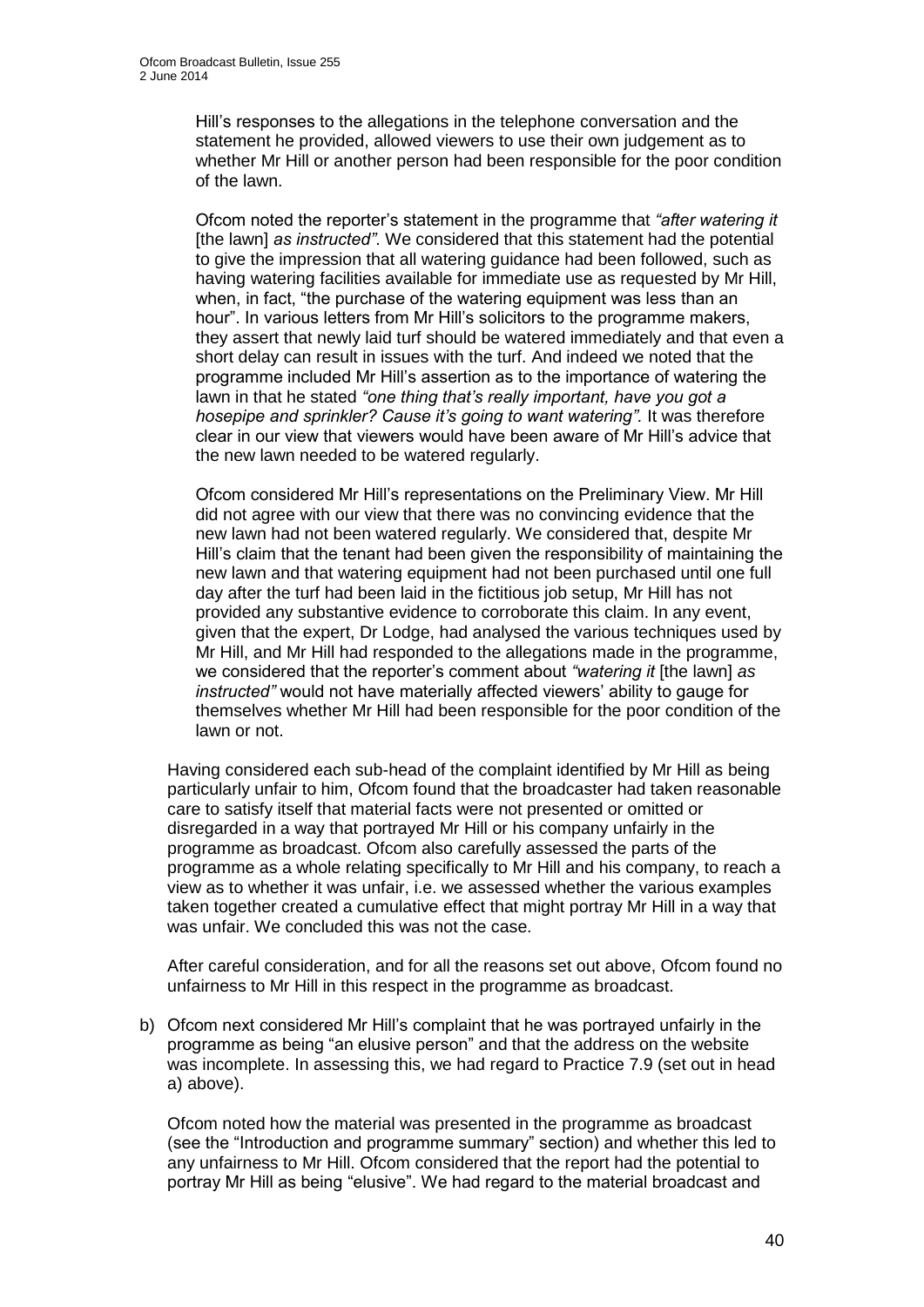the BBC's statement. In particular, we noted that the programme makers had repeatedly attempted to contact Mr Hill to complain about the new lawn laid specifically for the programme, but that he had not responded to their telephone calls or emails, something which previous customers, including Mr Bonnett, said they had also experienced.

With regards to the address of Mr Hill's office, Ofcom took the view that given that the road was three and a half miles long and that there was no building number given to indicate where on the road the office was located, it would have been with some difficulty, and taken some time, for the programme makers to locate Mr Hill's office.

Taking these factors into account, Ofcom's opinion was that Mr Hill had not been easy to contact and that to portray him as "elusive" was not unfair. Ofcom therefore considered that there was no unfairness in this respect.

- c) We next considered Mr Hill's complaint that his response to the allegations made in the programme was edited unfairly. In particular, Mr Hill said that:
	- i) The way the conversation was presented in the programme made it look like he was ignoring the points being made by the reporter, when, in fact, the footage of the phone call had been edited so that the answers he provided were not matched up with the questions he had been asked.

In assessing this sub-head of the complaint Ofcom had regard to Practice 7.6 which states that when a programme is edited, contributions should be represented fairly, and Practice 7.9 (as set out in head a) above).

Ofcom carefully considered the unedited footage of the telephone conversation and compared this to the parts of the conversation included in the programme as broadcast. (Ofcom has marked the sections **not** included in the programme in bold).

In the unedited conversation the following exchange took place:

- Reporter *"the experience we've had has been really negative Jonathan, the work you do, the turf you provide, is very, very poor, and then when we try to get in contact with you afterwards, it's nigh on impossible. We called you five times to complain about it and you never responded. And that's in...*
- Mr Hill *Right ok*

Reporter *...that's in line with the experience other customers have had, otherwise we wouldn't be investigating you in the first place*

- Mr Hill *Right. Can I tell you something that's 100% true, in the last...I mean, I think you haven't had any complaints about our service in the last sort of four, five months, 'cause we have switched providers now.*
- Reporter *Okay. Well the turf...that you provided for us on April the 30th was appalling...*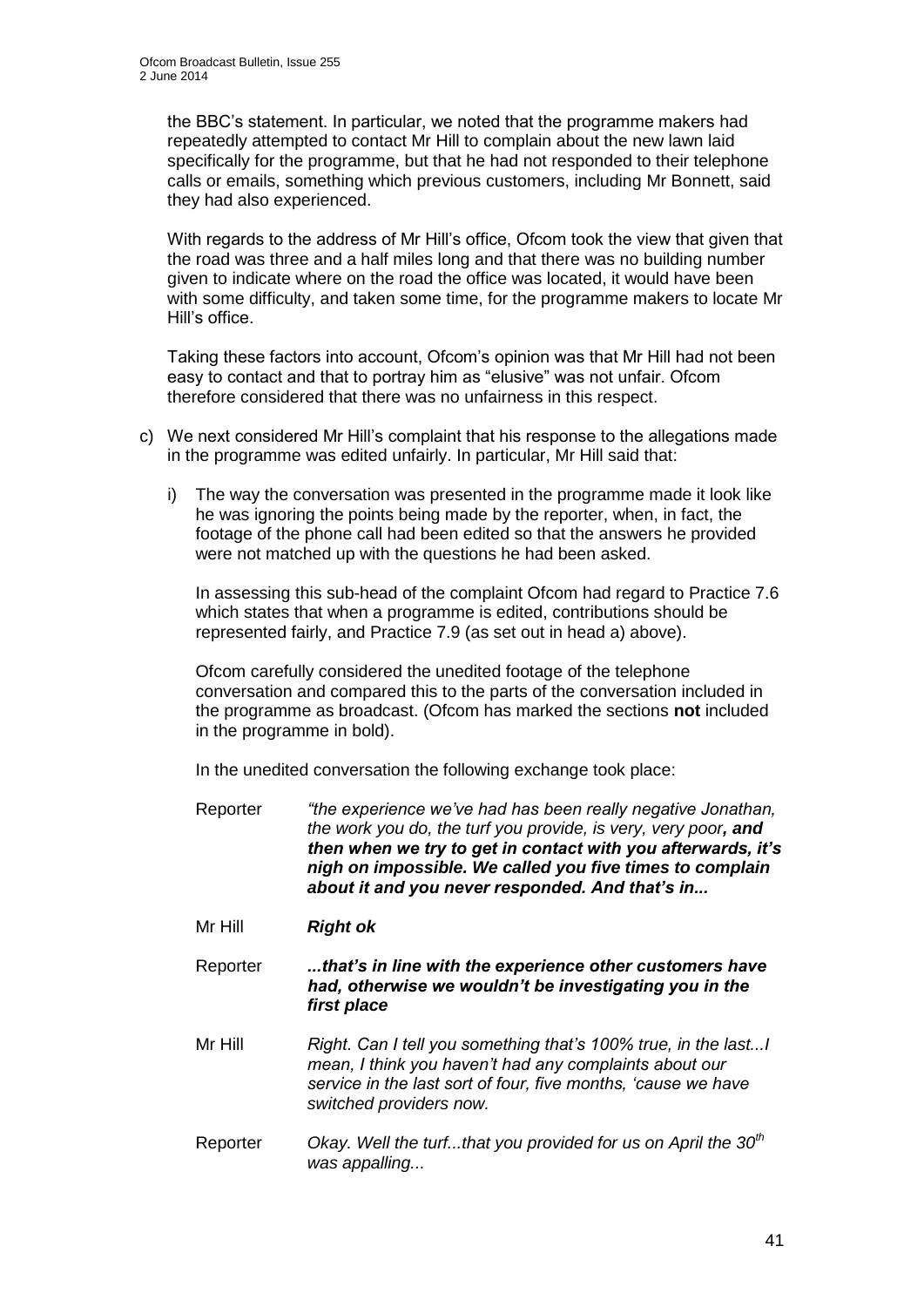| Mr Hill  | we really have switched provider now, if you have a look<br>at any of our recent jobsand you know, speak to any<br>recent customerswe have really had a change and you<br>know you won't see any more complaints"                                                                                                                                                                                                                       |
|----------|-----------------------------------------------------------------------------------------------------------------------------------------------------------------------------------------------------------------------------------------------------------------------------------------------------------------------------------------------------------------------------------------------------------------------------------------|
| Reporter | "The main problem with it, Jonathan, is that when people do<br>complain, they can't get in touch with you the address that<br>you give on your invoices is false, and if you then add to<br>the fact you don't answer your phone or respond to emails<br>when you're in these, these situations, that's why we're<br>looking at this, not just a problem with what you're doing,<br>but the way you're responding when things go wrong. |
| Mr Hill  | Right okay. We dowe revisit, we do go round the jobs you<br>said, you know people whoare really upset about it, but with<br>turfing that seems to rectify itself a lot of the time if it's looked<br>after properly".                                                                                                                                                                                                                   |
|          |                                                                                                                                                                                                                                                                                                                                                                                                                                         |
| Reporter | Well, let's put it this way, we organised two jobs, one<br>wasn't right and we tried to complain five times, and we<br>got nothing back The other one you just didn't turn up at<br>all. That's a long way from perfect isn't it?                                                                                                                                                                                                       |
| Mr Hill  | Well we do have a load of people that are happy as well you<br>know? I get emails all the time that I can forward you thatyou<br>know people that just can't believe how cheap we are<br>compared to everyone elseyou know we're half the price of<br>our nearest competitor.                                                                                                                                                           |
| Reporter | If you, if you did it properly, then they'd all be fine,<br>andthey would be perfect                                                                                                                                                                                                                                                                                                                                                    |
| Mr Hill  | But people, you know, ask you if, if they want to pay extra<br>to have the old lawn removed and then it will be fine, and<br>we, we, you know, we do provide better turf than we used<br>to.                                                                                                                                                                                                                                            |
| Reporter | But Jonathan, you're calling yourself Perfect Turf. You<br>know you can't, you can't call yourself Perfect Turf if it's<br>anything but perfect, and it's such a long way from Perfect.                                                                                                                                                                                                                                                 |
| Mr Hill  | if people pay for the extra service of removing the old lawn<br>and upgrade to our servicethey do get the perfect lawn.                                                                                                                                                                                                                                                                                                                 |
| Reporter | That's not an extra service, that's a basic, that's like 101 to                                                                                                                                                                                                                                                                                                                                                                         |
| Mr Hill  | Well you know [there are] different levels you can go<br>withif people are willing to pay the extra service they will<br>have the perfect lawn, but if they're also you know on a<br>tight budget and, you know, don't want to pay a fortune<br>and get it for half the price of everyone else and we'll                                                                                                                                |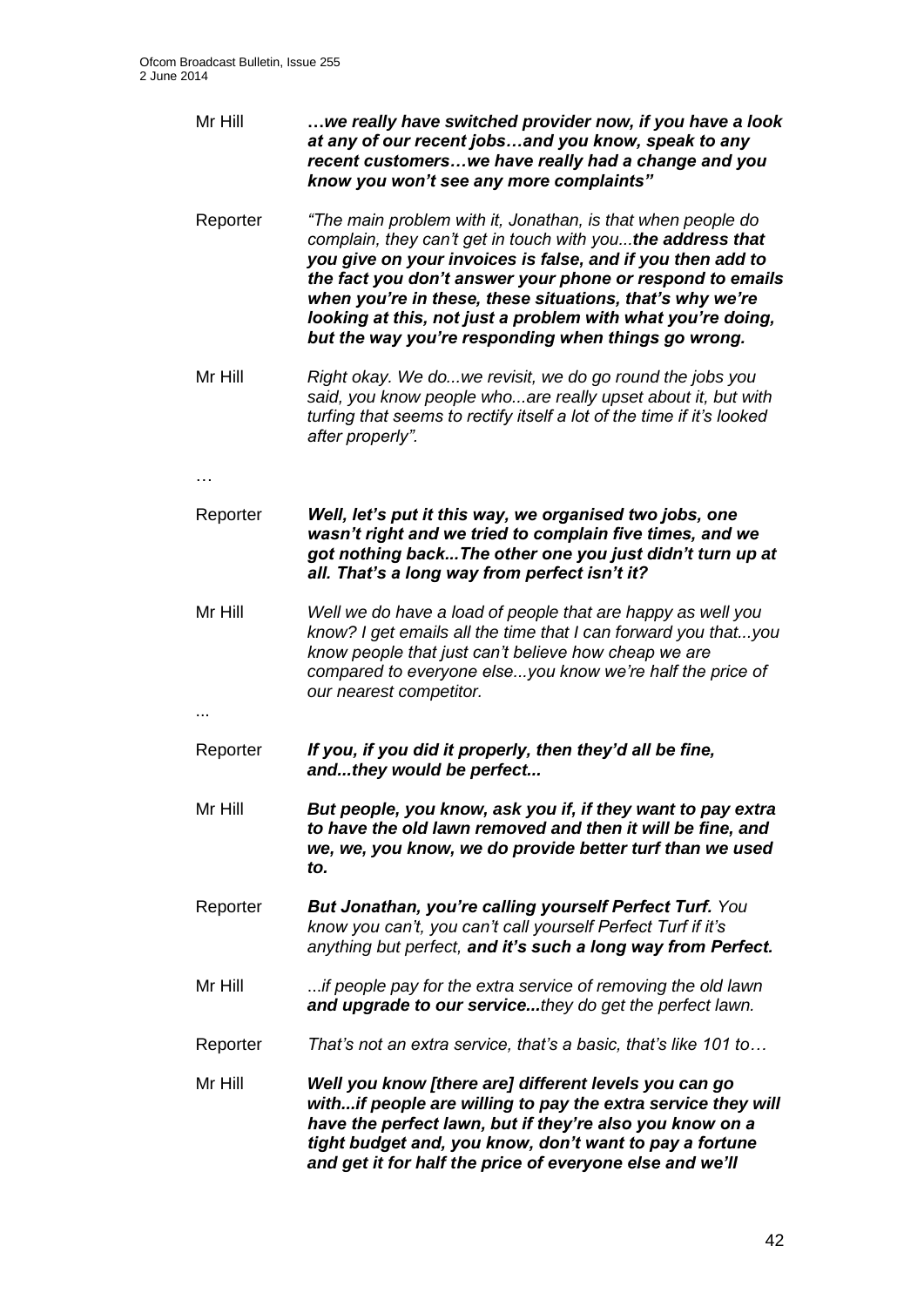## *come and you know give you a green garden that's better than you started with.*

- Reporter *Yeah, then you shouldn't call yourself Perfect Turf, you should call yourself like, like 'Slightly Bodged Turf', or 'Really Not That Good Turf', but 'What do you Expect for the Money'. You know? And it...the expectation that you're setting people is that they will have perfect uninterrupted green, and that's so far from what we received, and what...other customers we've spoken to have received. Jonathan? Do you want to come and meet us and talk this through? Cause we can give you some points...we shouldn't have to, cause it's basics, we can give you some, some very simple pointers about how to lay the perfect turf.*
- ...
- Mr Hill *I'm actually going to go now cause it's all so, rest assured we are, you know improving our service and investing in everything and training's going on so.*
- Reporter *It's too late for those customers who have already spent hundreds of pounds with you, have got terrible lawns, and who you then ignored. What, whatever you do to your service it's too late for them. Unless you're prepared to go back and give them their money back, you've let them down.*
- Mr Hill *Well I'll have to find out what these jobs are, cause most of our jobs are fine, it's only a handful that we've ever had any problems with and we would go back...I'll obviously look into them, but I am going to have to go now okay?*
- Reporter *Okay, you're going to change your name? You're not gonna call yourself Perfect Turf anymore?*
- Mr Hill *Well I don't know about that cause we offer a perfect service, you know, different forms for different people with different budgets.*
- Reporter *You don't!*
- Mr Hill *...there's something for everyone. If they want to spend on an absolute quote that they're given then we're really obviously out of tune and they will have a perfect lawn. Right I'm going to go now okay?*

At this point, the exchange between Mr Hill and the reporter concluded.

We recognised that broadcasters have a right to select and edit material, as long as they do so in a way that does not cause unfairness. Having compared the unedited material as set out above with the material included in the programme as broadcast, Ofcom noted that Mr Hill's responses to the questions asked by the presenter were included, on some occasions, out of sequence in the programme as broadcast. However, we considered that the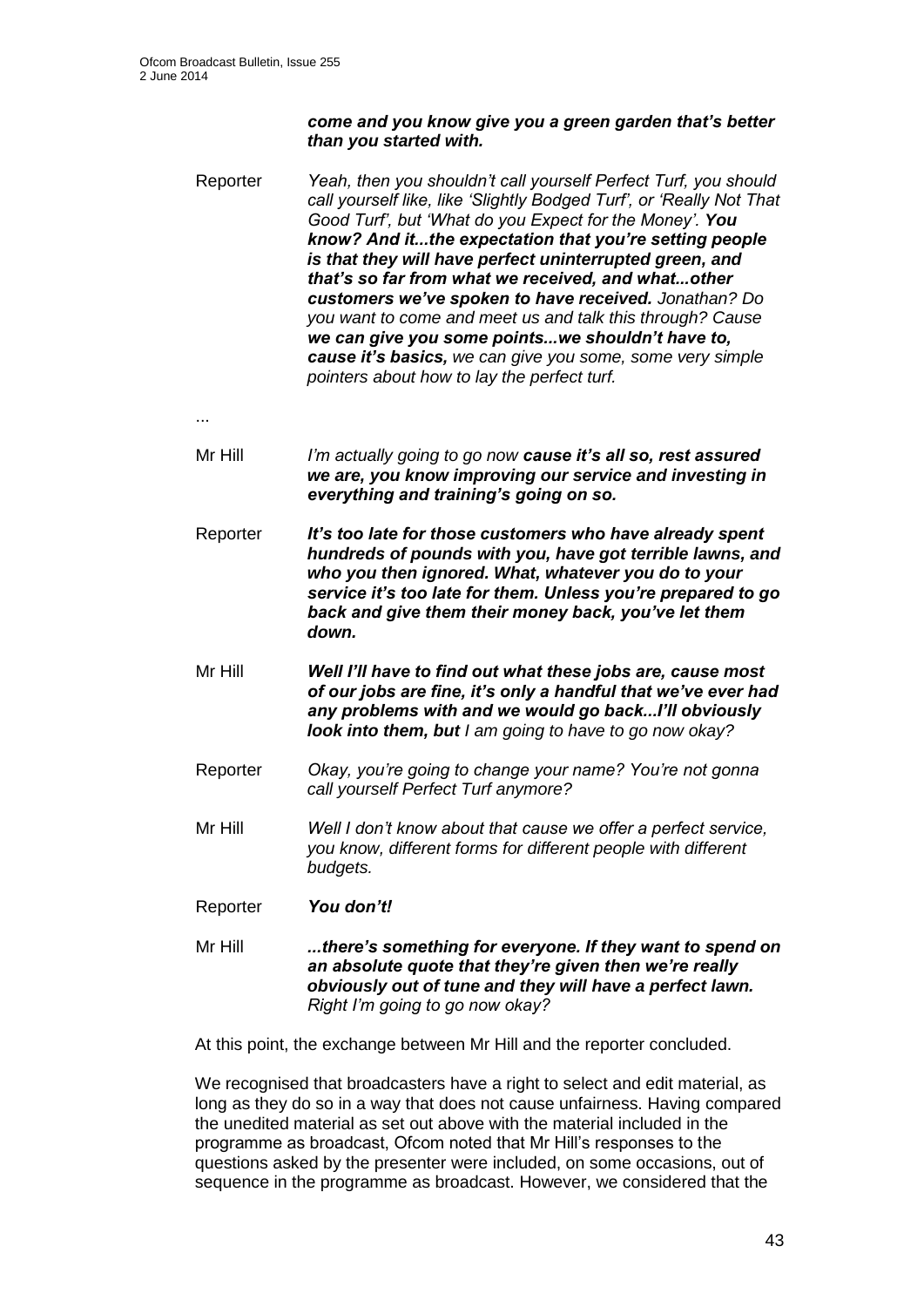inclusion of Mr Hill's comments out of sequence did not make a significant difference to the sense of the exchange nor did it distort Mr Hill's position in a way that was unfair to him. We also considered that both the telephone conversation and the statement which was included in the programme clearly and accurately reflected Mr Hill's main responses to the allegations made by the programme makers and that the editing was unlikely to materially and adversely change viewer's perception of him in a way that was unfair.

ii) The programme portrayed him as ending the conversation while being asked difficult questions, when in fact he had politely requested to end the conversation at a later point in the conversation when it seemed "there was nothing left to say".

Having regard to the unedited telephone conversations and the programme as broadcast (see above), we considered that Mr Hill had, on a number of occasions, stated that he wished to terminate the call before he eventually did so. Therefore, our decision was that the programme fairly presented the way in which the telephone conversation was terminated.

#### Unwarranted infringement of privacy

In Ofcom's view, the individual's right to privacy has to be balanced against the competing right of the broadcaster to freedom of expression. Neither right as such has precedence over the other and where there is a conflict between the two, it is necessary to focus intensely on the comparative importance of the specific rights. Any justification for interfering with or restricting each right must be taken into account and any interference or restriction must be proportionate.

This is reflected in how Ofcom applies Rule 8.1 which states that any infringement of privacy in programmes, or in connection with obtaining material included in programmes, must be warranted.

- d) Mr Hill complained that his privacy was unwarrantably infringed in connection with the obtaining of the material included in the programme because:
	- i) He was surreptitiously filmed on the basis of a complaint made by Mr Bonnett who, Mr Hill said, had misinformed the programme makers.

In considering this part of the complaint, Ofcom had regard to Practices 8.5 and 8.13. Practice 8.5 states that any infringement of privacy in the making of a programme should be with the person's and/or organisation's consent or be otherwise warranted. Practice 8.13 says that surreptitious filming should only be used where it is warranted. Normally, it will only be warranted if: there is *prima facie* evidence of a story in the public interest; there are reasonable grounds to suspect that further material evidence could be obtained; and, it is necessary to the credibility and authenticity of the programme. Ofcom also has regard to Practice 8.9 which states that the means of obtaining material must be proportionate in all the circumstances and in particular to the subject matter of the programme.

Before assessing the extent to which Mr Hill had a legitimate expectation of privacy in connection with the obtaining of the material included in the programme, Ofcom considered whether the surreptitious filming was, in itself, warranted.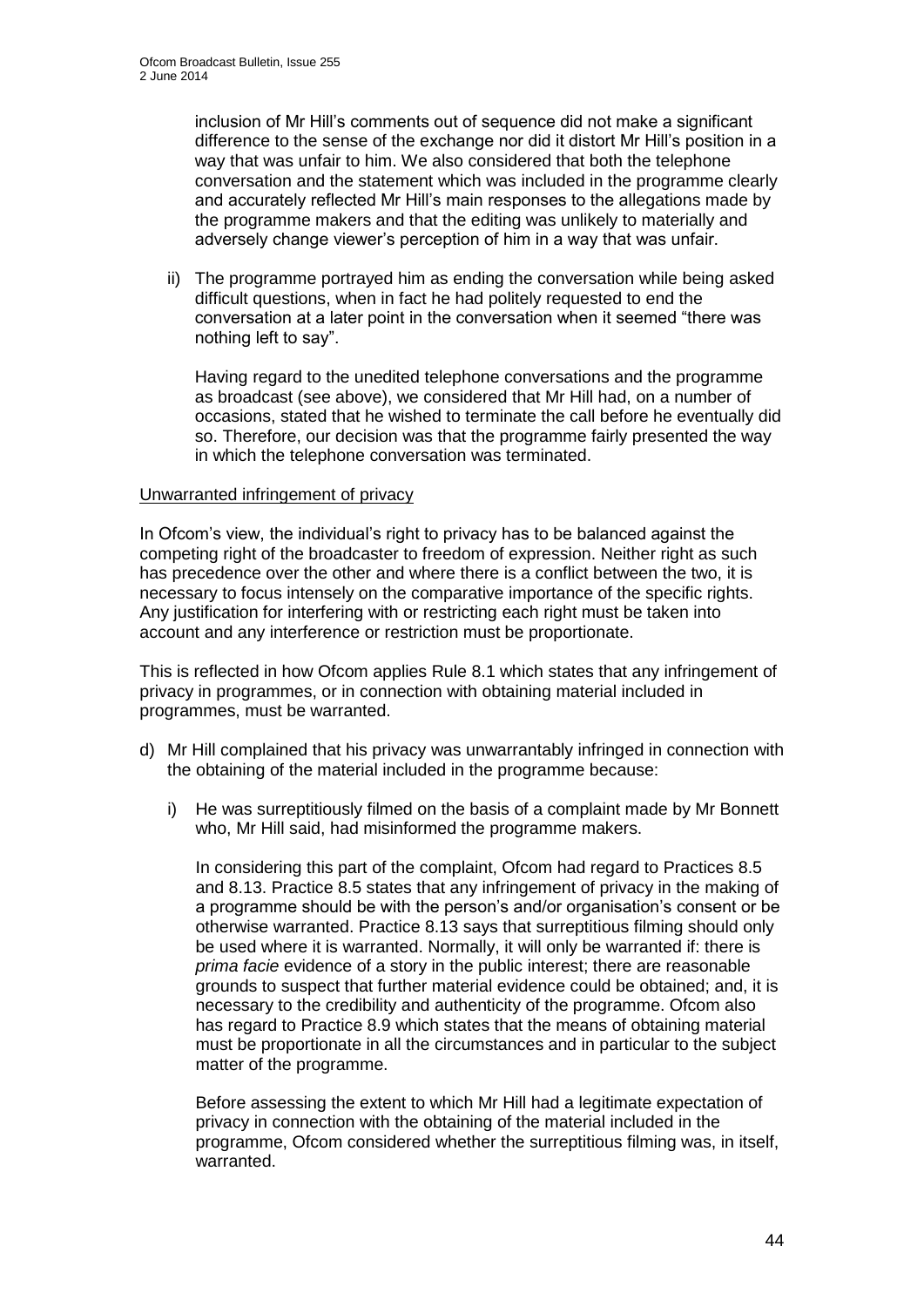In its statement, the BBC stated that it believed that the surreptitious filming had been warranted because there was a strong public interest in investigating the allegations, which had been made by a number of people, about problems with the quality of Mr Hill's work and the lack of accountability for it, such as not responding to customer complaints. The BBC argued that the filming of Mr Hill (and the subsequent inclusion of some of the footage in the programme) was necessary, particularly because programmes of this nature rely in part on the ability to film secretly without the consent of the person featured in order to expose certain types of behaviour. The BBC added that it would not have been possible to fully investigate and expose the conduct of Mr Hill without the use of this technique.

Ofcom understood that the investigation into Perfect Turf was prompted by complaints received by the *Watchdog* database and the programme makers had contacted Trading Standards who had also reported receiving complaints. In addition the BBC stated that: there was an unsatisfied County Court Judgment against Perfect Turf; there were several negative online reviews; and they had spoken to a number of dissatisfied customers who had confirmed that lawns fitted by Perfect Turf were of an unacceptably poor standard. Ofcom therefore accepted that the information gathered by the programme makers before the commencement of surreptitious filming amounted to *prima facie* evidence.

We then considered the other requirements of Practice 8.13 needed to warrant surreptitious filming. In our opinion, the programme makers had reasonable grounds to believe that, by setting up "sting jobs" at various properties and using hidden cameras to film Mr Hill fitting new lawns at these properties, further evidence could be obtained in relation to the claims made regarding problems with the quality of Mr Hill's work and his lack of accountability for these problems.

We also reasoned that attempts to obtain evidence in other ways, such as approaching Mr Hill directly, would be highly unlikely to be successful, and that the first-hand evidence of the techniques used by Mr Hill to install lawns added to the credibility and authenticity of the programme.

For these reasons in our view the use of surreptitious filming was warranted and the means of obtaining the material had been proportionate.

We then assessed the extent to which Mr Hill had a legitimate expectation of privacy in the circumstances in which he was filmed, i.e. surreptitiously with the use of hidden cameras. As stated in the Code, "legitimate expectations of privacy vary according to the place and nature of the information, activity or condition in question". Ofcom observed that the filming of Mr Hill took place at the property in which a production team member was posing as the homeowner and he was unaware that secret filming was taking place. He was shown fitting a lawn at the property and the conversations which took place between Mr Hill and the production team member took the form of discussions about the maintenance of the lawn and the cost of the lawn. It is Ofcom's view that, ordinarily, conversations of this type, i.e. conducted during the course of business and in which the parties felt that they could speak openly and freely, could reasonably be regarded as being confidential and therefore could attract an expectation of privacy. However, from the footage included in the programme, Mr Hill did not appear to disclose any private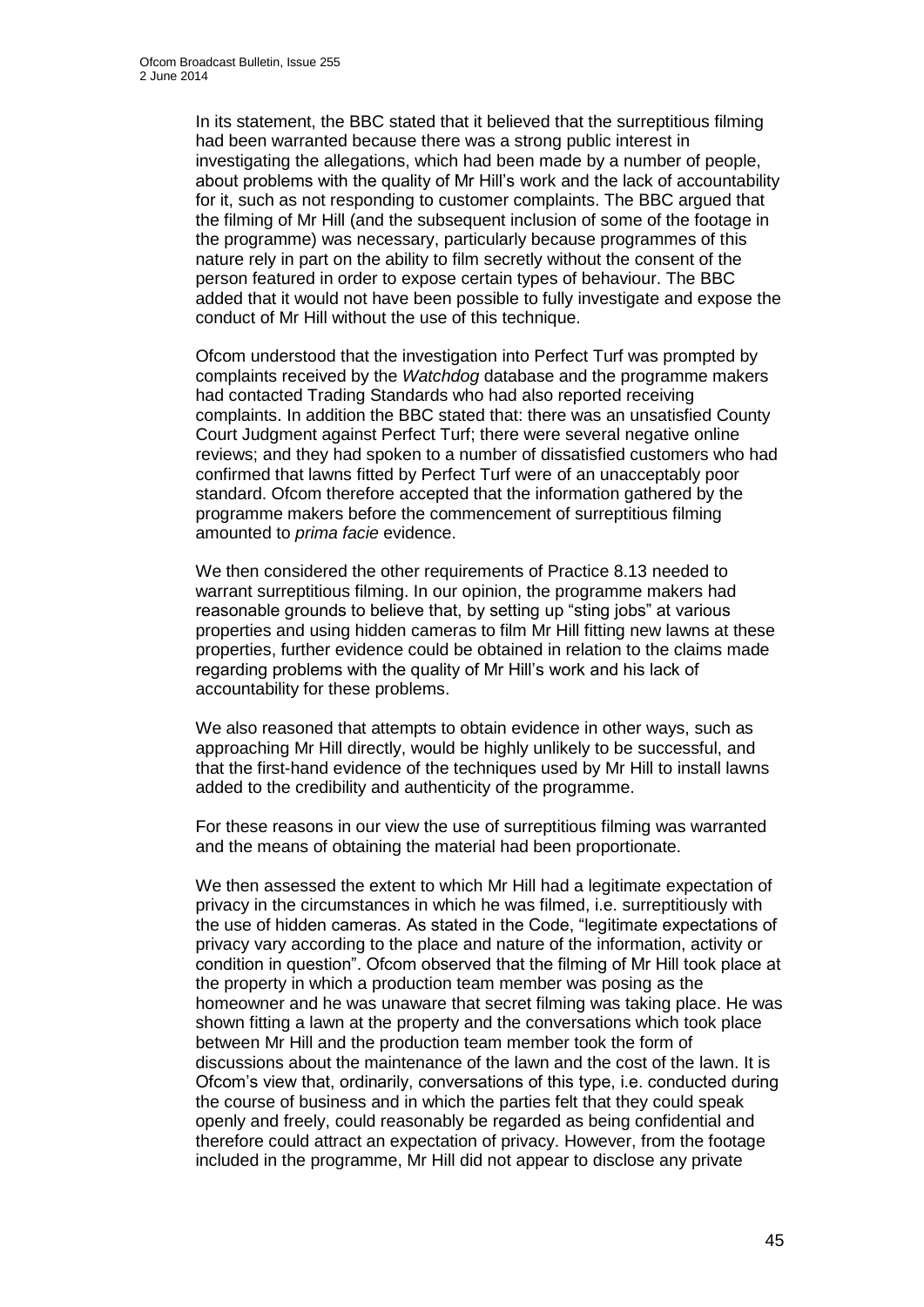information about his personal life, nor did the conversations appear to contain particularly private and sensitive business or financial information.

Taking these factors into account, Ofcom considered that Mr Hill had a legitimate expectation of privacy in relation to surreptitiously filmed material, but that his expectation was materially limited by the facts that the content of the conversations were not particularly private or sensitive in nature, and that individuals would normally have a lower expectation of privacy about the recording of material as opposed to its broadcast.

Ofcom then went on to consider whether it was warranted to infringe Mr Hill's privacy.

The Code states that "warranted" has a particular meaning. It means that, where broadcasters wish to justify an infringement of privacy as warranted, they should be able to demonstrate why, in the particular circumstances of the case, it is warranted. If the reason is that it is in the public interest, then the broadcaster should be able to demonstrate that the public interest outweighs the right to privacy. Examples of public interest could include revealing or detecting crime, protecting public health or safety, exposing misleading claims by individuals or organisations or disclosing incompetence that affects the public.

As noted above, Ofcom considered that there was genuine public interest in the programme's investigation into the allegations made by Mr Bonnett and a number of other former customers about Mr Hill's turf company. The purpose of the investigation was to expose any misleading claims made by Mr Hill and to disclose any relating lack of accountability which affected the public. Therefore, in this instance, there was justification for gathering more evidence to corroborate the complaints that had been made about Mr Hill.

On balance and given all the factors set out above, Ofcom considered the broadcaster's right to freedom of expression and the public interest in obtaining footage of Mr Hill's turf company that corroborated the allegations made in the programme outweighed Mr Hill's limited legitimate expectation of privacy.

ii) He was not informed that a telephone conversation between himself and the reporter was being recorded.

In considering this element of the complaint, Ofcom first assessed whether the recording of the telephone conversation was, in itself, warranted. Ofcom had particular regard to Practice 8.12 which states that "broadcasters can record telephone calls between the broadcaster and the other party if they have from the outset of the call, identified themselves, explained the purpose of the call and that the call is being recorded for possible broadcast unless it is warranted not to do one or more of these practices" and "if at a later stage it becomes clear that a call that has been recorded will be broadcast (but this is not explained to the other party at the time of the call) then the broadcaster must obtain consent before broadcast from the other party, unless it is warranted not to do so".

Ofcom recognised that the telephone call was made by the programme makers in an attempt to get a response to the allegations made about Perfect Turf, having exhausted all other avenues. As described under head b) of the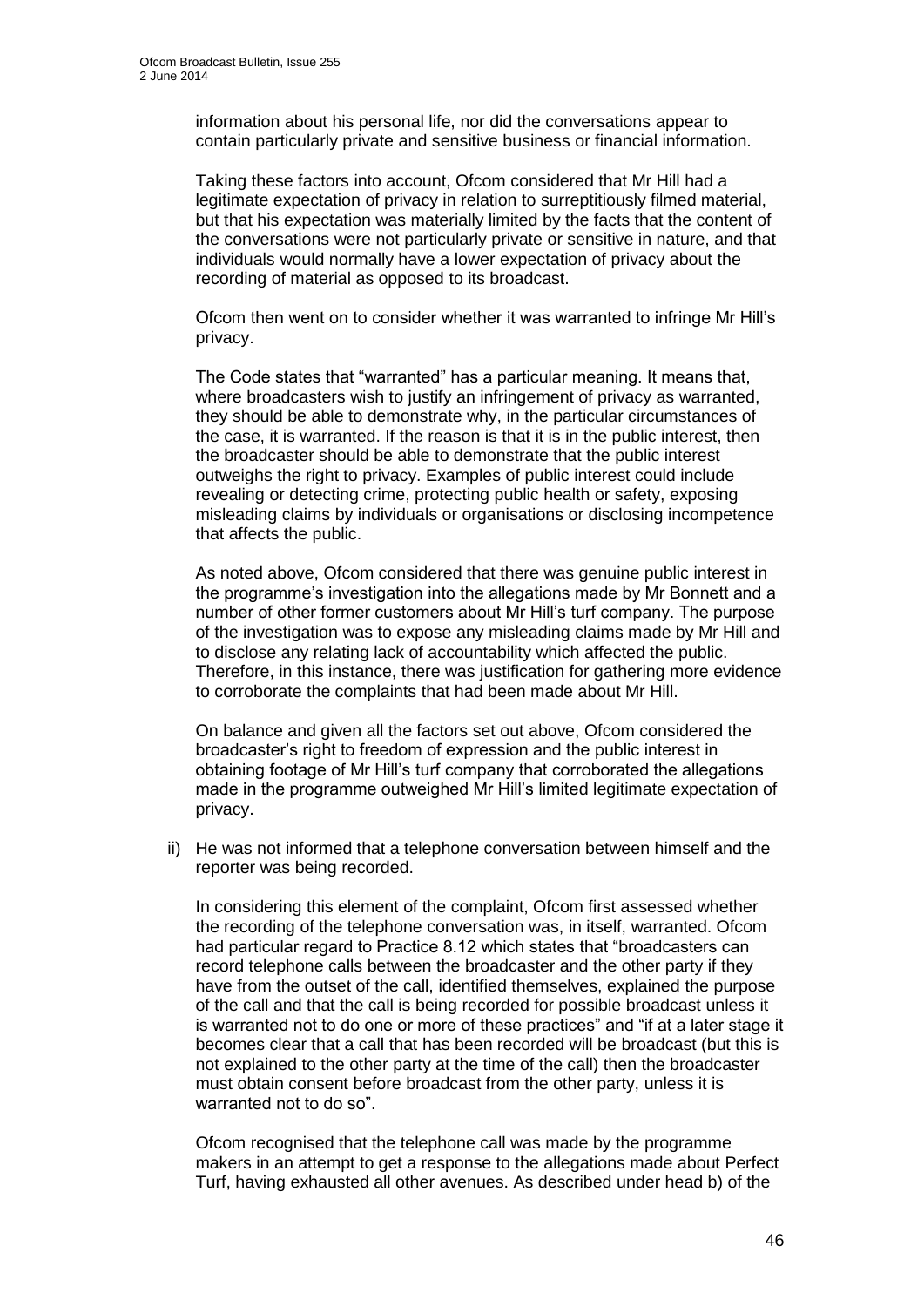BBC's response in the "Summary of the complaint and the broadcaster's response" section above, the programme makers believed that Mr Hill was being "elusive". In particular, the programme makers had attempted to contact Mr Hill on a number occasions to raise concerns over the quality of his work and they had attempted to book Mr Hill for further jobs in the hope of putting the concerns to him directly and on camera. Having regard to Practice 8.12, Ofcom considered that recording a telephone conversation can be justified if the programme makers have from the outset identified themselves, explained the purpose of the call and that the call is being recorded for possible broadcast.

Ofcom noted that the reporter, Mr Allwright did identify himself and the programme from the outset, and also explained the reasons why he was investigating Mr Hill and his work. Ofcom noted that although the programme makers did not state that the telephone conversation was being recorded for possible broadcast, in a letter from Mr Hill's solicitor on 9 August 2013, Mr Hill indicated that "he understood or suspected that it [the telephone conversation] had been recorded".

In Ofcom's view, the allegations raised by the programme makers in their correspondence were serious and investigating them was a matter in the public interest. Given that the programme makers had been unable to contact Mr Hill to put their concerns to him, Ofcom considered that it was reasonable for the programme makers to assume that the telephone conversation may have been the only opportunity they had to speak with him and to put the allegations and the complaints against him for his response. Therefore it is Ofcom's view that the programme makers were warranted in their decision to record the telephone conversation with Mr Hill.

Ofcom then assessed the extent to which Mr Hill had a legitimate expectation of privacy in relation to the obtaining of this material.

Ofcom first considered the way the recording was conducted. As already noted, the reporter had identified himself, the programme and the reasons for their investigation into Mr Hill and his work from the outset of the conversation. However, although Mr Hill may have later concluded that the telephone conversation would be broadcast, the entire conversation was recorded without him being explicitly informed of this by the programme makers. Taking these factors into account, Ofcom considered that Mr Hill had a legitimate expectation of privacy in relation to the recording of the telephone conversation. However in our view it was limited in the circumstances because the content of the telephone conversations were not particularly private or sensitive in nature, and individuals would normally have a lower expectation of privacy about the recording of material as opposed to its broadcast.

Ofcom went on to consider whether the intrusion into Mr Hill's privacy was warranted.

As noted above in relation to the surreptitious filming, Ofcom considered the factors by which a broadcaster can demonstrate that an infringement of privacy is warranted. Ofcom noted the steps taken by the programme makers in attempting to put their allegations to Mr Hill for his response and considered that it was reasonable for the programme makers to have taken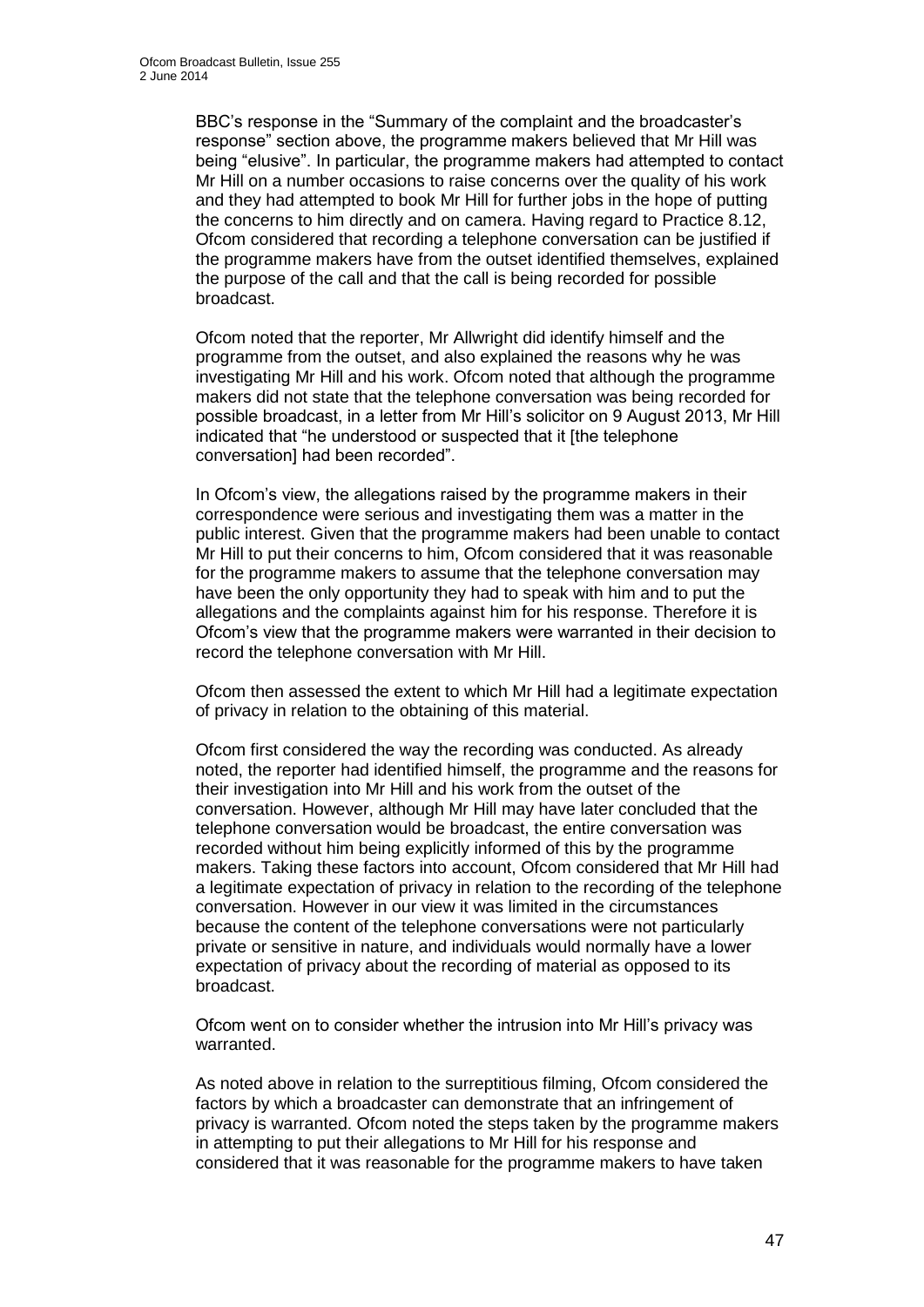the view that the telephone conversation may have taken place as the only opportunity to put the allegations to Mr Hill and for his response to be given.

As previously stated, Ofcom considered that there was a public interest justification in the programme investigating allegations of this sort and that recording the conversation formed a key part of the programme makers investigation in that it allowed viewers to make their own judgement as to whether Mr Hill had been responsible for the problems which had arisen with the newly fitted lawns. In these circumstances, Ofcom took the view that any infringement of privacy with regards to the recording of the telephone conversation was warranted.

Therefore, on balance, and given all the factors set out above, Ofcom considered the broadcaster's right to freedom of expression and the public interest in obtaining the footage of Mr Hill's response in the circumstances outweighed Mr Hill's limited legitimate expectation of privacy.

Ofcom found therefore that Mr Hill's privacy was not unwarrantably infringed in connection with the obtaining of material included in the programme as broadcast.

- e) Mr Hill complained that his privacy was unwarrantably infringed in the programme as broadcast because:
	- i) He said that he had not given permission for the surreptitiously filmed footage of him to be included in the programme.

In relation to the use of the surreptitiously filmed footage, Ofcom had regard to Practice 8.6 and 8.14. Practice 8.6 states that, if the broadcast of a programme would infringe the privacy of a person, consent should be obtained before the relevant material is broadcast, unless the infringement of privacy is warranted. Practice 8.14 states that material gained by surreptitious filming and recording should only be broadcast when it is warranted.

Ofcom again considered whether it was warranted to film surreptitiously in accordance with Practice 8.13. As discussed in head d) i) immediately above, Ofcom considered that the use of surreptitious filming was warranted in the circumstances.

Having reached the view that the use of surreptitious filming was warranted, Ofcom next considered the extent to which Mr Hill had a legitimate expectation of privacy in the broadcast of the material in the programme.

Ofcom again took account of the circumstances in which Mr Hill was filmed as well as the material that was broadcast. Mr Hill was unaware that he was being filmed carrying out the work at the property in which a production team member was posing as the owner. Again, Ofcom took the view that conversations and actions of this type, i.e. conducted during the course of business and in which both parties felt they could speak freely and openly, could reasonably be regarded as being confidential and therefore could attract an expectation of privacy. However, from the footage broadcast during the programme, Ofcom considered that Mr Hill did not disclose anything particularly private in relation to his personal life or business. Taking these factors into account, Ofcom considered that Mr Hill had a legitimate expectation of privacy in relation to broadcast of the footage, but that this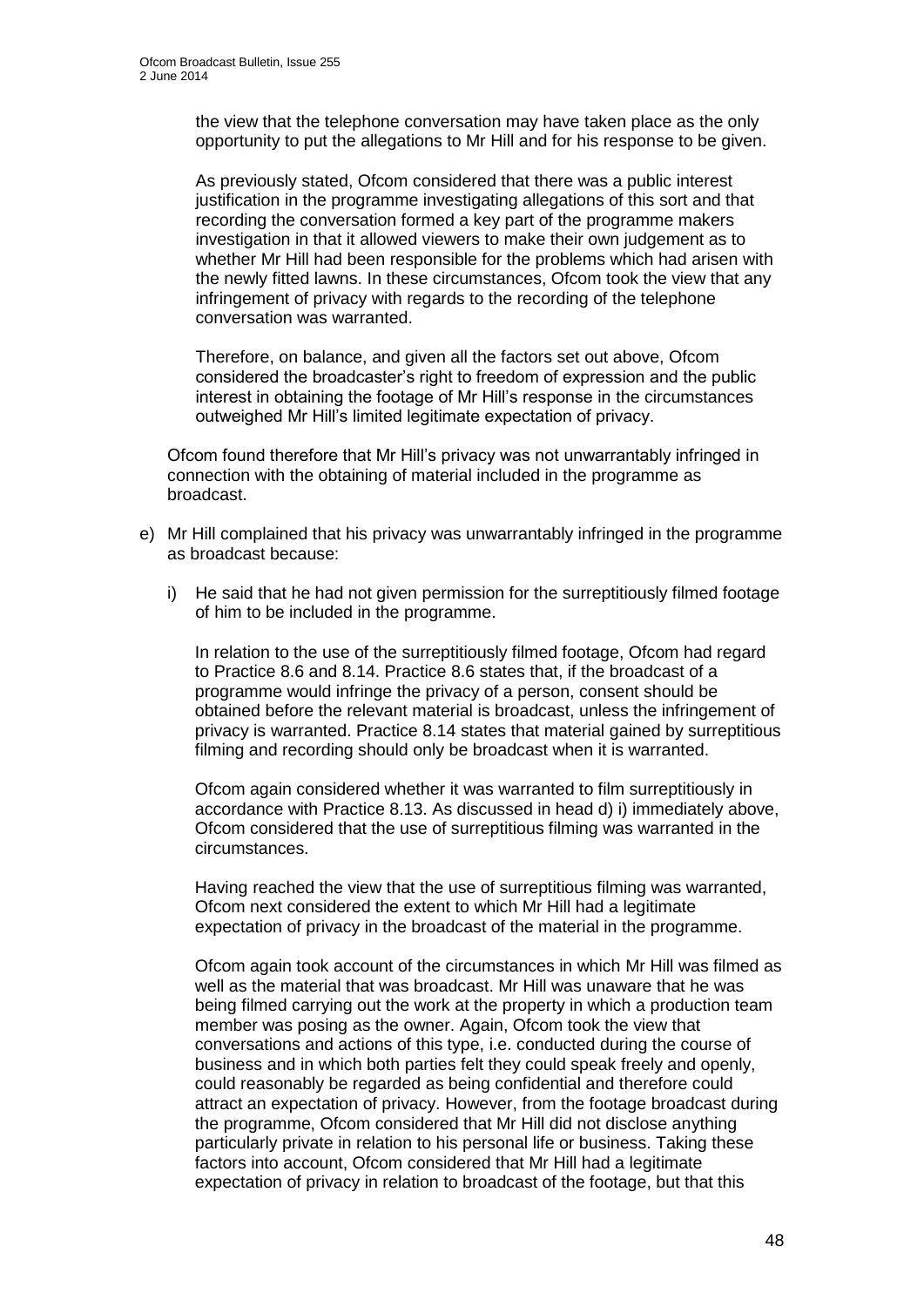expectation was limited because nothing of a particularly private or confidential nature was disclosed.

Ofcom next took a view as to whether broadcasting this footage was warranted. We carefully balanced Mr Hill's right to privacy in relation to the broadcast footage obtained through surreptitious filming and weighed this against the broadcaster's right to freedom of expression and the audience's right to receive information in the public interest. We considered that there was a genuine public interest justification in broadcasting an examination of Mr Hill's conduct and the processes he used in laying the turf.

Therefore, taking all the factors set out above into account, Ofcom considered that the broadcaster's right to freedom of expression, and the public interest in broadcasting the material in order to corroborate the allegations made in the programme, outweighed Mr Hill's limited legitimate expectation of privacy in relation to the broadcast of the footage.

ii) The content of a telephone conversation between Mr Hill and the reporter (using an actor to voice Mr Hill's responses to the reporter) was broadcast without his permission.

As discussed under head d) ii) above, Ofcom took the view that recording the telephone conversation between Mr Hill and the programme makers was warranted in the circumstances. We therefore went on to consider to what extent Mr Hill had an expectation of privacy in relation to the broadcast of the footage.

We viewed the programme material and noted that the telephone conversation was edited and Mr Hill's voice was not used in the programme as broadcast. Further, the telephone conversation did not disclose anything that could be regarded as particularly private or personal to Mr Hill. He was responding to the allegations made by the reporter which he had also provided in the form of his statement which was included in the programme; and he had spoken freely and openly with the understanding that he was having a conversation with the reporter of a television programme. However, Ofcom noted that the material had been obtained without Mr Hill knowing from the outset that the telephone conversation would be broadcast, although as already stated, Mr Hill later indicated that he suspected that the recording may be used in the programme. Taking these factors in account Ofcom considered that Mr Hill had a legitimate expectation of privacy in relation to the broadcast of the contents of the telephone conversation. However in our view it was limited in the circumstances because no private or confidential information was disclosed.

Ofcom next considered whether broadcasting the contents of the telephone conversation was warranted. We carefully balanced Mr Hill's right to privacy in relation to the broadcast of the contents of the telephone conversation and weighed this against the broadcaster's right to freedom of expression and the audience's right to receive information in the public interest. Ofcom noted the public interest of broadcasters investigating consumer issues in order to help protect members of the public. We also took into account that the programme makers had on various occasions tried to contact Mr Hill to provide his response to the allegations. We therefore considered that there was a genuine public interest justification in broadcasting Mr Hill's response to the broadcaster's allegations.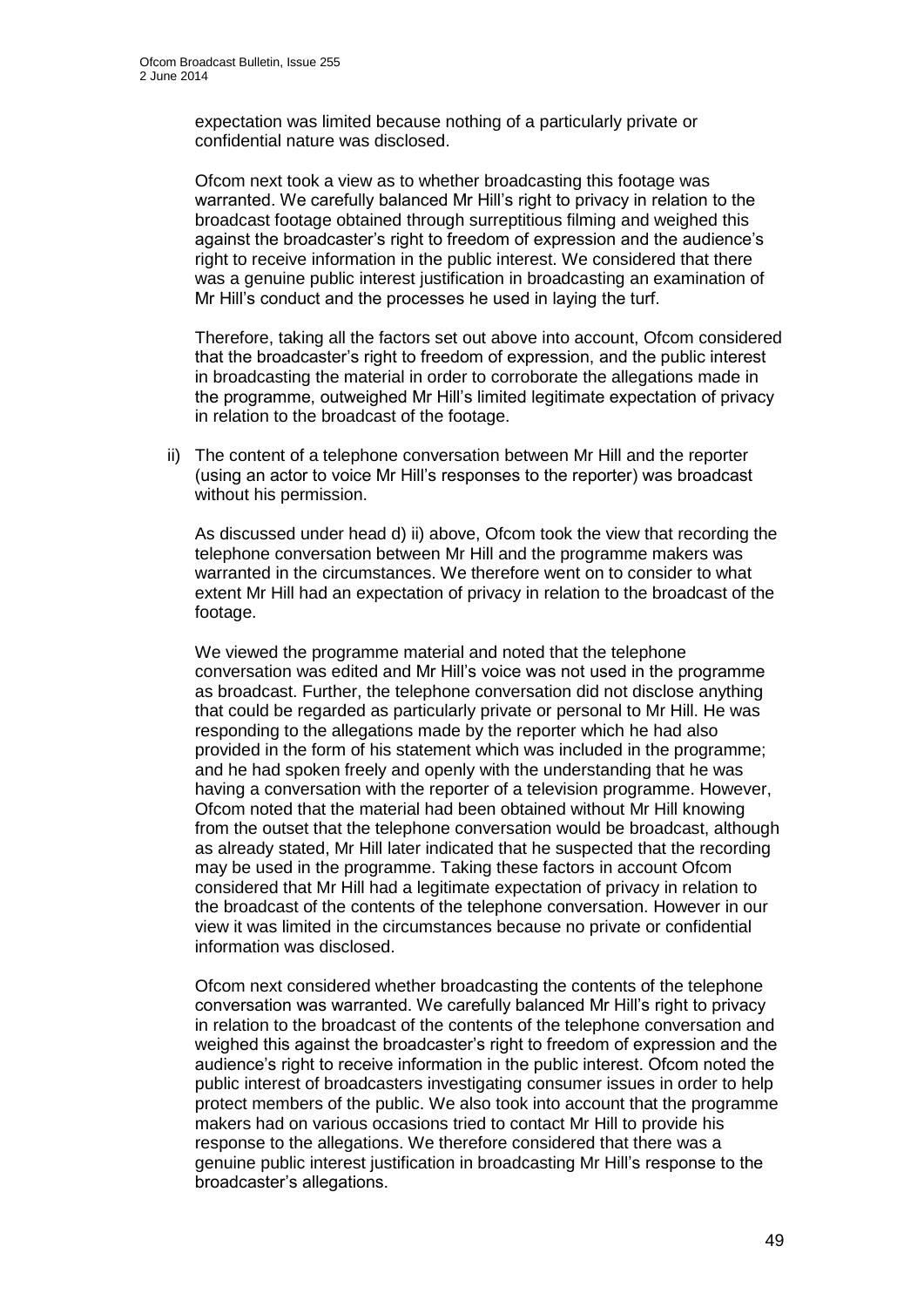For these reasons, Ofcom found that the broadcaster's right to freedom of expression, and the public interest in broadcasting Mr Hill's response to the allegations made in the programme and the audiences right to receive this information, outweighed Mr Hill's limited legitimate expectation of privacy in relation to the broadcast of the contents of the telephone conversation.

Ofcom's Decision therefore is that Mr Hill's privacy was not unwarrantably infringed in the programme as broadcast.

**Therefore, Ofcom has not upheld Mr Hill's complaint of unfair treatment in the programme, and of unwarranted infringement of privacy in connection with the inclusion of material in the programme and in the programme as broadcast.**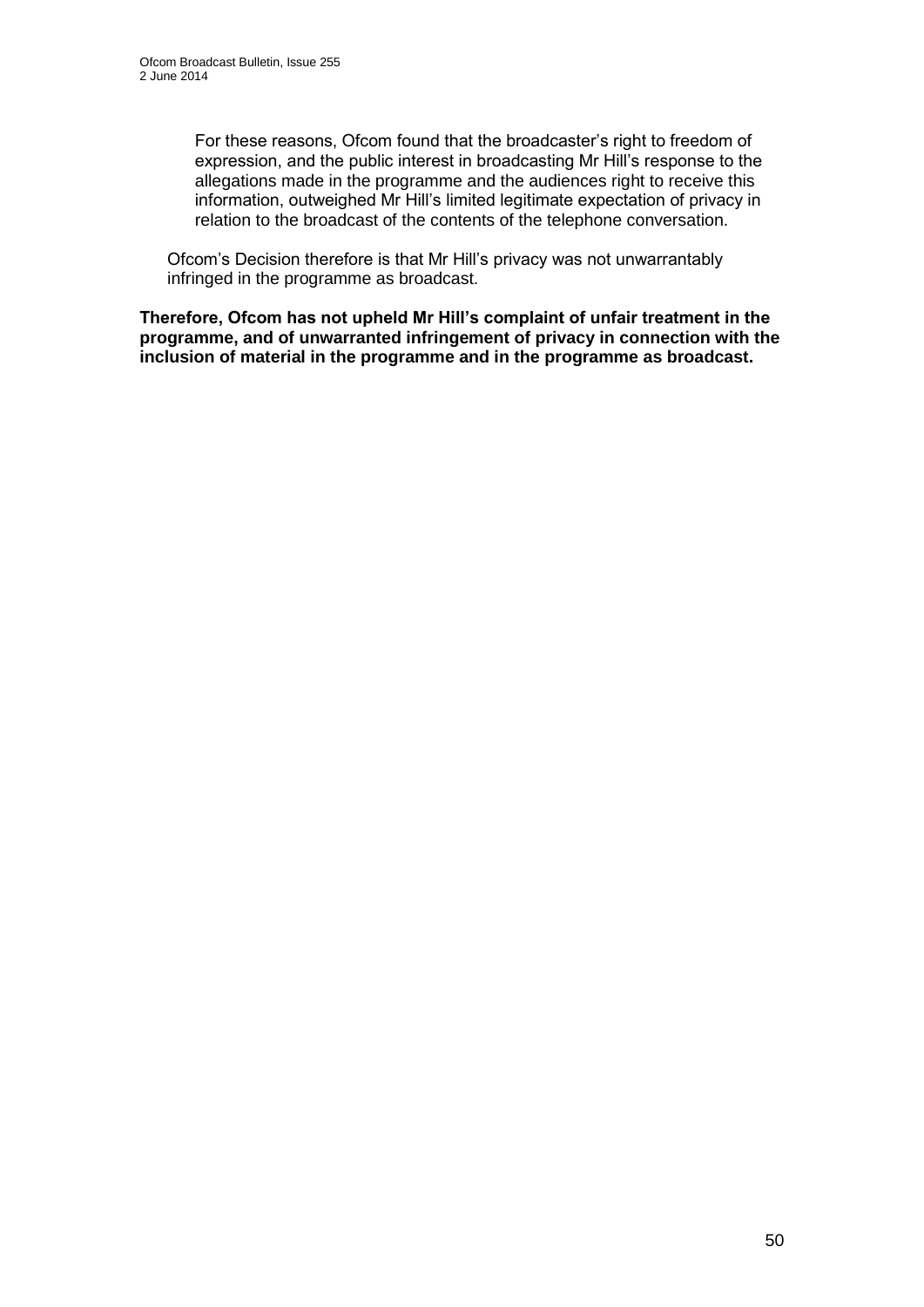# **Investigations Not in Breach**

Here are alphabetical lists of investigations that Ofcom has completed between 6 and 19 May 2014 and decided that the broadcaster did not breach Ofcom's codes, licence conditions or other regulatory requirements.

## **Investigations conducted under the Procedures for investigating breaches of content standards for television and radio**

| Programme                             | <b>Broadcaster</b> | <b>Transmission</b><br>date | <b>Categories</b>               |
|---------------------------------------|--------------------|-----------------------------|---------------------------------|
| <b>BBC SE</b><br><b>Regional News</b> | BBC 1              | 13/02/2014                  | Generally accepted<br>standards |
| Sharpe's<br>Challenge                 | Drama              | 09/03/2014                  | Scheduling                      |

For more information about how Ofcom conducts investigations about content standards, go to: [http://stakeholders.ofcom.org.uk/broadcasting/guidance/complaints](http://stakeholders.ofcom.org.uk/broadcasting/guidance/complaints-sanctions/standards/)sanctions/standards/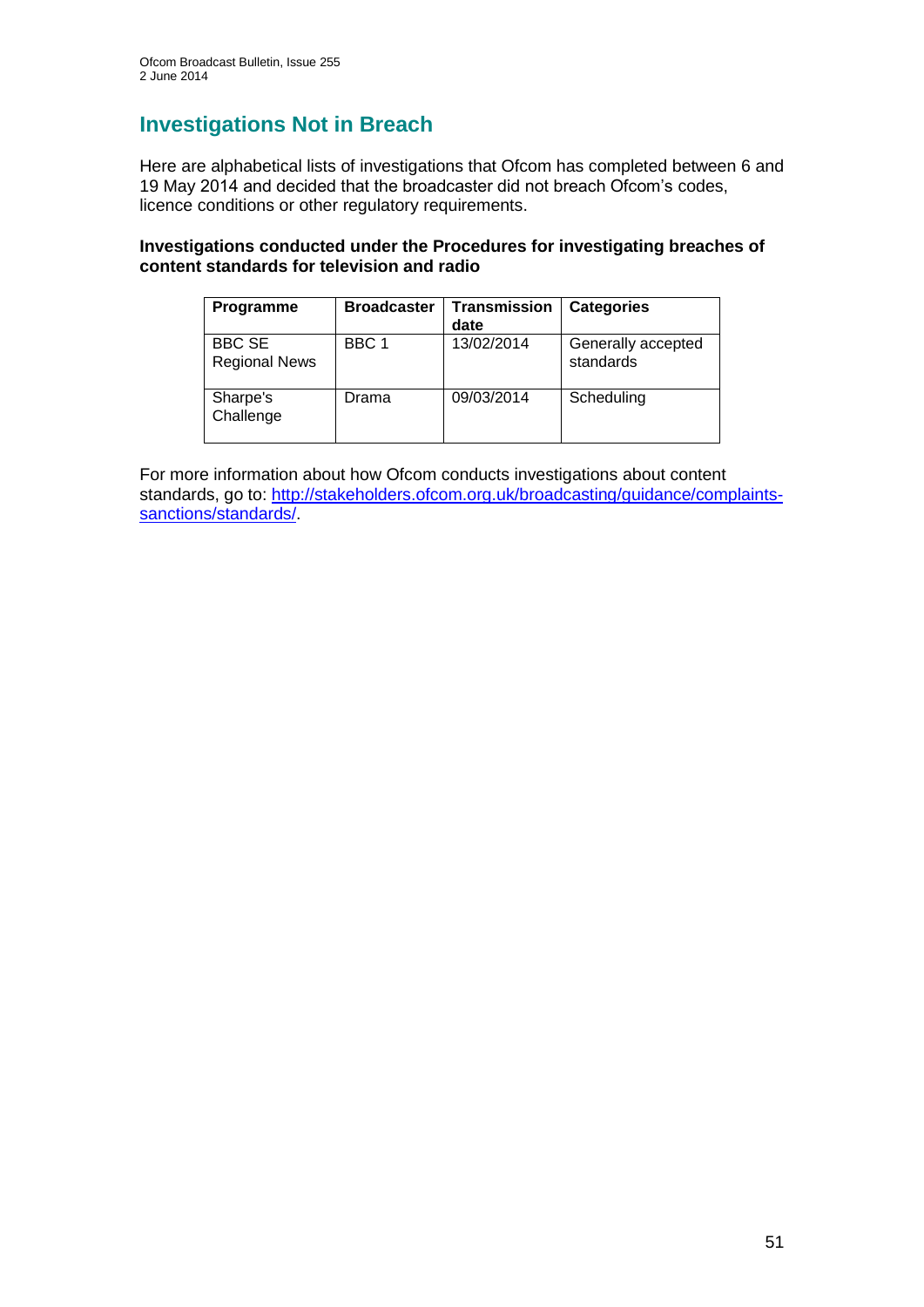# **Complaints Assessed, Not Investigated**

Here are alphabetical lists of complaints that, after careful assessment, Ofcom has decided not to pursue between 6 and 19 May 2014 because they did not raise issues warranting investigation.

## **Complaints assessed under the Procedures for investigating breaches of content standards for television and radio**

For more information about how Ofcom assesses conducts investigations about content standards, go to: [http://stakeholders.ofcom.org.uk/broadcasting/guidance/complaints](http://stakeholders.ofcom.org.uk/broadcasting/guidance/complaints-sanctions/standards/)[sanctions/standards/.](http://stakeholders.ofcom.org.uk/broadcasting/guidance/complaints-sanctions/standards/)

| Programme                                  | <b>Broadcaster</b>      | <b>Transmission Date</b> | <b>Categories</b>                            | <b>Number of</b><br>complaints |
|--------------------------------------------|-------------------------|--------------------------|----------------------------------------------|--------------------------------|
| Gogglebox                                  | 4Seven                  | 12/05/2014               | Race<br>discrimination/offence               |                                |
| Posh Pawn                                  | 4Seven                  | 09/05/2014               | Offensive language                           | 1                              |
| Programming                                | Al Ghad TV              | 21/04/2014               | Retention and<br>production of<br>recordings | 1                              |
| Programming                                | Ambur Radio<br>103.6 FM | 17/04/2014               | Generally accepted<br>standards              | $\mathbf{1}$                   |
| Har Lamha Pur Josh                         | <b>ARY News</b>         | 29/03/2014               | Product placement                            | $\mathbf{1}$                   |
| <b>News</b>                                | <b>ARY News</b>         | 30/04/2014               | Advertising/editorial<br>distinction         | 1                              |
| Off The Record and<br><b>Headline News</b> | <b>ARY News</b>         | 06/05/2014               | Advertising/editorial<br>distinction         | $\mathbf{1}$                   |
| Programming                                | <b>BBC</b>              | Various                  | Outside of remit / other                     | $\mathbf{1}$                   |
| Programming                                | <b>BBC</b>              | Various                  | <b>Television Access</b><br>Services         | $\mathbf 1$                    |
| <b>BBC London News</b>                     | BBC <sub>1</sub>        | 14/05/2014               | Outside of remit / other                     | $\mathbf{1}$                   |
| <b>BBC News</b>                            | BBC <sub>1</sub>        | 06/05/2014               | Animal welfare                               | $\mathbf{1}$                   |
| <b>BBC News</b>                            | BBC <sub>1</sub>        | 07/05/2014               | Outside of remit / other                     | $\mathbf{1}$                   |
| <b>BBC News</b>                            | BBC <sub>1</sub>        | 12/05/2014               | Outside of remit / other                     | $\mathbf{1}$                   |
| <b>BBC News</b>                            | BBC <sub>1</sub>        | 16/05/2014               | Animal welfare                               | $\mathbf{1}$                   |
| <b>BBC News</b>                            | BBC <sub>1</sub>        | Various                  | Outside of remit / other                     | $\mathbf{1}$                   |
| Doctors                                    | BBC <sub>1</sub>        | 30/04/2014               | Transgender<br>discrimination/offence        | $\mathbf{1}$                   |
| EastEnders                                 | BBC <sub>1</sub>        | 24/04/2014               | Scheduling                                   | $\overline{1}$                 |
| EastEnders                                 | BBC <sub>1</sub>        | 08/05/2014               | Generally accepted<br>standards              | $\mathbf{1}$                   |
| EastEnders                                 | BBC <sub>1</sub>        | 08/05/2014               | Scheduling                                   | $\mathbf{1}$                   |
| EastEnders                                 | BBC <sub>1</sub>        | 12/05/2014               | Drugs, smoking,<br>solvents or alcohol       | $\mathbf{1}$                   |
| EastEnders                                 | BBC <sub>1</sub>        | Various                  | Generally accepted<br>standards              | $\mathbf{1}$                   |
| <b>Eurovision Song Contest</b><br>2014     | BBC <sub>1</sub>        | 10/05/2014               | Gender<br>discrimination/offence             | $\overline{3}$                 |
| <b>Eurovision Song Contest</b><br>2014     | BBC <sub>1</sub>        | 10/05/2014               | Offensive language                           | $\mathbf{1}$                   |
| <b>Eurovision Song Contest</b><br>2014     | BBC <sub>1</sub>        | 10/05/2014               | Scheduling                                   | 1                              |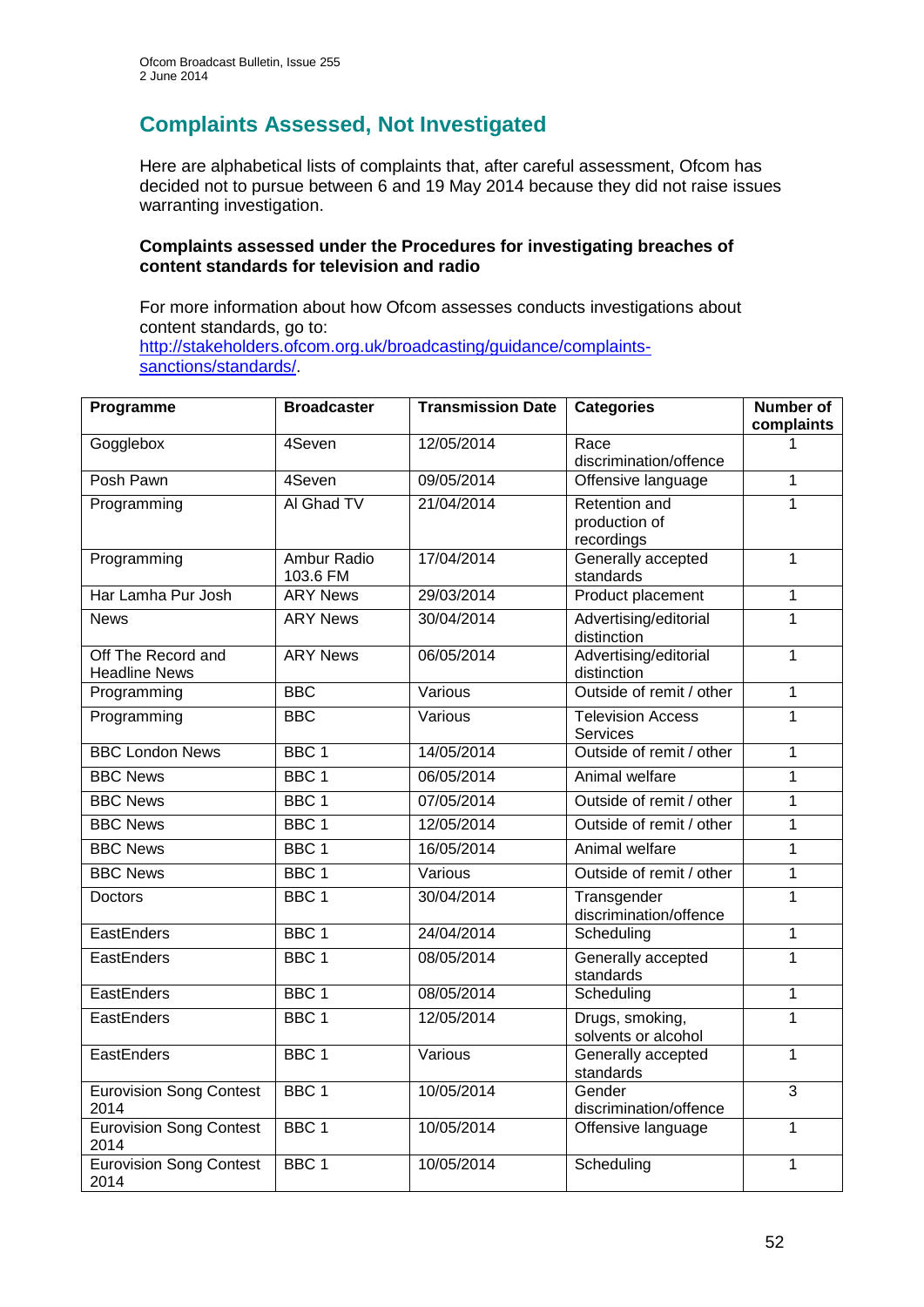| <b>Eurovision Song Contest</b><br>2014                              | BBC <sub>1</sub> | 10/05/2014 | Voting                              | 1              |
|---------------------------------------------------------------------|------------------|------------|-------------------------------------|----------------|
| <b>Fake Britain</b>                                                 | BBC <sub>1</sub> | 29/04/2014 | Crime                               | 1              |
| <b>Fake Britain</b>                                                 | BBC <sub>1</sub> | 14/05/2014 | Outside of remit / other            | $\mathbf{1}$   |
| Great British Menu /                                                | BBC <sub>1</sub> | Various    | Outside of remit / other            | 1              |
| <b>Eurovision Song Contest</b>                                      |                  |            |                                     |                |
| <b>Happy Valley</b>                                                 | BBC <sub>1</sub> | 06/05/2014 | Generally accepted<br>standards     | 1              |
| <b>Happy Valley</b>                                                 | BBC <sub>1</sub> | 13/05/2014 | Violence and<br>dangerous behaviour | 3              |
| Have I Got News for You                                             | BBC <sub>1</sub> | 02/05/2014 | Gender<br>discrimination/offence    | 1              |
| Have I Got News for You                                             | BBC <sub>1</sub> | 09/05/2014 | Generally accepted<br>standards     | 1              |
| <b>Holby City</b>                                                   | BBC <sub>1</sub> | 11/03/2014 | Crime                               | 1              |
| <b>MasterChef</b>                                                   | BBC <sub>1</sub> | 16/05/2014 | Outside of remit / other            | 1              |
| Party Election Broadcast<br>by the British National<br>Party        | BBC <sub>1</sub> | 29/04/2014 | Elections/Referendums               | 1              |
| <b>Party Election Broadcast</b><br>by the British National<br>Party | BBC <sub>1</sub> | 29/04/2014 | Generally accepted<br>standards     | 10             |
| <b>Party Election Broadcast</b><br>by the British National<br>Party | BBC <sub>1</sub> | 13/05/2014 | Generally accepted<br>standards     | 6              |
| Party Election Broadcast<br>by the English Democrats                | BBC <sub>1</sub> | 12/05/2014 | Race<br>discrimination/offence      | 1              |
| <b>Party Election Broadcast</b><br>by the Green Party               | BBC <sub>1</sub> | 28/04/2014 | Electronic Programme<br>Guides      | 1              |
| <b>Party Election Broadcast</b><br>by the Labour Party              | BBC <sub>1</sub> | 24/04/2014 | Outside of remit / other            | 1              |
| <b>Party Election Broadcast</b><br>by the Labour Party              | BBC <sub>1</sub> | 07/05/2014 | Elections/Referendums               | 18             |
| Party Election Broadcast<br>by the Scottish National<br>Party       | BBC <sub>1</sub> | 22/04/2014 | Elections/Referendums               | $\overline{2}$ |
| <b>Party Election Broadcast</b><br>by the UK Independence<br>Party  | BBC 1            | 23/04/2014 | Due accuracy                        | 1              |
| <b>Party Election Broadcast</b><br>by the UK Independence<br>Party  | BBC <sub>1</sub> | 23/04/2014 | Race<br>discrimination/offence      | 1              |
| <b>Question Time</b>                                                | BBC <sub>1</sub> | 08/05/2014 | Outside of remit / other            | 3              |
| <b>Sunday Politics</b>                                              | BBC <sub>1</sub> | 11/05/2014 | Outside of remit / other            | 1              |
| The Andrew Marr Show                                                | BBC <sub>1</sub> | 11/05/2014 | Generally accepted<br>standards     | $\overline{2}$ |
| The British Academy<br><b>Television Awards</b>                     | BBC <sub>1</sub> | 18/05/2014 | Generally accepted<br>standards     | 1              |
| The Graham Norton<br>Show                                           | BBC <sub>1</sub> | 02/05/2014 | Generally accepted<br>standards     | 1              |
| The Guess List                                                      | BBC <sub>1</sub> | 29/04/2014 | Gender<br>discrimination/offence    | 1              |
| The One Show                                                        | BBC <sub>1</sub> | 07/05/2014 | Outside of remit / other            | 1              |
| The One Show                                                        | BBC <sub>1</sub> | 14/05/2014 | Outside of remit / other            | 1              |
| This Week                                                           | BBC <sub>1</sub> | 15/05/2014 | Outside of remit / other            | $\overline{2}$ |
| Watchdog                                                            | BBC <sub>1</sub> | 14/05/2014 | Fairness                            | $\mathbf{1}$   |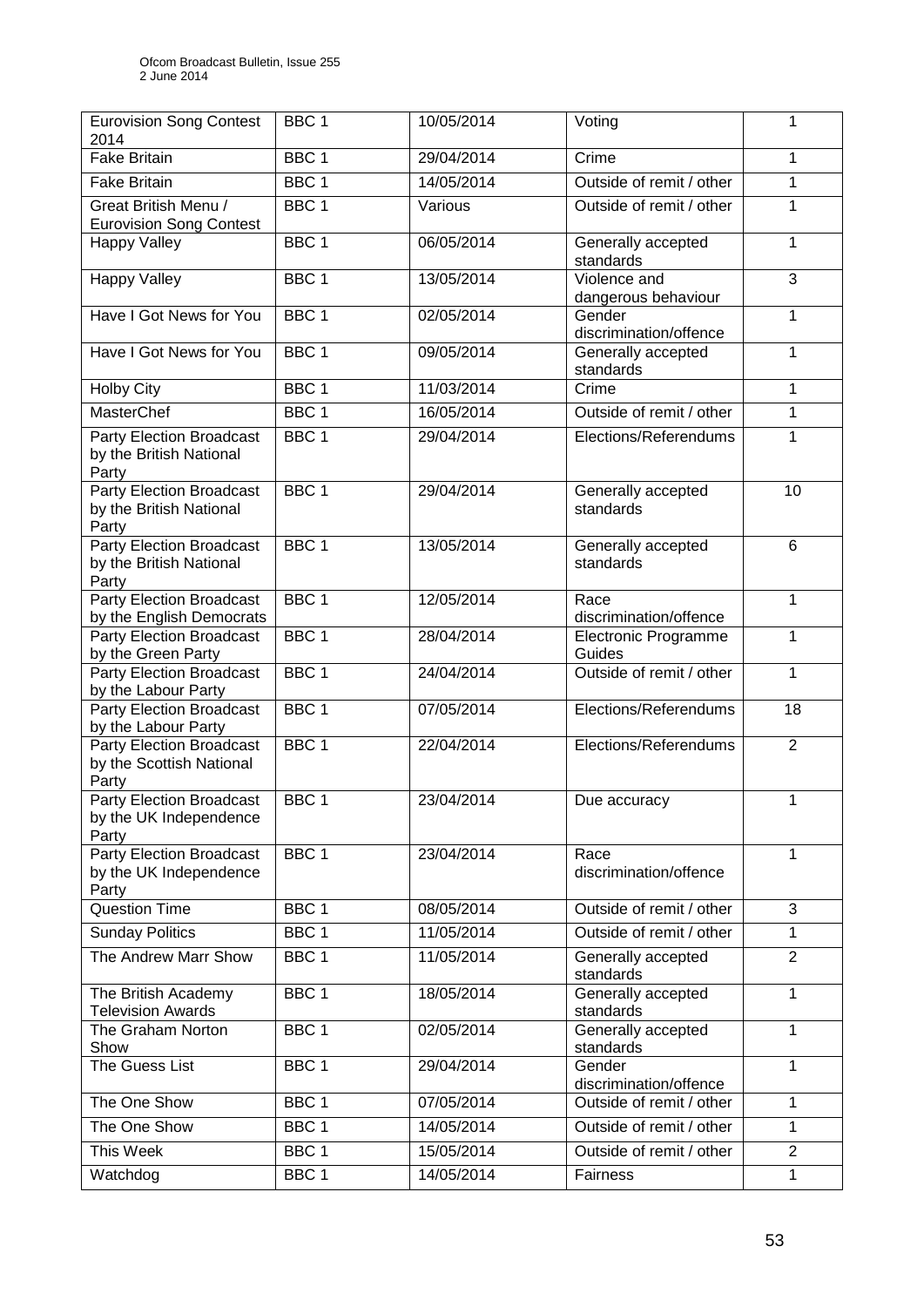| <b>Blethering Referendum</b>                                         | <b>BBC 1 Scotland</b> | 05/05/2014 | Elections/Referendums                       | 1              |
|----------------------------------------------------------------------|-----------------------|------------|---------------------------------------------|----------------|
|                                                                      |                       |            |                                             |                |
| <b>Blethering Referendum</b>                                         | <b>BBC 1 Scotland</b> | 12/05/2014 | Outside of remit / other                    | 1              |
| Party Election Broadcast<br>by the Britain First Party               | <b>BBC 1 Scotland</b> | 13/05/2014 | Race<br>discrimination/offence              | 14             |
| Party Election Broadcast<br>by the British National<br>Party         | <b>BBC 1 Scotland</b> | 12/05/2014 | Generally accepted<br>standards             | 1              |
| <b>Party Election Broadcast</b><br>by the Scottish National<br>Party | <b>BBC 1 Scotland</b> | 22/04/2014 | Elections/Referendums                       | 36             |
| <b>Party Election Broadcast</b><br>by the Scottish National<br>Party | <b>BBC 1 Scotland</b> | 22/04/2014 | Generally accepted<br>standards             | 1              |
| Party Election Broadcast<br>by the Scottish National<br>Party        | <b>BBC 1 Scotland</b> | 02/05/2014 | Elections/Referendums                       | 5              |
| <b>Party Election Broadcast</b><br>by the Scottish National<br>Party | <b>BBC 1 Scotland</b> | 02/05/2014 | Outside of remit / other                    | 1              |
| <b>Party Election Broadcast</b><br>by the Britain First Party        | <b>BBC 1 Wales</b>    | 09/05/2014 | Race<br>discrimination/offence              | 14             |
| <b>Blurred Lines: The New</b><br><b>Battle of the Sexes</b>          | BBC <sub>2</sub>      | 08/05/2014 | Outside of remit / other                    | 1              |
| Newsnight                                                            | BBC <sub>2</sub>      | 16/05/2014 | Outside of remit / other                    | $\mathbf{1}$   |
| Party Election Broadcast<br>by the British National<br>Party         | BBC <sub>2</sub>      | 29/04/2014 | Generally accepted<br>standards             | 5              |
| Party Election Broadcast<br>by the British National<br>Party         | BBC <sub>2</sub>      | 13/05/2014 | Generally accepted<br>standards             | 3              |
| Party Election Broadcast<br>by the Labour Party                      | BBC <sub>2</sub>      | 24/04/2014 | Elections/Referendums                       | 1              |
| <b>Party Election Broadcast</b><br>by the Labour Party               | BBC <sub>2</sub>      | 24/04/2014 | Outside of remit / other                    | 1              |
| <b>Party Election Broadcast</b><br>by the Labour Party               | BBC <sub>2</sub>      | 07/05/2014 | <b>Disability</b><br>discrimination/offence | $\mathbf{1}$   |
| <b>Party Election Broadcast</b><br>by the Labour Party               | BBC <sub>2</sub>      | 07/05/2014 | Elections/Referendums                       | $\mathbf{1}$   |
| Permission Impossible:<br><b>Britain's Planners</b>                  | BBC <sub>2</sub>      | 04/03/2014 | <b>Television Access</b><br><b>Services</b> | 1              |
| <b>Top Gear</b>                                                      | BBC <sub>2</sub>      | 02/03/2014 | Generally accepted<br>standards             | 1              |
| Watermen: A Dirty<br><b>Business</b>                                 | BBC <sub>2</sub>      | 06/05/2014 | Generally accepted<br>standards             | 1              |
| <b>Party Election Broadcast</b><br>by the Britain First Party        | <b>BBC 2 Scotland</b> | 13/05/2014 | Elections/Referendums                       | 3              |
| Party Election Broadcast<br>by the Scottish National<br>Party        | <b>BBC 2 Scotland</b> | 02/05/2014 | Elections/Referendums                       | $\overline{2}$ |
| <b>Eurovision Song Contest</b><br>2014: Semi-Finals                  | BBC <sub>3</sub>      | 08/05/2014 | Generally accepted<br>standards             | 1              |
| How to Win Eurovision                                                | BBC <sub>3</sub>      | 09/05/2014 | Offensive language                          | 1              |
| Jonah From Tonga                                                     | BBC <sub>3</sub>      | 15/05/2014 | Generally accepted<br>standards             | 1              |
| <b>Russell Howard's Good</b><br><b>News Extra</b>                    | BBC <sub>3</sub>      | 10/05/2014 | Generally accepted<br>standards             | 1              |
| The Call Centre                                                      | BBC <sub>3</sub>      | 14/05/2014 | Offensive language                          | 1              |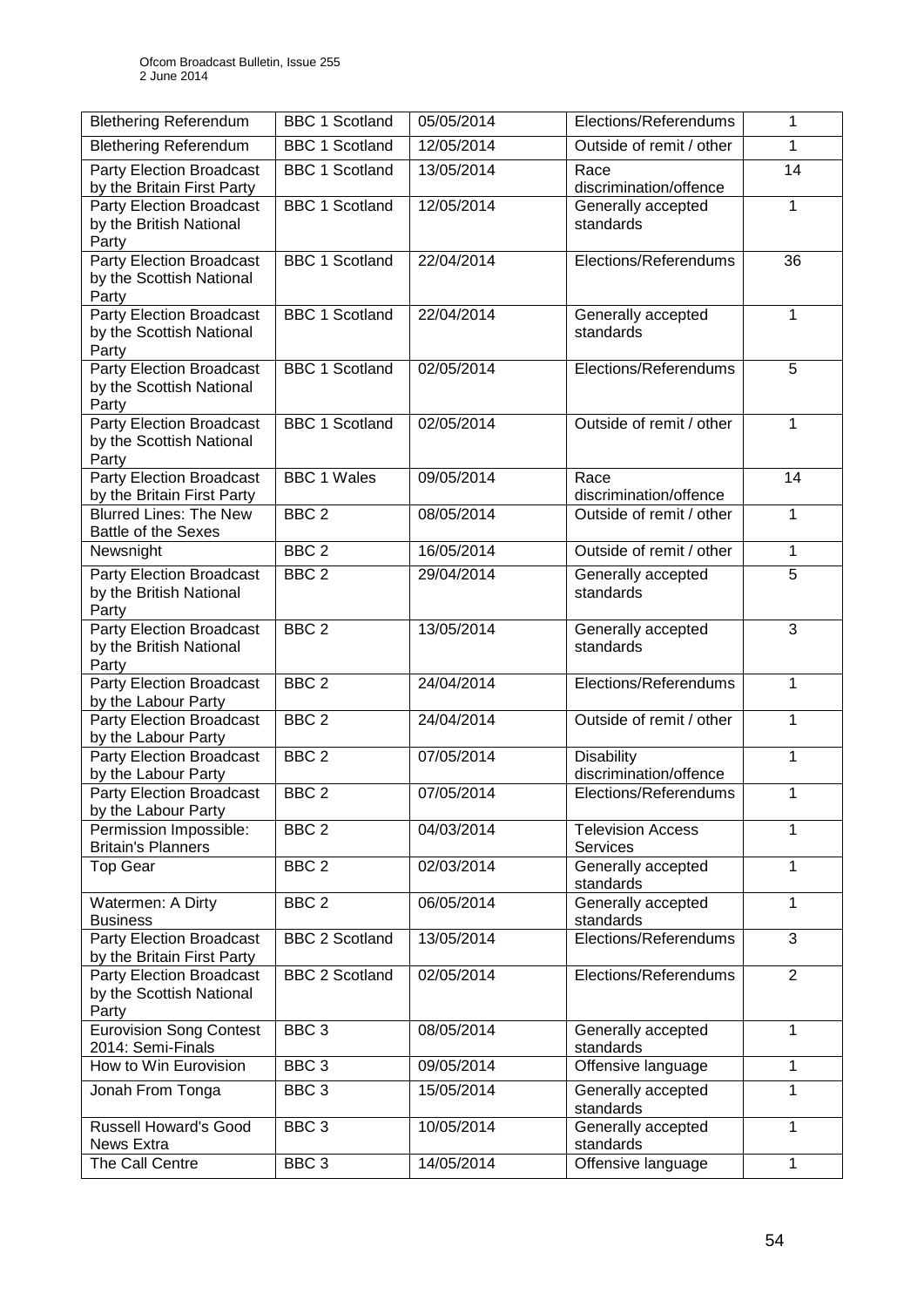| Tyger Takes On                                | BBC <sub>3</sub>                                      | 15/05/2014 | Generally accepted<br>standards             | 1              |
|-----------------------------------------------|-------------------------------------------------------|------------|---------------------------------------------|----------------|
| Top of the Pops                               | BBC <sub>4</sub>                                      | 06/03/2014 | Race<br>discrimination/offence              | 1              |
| <b>BBC News</b>                               | <b>BBC News</b><br>Channel                            | 02/05/2014 | Outside of remit / other                    | 1              |
| <b>BBC News</b>                               | <b>BBC News</b><br>Channel                            | 15/05/2014 | Outside of remit / other                    | $\mathbf{1}$   |
| <b>Blethering Referendum</b>                  | <b>BBC News</b><br>Channel                            | 11/05/2014 | Violence and<br>dangerous behaviour         | 1              |
| Scottish Independence<br>Referendum Committee | <b>BBC Parliament</b>                                 | 15/05/2014 | Outside of remit / other                    | 1              |
| "Big Weekend"<br>competition                  | <b>BBC Radio 1</b>                                    | 07/05/2014 | Competitions                                | 1              |
| The Official Chart with<br>Jameela Jamil      | <b>BBC</b> Radio 1                                    | 11/05/2014 | Scheduling                                  | 1              |
| Free Thinking                                 | <b>BBC Radio 3</b>                                    | 29/04/2014 | Generally accepted<br>standards             | 1              |
| <b>Any Questions</b>                          | <b>BBC Radio 4</b>                                    | 02/05/2014 | Elections/Referendums                       | $\mathbf{1}$   |
| <b>BBC News</b>                               | <b>BBC Radio 4</b>                                    | 01/05/2014 | Generally accepted<br>standards             | 1              |
| <b>BBC News</b>                               | <b>BBC Radio 4</b>                                    | 08/05/2014 | Outside of remit / other                    | $\mathbf{1}$   |
| <b>BBC News</b>                               | <b>BBC Radio 4</b>                                    | 08/05/2014 | Outside of remit / other                    | 1              |
| <b>News</b>                                   | <b>BBC Radio 4</b>                                    | 30/04/2014 | Elections/Referendums                       | 1              |
| <b>Secrets and Lattes</b>                     | <b>BBC Radio 4</b>                                    | 05/05/2014 | Offensive language                          | $\mathbf{1}$   |
| Victoria Derbyshire                           | <b>BBC Radio 5</b><br>Live                            | 26/03/2014 | Generally accepted<br>standards             | $\overline{2}$ |
| Victoria Derbyshire                           | <b>BBC Radio 5</b><br>Live                            | 10/04/2014 | Generally accepted<br>standards             | $\mathbf{1}$   |
| Programming                                   | BET:BlackEntTV                                        | 04/05/2014 | Race<br>discrimination/offence              | $\mathbf{1}$   |
| Mr Bean                                       | Boomerang                                             | 04/05/2014 | Scheduling                                  | 1              |
| <b>Capital Breakfast Show</b>                 | <b>Capital FM</b>                                     | 28/04/2014 | Scheduling                                  | 1              |
| Cow and Chicken                               | <b>Cartoon Network</b><br>(Central Eastern<br>Europe) | 14/04/2014 | Scheduling                                  | 1              |
| Anadin's sponsorship of<br>Deal or No Deal    | Channel 4                                             | 04/05/2014 | Gender<br>discrimination/offence            | 1              |
| Channel 4 News                                | Channel 4                                             | 30/04/2014 | Due impartiality/bias                       | 1              |
| Channel 4 News                                | Channel 4                                             | 06/05/2014 | Due accuracy                                | 1              |
| Channel 4 News                                | Channel 4                                             | 06/05/2014 | Generally accepted<br>standards             | 1              |
| Channel 4 News                                | Channel $4$                                           | 12/05/2014 | Due impartiality/bias                       | 1              |
| Come Dine with Me                             | Channel 4                                             | 07/05/2014 | Materially misleading                       | 1              |
| Derek                                         | Channel 4                                             | 23/04/2014 | <b>Disability</b><br>discrimination/offence | 1              |
| Derek                                         | Channel 4                                             | 07/05/2014 | Generally accepted<br>standards             | 3              |
| Derek                                         | Channel 4                                             | 14/05/2014 | Generally accepted<br>standards             | 1              |
| Food Unwrapped Easter<br>Special              | Channel 4                                             | 21/04/2014 | Animal welfare                              | 1              |
| Gogglebox                                     | Channel 4                                             | 25/04/2014 | Generally accepted<br>standards             | 1              |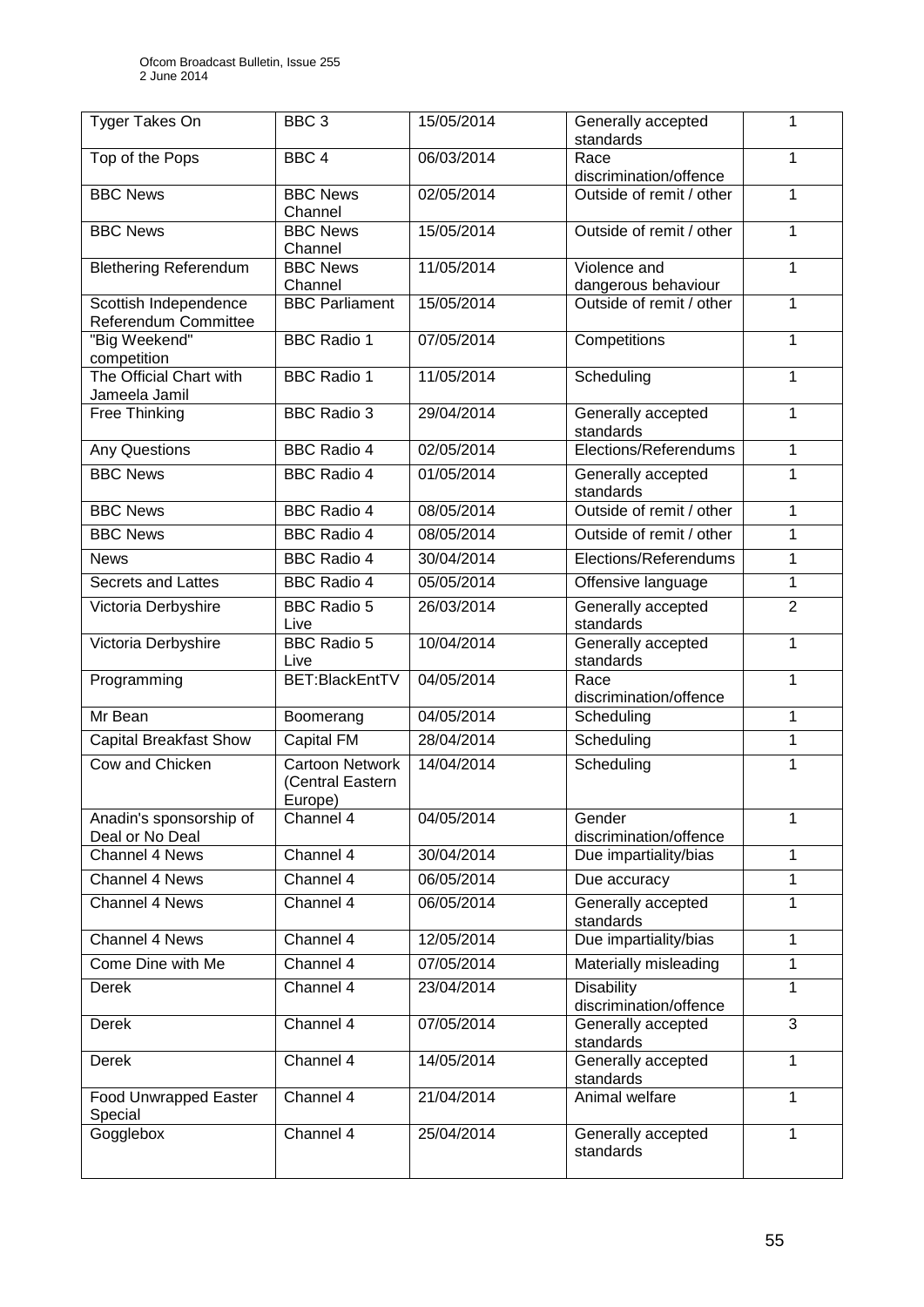| Gogglebox                                         | Channel 4   | 25/04/2014 | Race<br>discrimination/offence               | 1              |
|---------------------------------------------------|-------------|------------|----------------------------------------------|----------------|
| Gogglebox                                         | Channel 4   | 02/05/2014 | Generally accepted<br>standards              | $\overline{2}$ |
| Gogglebox                                         | Channel 4   | 02/05/2014 | Religious/Beliefs<br>discrimination/offence  | $\overline{2}$ |
| Gogglebox                                         | Channel 4   | 05/05/2014 | Sexual orientation<br>discrimination/offence | 1              |
| Gogglebox                                         | Channel 4   | 09/05/2014 | Generally accepted<br>standards              | 1              |
| Gogglebox                                         | Channel 4   | 09/05/2014 | Race<br>discrimination/offence               | 27             |
| Gogglebox                                         | Channel 4   | 13/05/2014 | Race<br>discrimination/offence               | 3              |
| Gogglebox                                         | Channel 4   | 16/05/2014 | Animal welfare                               | $\mathbf{1}$   |
| Gogglebox                                         | Channel 4   | 16/05/2014 | Sexual orientation<br>discrimination/offence | 1              |
| Love for Sale with Rupert<br>Everett              | Channel 4   | 05/05/2014 | Generally accepted<br>standards              | $\overline{4}$ |
| Mitsubishi's sponsorship<br>of documentaries on 4 | Channel 4   | 08/05/2014 | Generally accepted<br>standards              | 1              |
| Mr Drew's School for<br><b>Boys</b>               | Channel 4   | 29/04/2014 | Offensive language                           | 1              |
| Posh Pawn                                         | Channel 4   | 27/04/2014 | Offensive language                           | $\overline{2}$ |
| Posh Pawn                                         | Channel 4   | 01/05/2014 | Crime                                        | 1              |
| Random Acts                                       | Channel 4   | 13/05/2014 | Generally accepted<br>standards              | 1              |
| Sunday Brunch                                     | Channel 4   | 18/05/2014 | Offensive language                           | $\mathbf{1}$   |
| The Big Bang Theory                               | Channel 4   | 04/05/2014 | Scheduling                                   | $\mathbf{1}$   |
| The Island with Bear<br>Grylls                    | Channel 4   | 05/05/2014 | Animal welfare                               | $\mathbf{1}$   |
| The Island with Bear<br>Grylls                    | Channel 4   | 05/05/2014 | Gender<br>discrimination/offence             | $\mathbf{1}$   |
| The Island with Bear<br>Grylls                    | Channel 4   | 08/05/2014 | Animal welfare                               | 1              |
| The Island with Bear<br>Grylls                    | Channel 4   | 12/05/2014 | Animal welfare                               | 93             |
| The Island with Bear<br>Grylls                    | Channel 4   | 12/05/2014 | Generally accepted<br>standards              | $\overline{2}$ |
| The Island with Bear<br>Grylls                    | Channel 4   | 12/05/2014 | Materially misleading                        | 1              |
| The Island with Bear<br>Grylls                    | Channel 4   | 15/05/2014 | Animal welfare                               | 3              |
| Channel 4 News                                    | Channel 4+1 | 28/04/2014 | Generally accepted<br>standards              | 1              |
| Beware! Cowboy<br><b>Builders</b>                 | Channel 5   | 01/05/2014 | Fairness                                     | 1              |
| Channel 5 News (trailer)                          | Channel 5   | 17/05/2014 | Race<br>discrimination/offence               | $\mathbf{1}$   |
| <b>Classic Car Rescue</b>                         | Channel 5   | 21/04/2014 | Offensive language                           | 5              |
| <b>Classic Car Rescue</b>                         | Channel 5   | 22/04/2014 | Offensive language                           | 1              |
| <b>Classic Car Rescue</b>                         | Channel 5   | 28/04/2014 | Offensive language                           | $\mathbf{1}$   |
| <b>Classic Car Rescue</b>                         | Channel $5$ | 28/04/2014 | Offensive language                           | 1              |
| Columbine                                         | Channel 5   | 30/04/2014 | Scheduling                                   | $\mathbf{1}$   |
| Goodnight for Justice:<br>Queen of Hearts         | Channel 5   | 29/04/2014 | Scheduling                                   | 1              |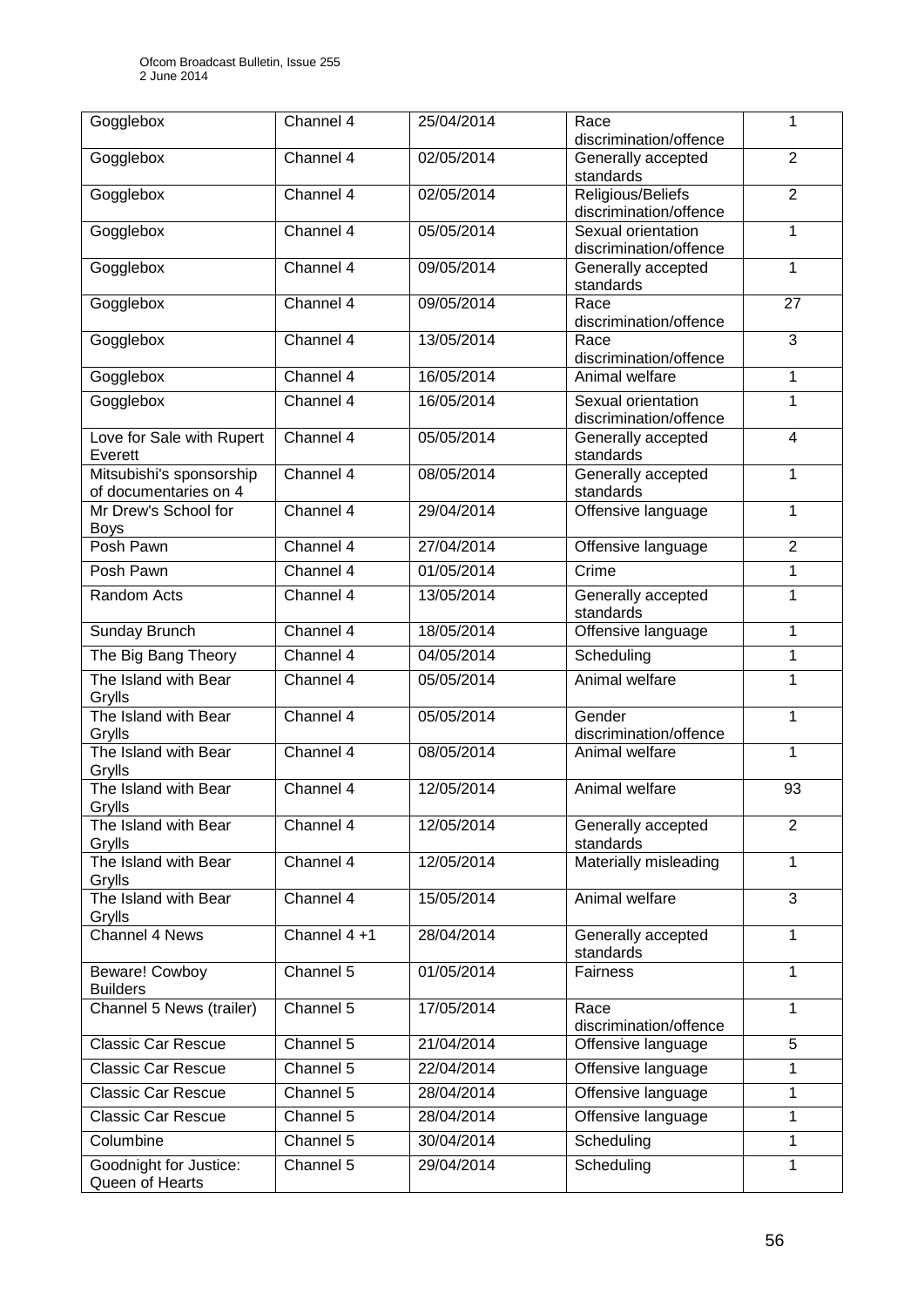| Ice Road Truckers                                                    | Channel 5                         | 25/04/2014 | Offensive language                          | 1              |
|----------------------------------------------------------------------|-----------------------------------|------------|---------------------------------------------|----------------|
| Neighbours                                                           | Channel 5                         | 14/05/2014 | Offensive language                          | 1              |
| Party Election Broadcast<br>by the Scottish National<br>Party        | Channel 5                         | 29/04/2014 | Elections/Referendums                       | 1              |
| <b>Party Election Broadcast</b><br>by the Scottish National<br>Party | Channel 5                         | 13/05/2014 | Elections/Referendums                       | $\mathbf{1}$   |
| The Gadget Show                                                      | Channel 5                         | 14/04/2014 | Generally accepted<br>standards             | 1              |
| The Nightmare<br>Neighbour Next Door                                 | Channel 5                         | 01/04/2014 | Offensive language                          | 1              |
| The Nightmare<br>Neighbour Next Door                                 | Channel 5                         | 08/04/2014 | Offensive language                          | $\mathbf{1}$   |
| The Wright Stuff                                                     | Channel 5                         | 08/05/2014 | Due impartiality/bias                       | 1              |
| <b>Party Election Broadcast</b><br>by the Britain First Party        | Channel 5<br>(Scotland)           | 13/05/2014 | Generally accepted<br>standards             | 1              |
| Advertisements                                                       | Channel i                         | 27/04/2014 | Advertising minutage                        | 1              |
| <b>Tritio Mattra</b>                                                 | Channel i                         | 08/04/2014 | Undue prominence                            | 1              |
| Super Scoreboard                                                     | Clyde 1                           | 24/04/2014 | Due accuracy                                | $\mathbf{1}$   |
| Workaholics (trailer)                                                | <b>Comedy Central</b>             | 10/05/2014 | Scheduling                                  | $\mathbf{1}$   |
| Nightmare in Suburbia                                                | Crime<br>Investigation<br>Network | 30/04/2014 | Surreptitious<br>advertising                | 1              |
| Halfords' sponsorship of<br>Happy Motoring on Dave                   | Dave                              | 01/05/2014 | Generally accepted<br>standards             | 1              |
| <b>Top Gear</b>                                                      | Dave                              | 03/05/2014 | Offensive language                          | 1              |
| The Haunted Mansion<br>(trailer)                                     | Disney Channel                    | 22/04/2014 | Scheduling                                  | 1              |
| Sally Lockhart - The<br>Shadow In The North                          | Drama                             | 11/05/2014 | Violence and<br>dangerous behaviour         | 1              |
| The Hound of the<br><b>Baskervilles</b>                              | Drama Channel                     | 03/05/2014 | Offensive language                          | 1              |
| How I Met Your Mother                                                | E <sub>4</sub>                    | 08/05/2014 | Violence and<br>dangerous behaviour         | 1              |
| After Dark (trailer)                                                 | FilmOn.tv                         | 03/05/2014 | Scheduling                                  | 1              |
| Sash Yahan Koi Hai                                                   | Geo Tez                           | 20/04/2014 | Scheduling                                  | 1              |
| <b>Babestation</b>                                                   | Get Lucky TV                      | 30/04/2014 | Religious/Beliefs<br>discrimination/offence | 1              |
| Life's Too Short                                                     | Gold                              | 11/05/2014 | <b>Disability</b><br>discrimination/offence | 1              |
| "More Music Variety"<br>slogan                                       | <b>Heart FM</b>                   | Various    | Materially misleading                       | $\overline{2}$ |
| Births, Deaths and<br>Marriages                                      | $\overline{\text{ITV}}$           | 01/05/2014 | Gender<br>discrimination/offence            | $\mathbf{1}$   |
| <b>Britain's Got Talent</b>                                          | <b>ITV</b>                        | 03/05/2014 | Nudity                                      | 11             |
| <b>Britain's Got Talent</b>                                          | <b>ITV</b>                        | 03/05/2014 | Offensive language                          | $\overline{2}$ |
| <b>Britain's Got Talent</b>                                          | <b>ITV</b>                        | 10/05/2014 | <b>Disability</b><br>discrimination/offence | 1              |
| <b>Britain's Got Talent</b>                                          | <b>ITV</b>                        | 10/05/2014 | Generally accepted<br>standards             | $\overline{2}$ |
| <b>Britain's Got Talent</b>                                          | <b>ITV</b>                        | 10/05/2014 | Outside of remit / other                    | $\overline{2}$ |
| <b>Britain's Got Talent</b>                                          | <b>ITV</b>                        | 17/05/2014 | Offensive language                          | $\mathbf{1}$   |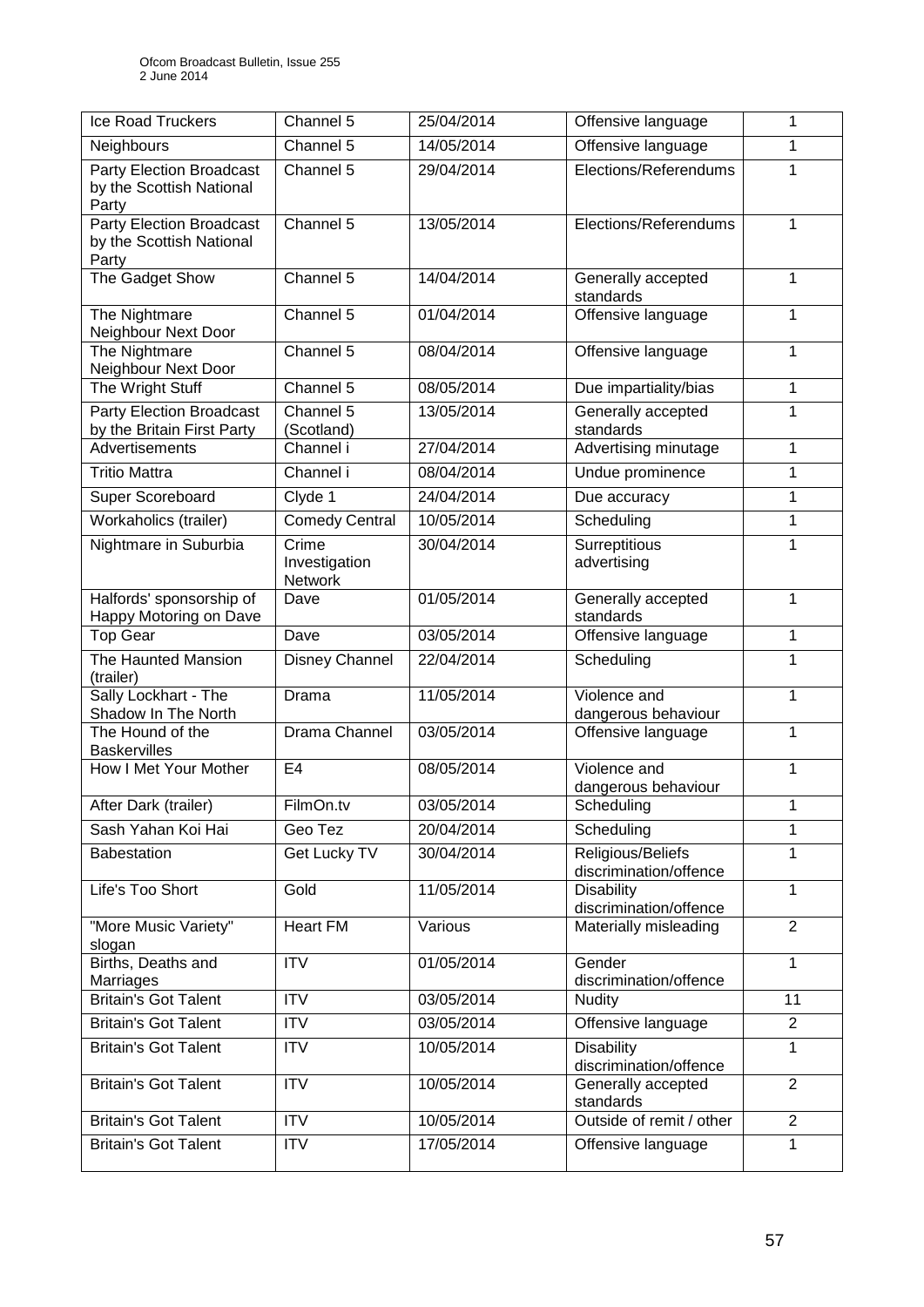| Comparethemarket.com's<br>sponsorship of<br><b>Coronation Street</b> | <b>ITV</b>              | 09/05/2014 | Sponsorship credits                         | 1              |
|----------------------------------------------------------------------|-------------------------|------------|---------------------------------------------|----------------|
| Comparethemarket.com's<br>sponsorship of<br><b>Coronation Street</b> | <b>ITV</b>              | Various    | Outside of remit / other                    | 1              |
| <b>Coronation Street</b>                                             | <b>ITV</b>              | 05/05/2014 | Generally accepted<br>standards             | 1              |
| <b>Coronation Street</b>                                             | $\overline{IV}$         | 14/05/2014 | Generally accepted<br>standards             | $\overline{2}$ |
| <b>Coronation Street</b>                                             | <b>ITV</b>              | 16/05/2014 | Scheduling                                  | 1              |
| <b>Coronation Street</b>                                             | <b>ITV</b>              | Various    | Drugs, smoking,<br>solvents or alcohol      | 1              |
| Daybreak                                                             | <b>ITV</b>              | 22/03/2014 | Due accuracy                                | 1              |
| Daybreak                                                             | <b>ITV</b>              | 24/03/2014 | Due accuracy                                | 1              |
| <b>Dickinson's Real Deal</b>                                         | $\overline{\text{ITV}}$ | 08/05/2014 | Competitions                                | 1              |
| Emmerdale                                                            | <b>ITV</b>              | 25/04/2014 | Sexual material                             | $\overline{2}$ |
| Emmerdale                                                            | $\overline{\text{ITV}}$ | 29/04/2014 | Scheduling                                  | 1              |
| Emmerdale                                                            | <b>ITV</b>              | 02/05/2014 | Generally accepted<br>standards             | 1              |
| Emmerdale                                                            | <b>ITV</b>              | 02/05/2014 | Scheduling                                  | $\overline{7}$ |
| Emmerdale                                                            | ITV                     | 05/05/2014 | <b>Disability</b><br>discrimination/offence | 6              |
| Emmerdale                                                            | <b>ITV</b>              | 05/05/2014 | Generally accepted<br>standards             | 1              |
| Emmerdale                                                            | <b>ITV</b>              | 05/05/2014 | Scheduling                                  | 1              |
| Emmerdale                                                            | <b>ITV</b>              | 06/05/2014 | Scheduling                                  | 1              |
| Emmerdale                                                            | $\overline{\text{ITV}}$ | 07/05/2014 | Generally accepted<br>standards             | 1              |
| Emmerdale                                                            | <b>ITV</b>              | 14/05/2014 | Generally accepted<br>standards             | 1              |
| FA Cup Final Live                                                    | $\overline{\text{ITV}}$ | 17/05/2014 | Outside of remit / other                    | 3              |
| Good Morning Britain                                                 | <b>ITV</b>              | 02/05/2014 | Due accuracy                                | 1              |
| <b>Good Morning Britain</b>                                          | $\overline{\text{IV}}$  | 12/05/2014 | Generally accepted<br>standards             | 3              |
| <b>Horrid Henry</b>                                                  | <b>ITV</b>              | 04/05/2014 | Scheduling                                  | 1              |
| <b>ITV News</b>                                                      | <b>ITV</b>              | 08/05/2014 | Due accuracy                                | 1              |
| Jackpot247                                                           | <b>ITV</b>              | 11/05/2014 | Gambling                                    | 1              |
| Loose Women                                                          | <b>ITV</b>              | 02/05/2014 | Drugs, smoking,<br>solvents or alcohol      | $\overline{2}$ |
| Loose Women                                                          | <b>ITV</b>              | 02/05/2014 | Generally accepted<br>standards             | 1              |
| Loose Women                                                          | <b>ITV</b>              | 02/05/2014 | <b>Nudity</b>                               | 1              |
| Loose Women                                                          | <b>ITV</b>              | 02/05/2014 | Scheduling                                  | 1              |
| Loose Women                                                          | <b>ITV</b>              | 09/05/2014 | Generally accepted<br>standards             | 1              |
| Party Election Broadcast<br>by the Britain First Party               | <b>ITV</b>              | 08/05/2014 | Generally accepted<br>standards             | $\mathbf{1}$   |
| Party Election Broadcast<br>by the British National<br>Party         | <b>ITV</b>              | 29/04/2014 | Generally accepted<br>standards             | 14             |
| Party Election Broadcast<br>by the British National<br>Party         | ITV                     | 13/05/2014 | Generally accepted<br>standards             | $\overline{3}$ |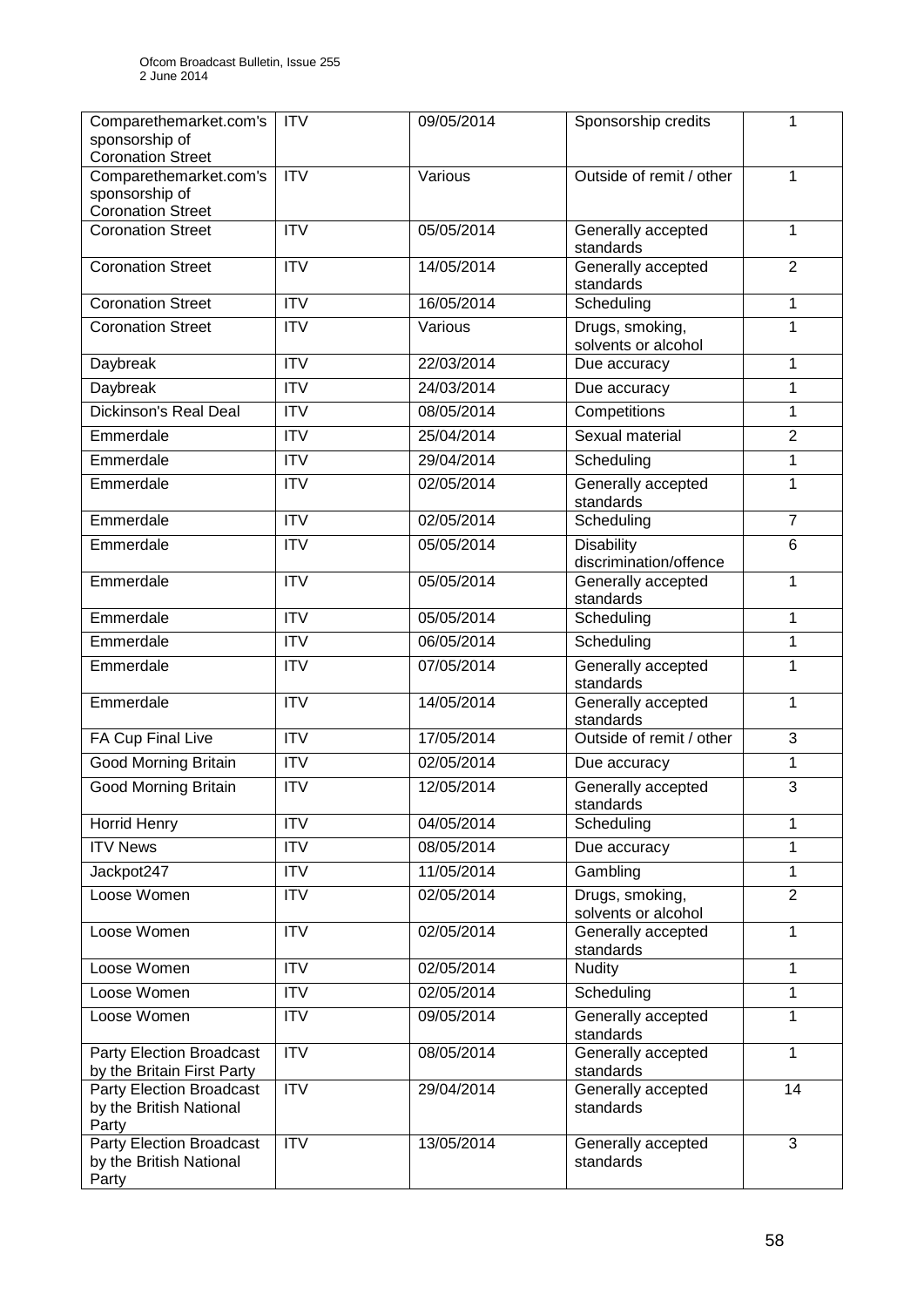| <b>Party Election Broadcast</b><br>by the Green Party              | <b>ITV</b>              | 07/05/2014 | Elections/Referendums                       | 1              |
|--------------------------------------------------------------------|-------------------------|------------|---------------------------------------------|----------------|
| Party Election Broadcast<br>by the Labour Party                    | ITV                     | 07/05/2014 | <b>Disability</b><br>discrimination/offence | $\overline{2}$ |
| <b>Party Election Broadcast</b><br>by the Labour Party             | $\overline{ITV}$        | 07/05/2014 | Elections/Referendums                       | $\overline{5}$ |
| <b>Party Election Broadcast</b><br>by the UK Independence<br>Party | $\overline{\text{ITV}}$ | 23/04/2014 | Elections/Referendums                       | $\mathbf{1}$   |
| Programming                                                        | $\overline{\text{ITV}}$ | Various    | Outside of remit / other                    | 1              |
| The Hungry Sailors                                                 | <b>ITV</b>              | 10/05/2014 | Animal welfare                              | 1              |
| The Jeremy Kyle Show                                               | <b>ITV</b>              | 28/04/2014 | Generally accepted<br>standards             | 1              |
| The Jeremy Kyle Show                                               | ITV                     | 02/05/2014 | Generally accepted<br>standards             | $\mathbf{1}$   |
| The Jeremy Kyle Show                                               | <b>ITV</b>              | 06/05/2014 | <b>Disability</b><br>discrimination/offence | $\mathbf{1}$   |
| The Jeremy Kyle Show                                               | ITV                     | 07/05/2014 | Generally accepted<br>standards             | $\mathbf{1}$   |
| The Paul O'Grady Show                                              | $\overline{IV}$         | 14/05/2014 | Violence and<br>dangerous behaviour         | $\overline{1}$ |
| Tonight: How Bad is Your<br>Driving?                               | <b>ITV</b>              | 15/05/2014 | Violence and<br>dangerous behaviour         | $\mathbf{1}$   |
| Vera                                                               | <b>ITV</b>              | 27/04/2014 | Offensive language                          | $\mathbf{1}$   |
| Viral Tap (trailer)                                                | <b>ITV</b>              | 03/05/2014 | Offensive language                          | $\mathbf{1}$   |
| Ribby Hall's sponsorship<br>of Granada Weather                     | <b>ITV</b> Granada      | Various    | Materially misleading                       | $\mathbf{1}$   |
| <b>ITV News Cymru Wales</b>                                        | <b>ITV Wales</b>        | 12/05/2014 | Outside of remit / other                    | $\mathbf{1}$   |
| <b>ITV News Calendar</b>                                           | <b>ITV Yorkshire</b>    | 07/05/2014 | Drugs, smoking,<br>solvents or alcohol      | 1              |
| <b>Britain's Got More Talent</b>                                   | ITV2                    | 03/05/2014 | Race<br>discrimination/offence              | $\mathbf{1}$   |
| Celebrity Juice                                                    | ITV2                    | 10/05/2014 | Generally accepted<br>standards             | 1              |
| Emmerdale                                                          | ITV2                    | 05/05/2014 | Generally accepted<br>standards             | 1              |
| Viral Tap                                                          | ITV <sub>2</sub>        | 12/05/2014 | Offensive language                          | $\mathbf{1}$   |
| You've Been Framed!                                                | ITV <sub>2</sub>        | 25/04/2014 | Religious/Beliefs<br>discrimination/offence | 1              |
| You've Been Framed!                                                | ITV <sub>2</sub>        | 02/05/2014 | Religious/Beliefs<br>discrimination/offence | 1              |
| You've Been Framed!                                                | ITV2                    | 05/05/2014 | Generally accepted<br>standards             | 1              |
| You've Been Framed!                                                | ITV2                    | 07/05/2014 | Generally accepted<br>standards             | $\mathbf{1}$   |
| You've Been Framed!                                                | ITV2                    | 08/05/2014 | Religious/Beliefs<br>discrimination/offence | 1              |
| The Chase: Celebrity<br>Special                                    | ITV4                    | 06/05/2014 | Outside of remit / other                    | 1              |
| Unibet's sponsorship of<br><b>IPL Cricket</b>                      | ITV4                    | Various    | Race<br>discrimination/offence              | $\mathbf{1}$   |
| Robin Banks                                                        | Jack FM<br>(Berkshire)  | 06/05/2014 | Generally accepted<br>standards             | 1              |
| <b>Kiss FM Breakfast Show</b>                                      | <b>Kiss 100</b>         | 13/05/2014 | Race<br>discrimination/offence              | 1              |
| Advertisement by the<br>European Parliament                        | LBC 97.3 FM             | 16/05/2014 | Materially misleading                       | $\mathbf{1}$   |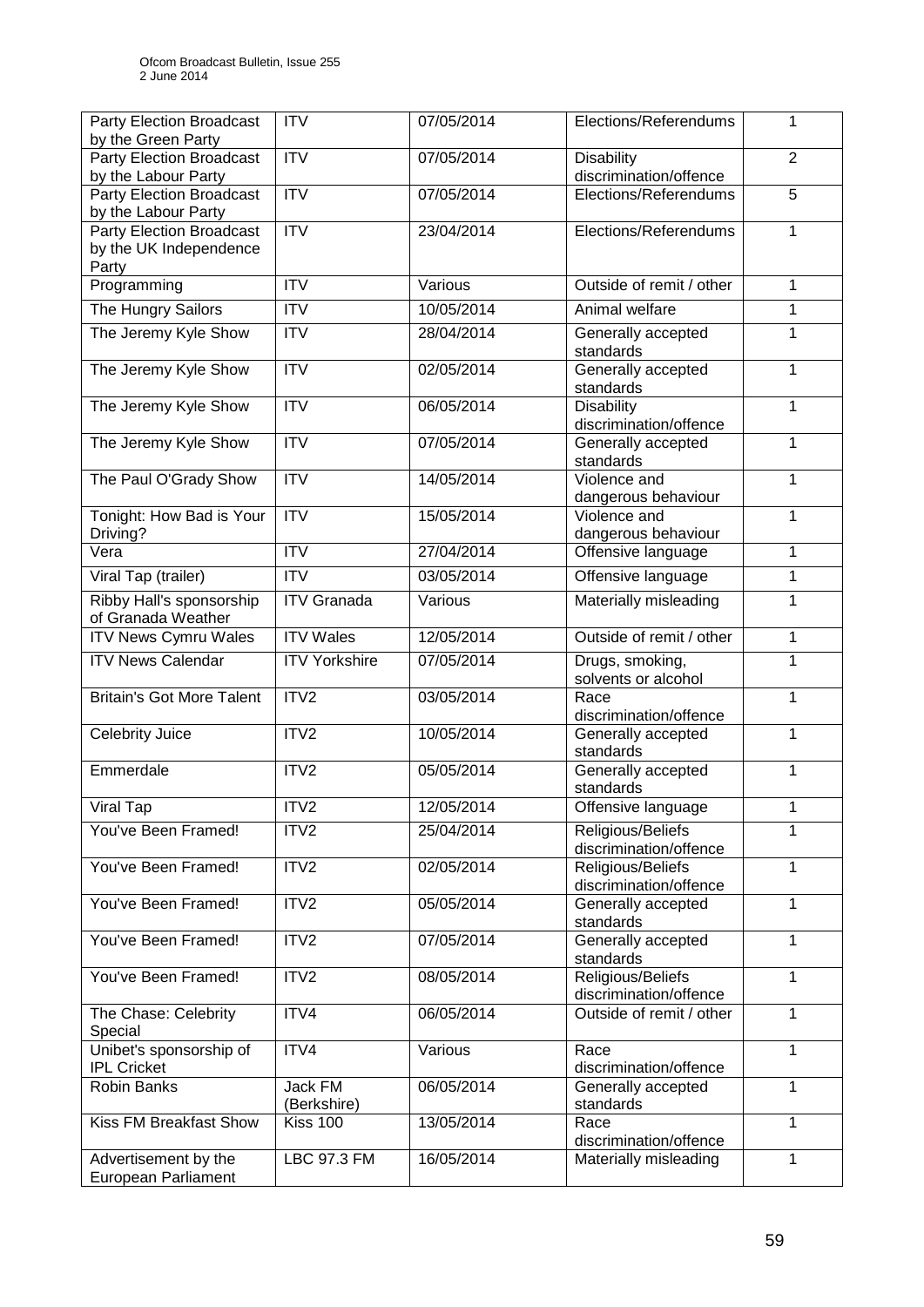| James O'Brien                                       | LBC 97.3 FM         | 14/05/2014 | Religious/Beliefs<br>discrimination/offence     | $\overline{2}$ |
|-----------------------------------------------------|---------------------|------------|-------------------------------------------------|----------------|
| James O'Brien                                       | <b>LBC 97.3 FM</b>  | 16/05/2014 | Elections/Referendums                           | 6              |
|                                                     | LBC 97.3 FM         | 17/05/2014 | Elections/Referendums                           | 1              |
| Ken Livingstone and<br>David Mellor                 |                     |            |                                                 |                |
| Nick Ferrari                                        | <b>LBC 97.3 FM</b>  | 12/05/2014 | Race                                            | $\overline{2}$ |
|                                                     |                     |            | discrimination/offence                          |                |
| Nick Ferrari                                        | <b>LBC 97.3 FM</b>  | 13/05/2014 | Race                                            | $\mathbf{1}$   |
|                                                     |                     |            | discrimination/offence                          |                |
| <b>Steve Allen</b>                                  | LBC 97.3 FM         | 15/05/2014 | Generally accepted<br>standards                 | 1              |
| London's Burning                                    | London Live         | 12/05/2014 | Offensive language                              | 1              |
| Not the One Show                                    | London Live         | 28/04/2014 | Due impartiality/bias                           | 1              |
|                                                     |                     |            |                                                 |                |
| <b>News</b>                                         | <b>RT</b>           | 28/04/2014 | Due accuracy                                    | 1              |
| Pawb a'i Farn                                       | S <sub>4</sub> C    | 06/02/2014 | Due impartiality/bias                           | 1              |
| The Dog Thrower                                     | Sky Arts 1          | Various    | Animal welfare                                  | 1              |
| <b>Game of Thrones</b>                              | <b>Sky Atlantic</b> | 21/04/2014 | Generally accepted                              | $\overline{2}$ |
|                                                     |                     |            | standards                                       |                |
| <b>Game of Thrones</b>                              | <b>Sky Atlantic</b> | 28/04/2014 | Generally accepted<br>standards                 | $\overline{2}$ |
| <b>Laid Bare</b>                                    | <b>Sky Livingit</b> | 20/04/2014 | Sexual material                                 | 1              |
| Boulton and Co                                      | <b>Sky News</b>     | 01/05/2014 | Due impartiality/bias                           | 1              |
| <b>Press Preview</b>                                | <b>Sky News</b>     | Various    | Due impartiality/bias                           | 1              |
| <b>Sunrise</b>                                      | <b>Sky News</b>     | 19/04/2014 | Undue prominence                                | 1              |
|                                                     |                     |            |                                                 |                |
| <b>Game of Thrones</b>                              | Sky on demand       | Various    | <b>Television Access</b><br>Services            | 1              |
| Programming                                         | Sky on Demand       | Various    | <b>Television Access</b><br>Services            | 1              |
| <b>Football League</b>                              | Sky Sports 1        | 05/04/2014 | Race                                            | 1              |
|                                                     |                     |            | discrimination/offence                          |                |
| Premier League Football                             | Sky Sports 1        | 03/05/2014 | Fairness                                        | $\overline{2}$ |
| <b>Premier League Football</b>                      | Sky Sports 1        | 03/05/2014 | Materially misleading                           | 1              |
| <b>Premier League Football</b>                      | Sky Sports 1        | 11/05/2014 | Generally accepted                              | 1              |
|                                                     |                     |            | standards                                       |                |
| Ready                                               | <b>Star Gold</b>    | 26/04/2014 | Race                                            | 1              |
| <b>Party Election Broadcast</b>                     | <b>STV</b>          | 27/03/2014 | discrimination/offence<br>Elections/Referendums | 1              |
| by the Scottish National                            |                     |            |                                                 |                |
| Party                                               |                     |            |                                                 |                |
| <b>Party Election Broadcast</b>                     | <b>STV</b>          | 13/05/2014 | Race                                            | 2              |
| by the Britain First Party                          |                     |            | discrimination/offence                          |                |
| Party Election Broadcast<br>by the British National | <b>STV</b>          | 12/05/2014 | Generally accepted<br>standards                 | 1              |
| Party                                               |                     |            |                                                 |                |
| <b>Party Election Broadcast</b>                     | <b>STV</b>          | 12/05/2014 | Political advertising                           | 1              |
| by the British National                             |                     |            |                                                 |                |
| Party                                               |                     |            |                                                 |                |
| Party Election Broadcast                            | <b>STV</b>          | 22/04/2014 | Elections/Referendums                           | 9              |
| by the Scottish National<br>Party                   |                     |            |                                                 |                |
| <b>Party Election Broadcast</b>                     | <b>STV</b>          | 02/05/2014 | Elections/Referendums                           | 1              |
| by the Scottish National                            |                     |            |                                                 |                |
| Party                                               |                     |            |                                                 |                |
| The Next Generation                                 | <b>STV</b>          | 12/04/2014 | Due impartiality/bias                           | $\mathbf{1}$   |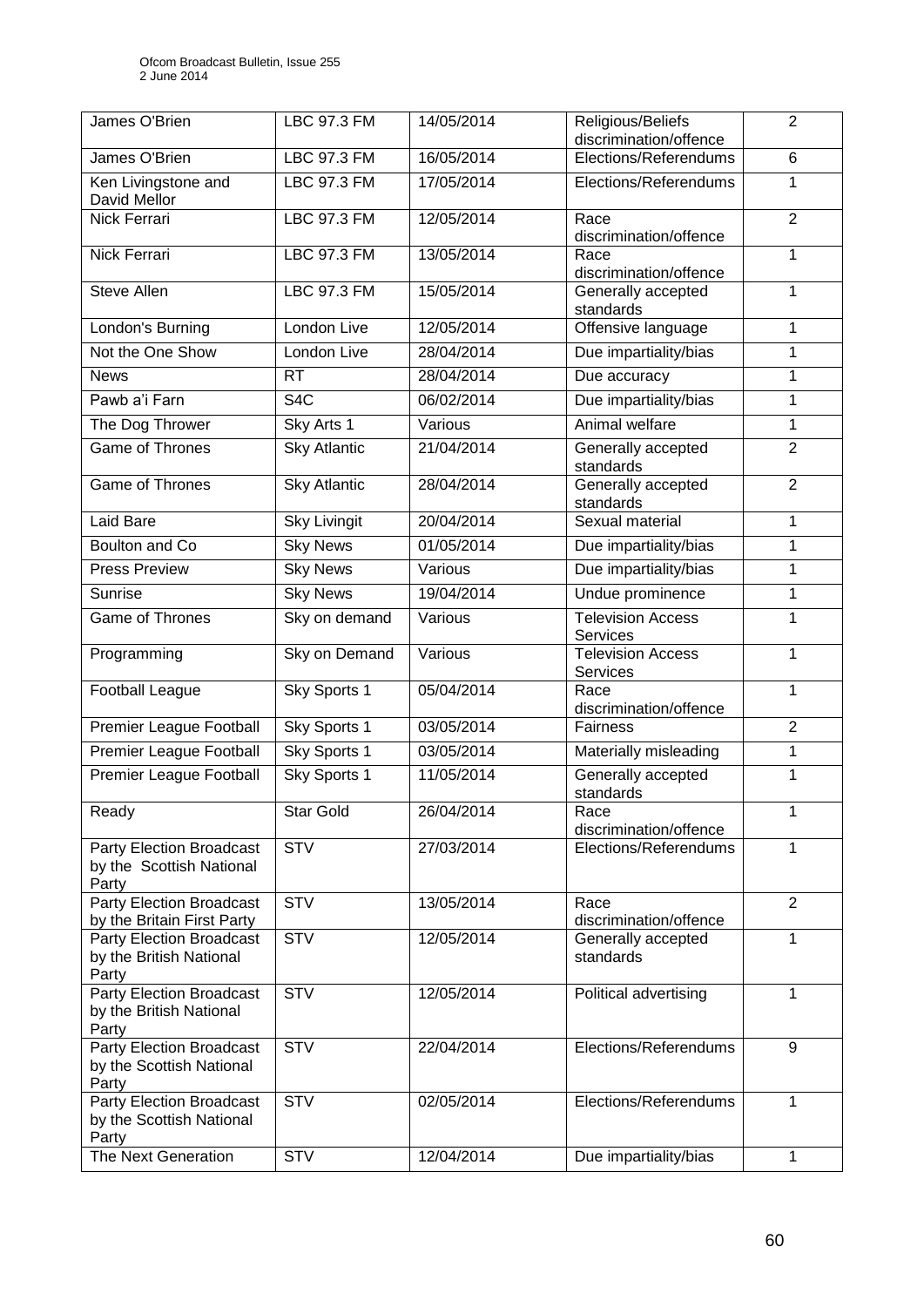| Visit Scotland<br>advertisement                             | <b>STV</b>      | 03/04/2014 | Political advertising                    |   |
|-------------------------------------------------------------|-----------------|------------|------------------------------------------|---|
| Alan Brazil Sports<br><b>Breakfast</b>                      | Talksport       | 02/05/2014 | Commercial<br>communications on<br>radio |   |
| Harry and His Pocket Full<br>of Dinosaurs                   | <b>Tiny Pop</b> | 11/05/2014 | Offensive language                       |   |
| Talang Sverige<br>(Sweden's Got Talent)                     | TV3 (Sweden)    | 03/05/2014 | Gender<br>discrimination/offence         | 1 |
| Radiostyrd                                                  | TV6 (Sweden)    | 21/04/2014 | Under 18s in<br>programmes               |   |
| Khawaja Sahib                                               | Ummah Channel   | 05/05/2014 | Generally accepted<br>standards          | 1 |
| Advertisement by the<br><b>European Parliament</b>          | Various         | Various    | Materially misleading                    | 1 |
| <b>News</b>                                                 | Various         | Various    | Elections/Referendums                    | 1 |
| Party Election Broadcast<br>by the UK Independence<br>Party | Various         | Various    | Race<br>discrimination/offence           |   |
| Chaal Sitaron Ki                                            | Venus TV        | 11/04/2014 | Use of Premium Rate<br><b>Numbers</b>    |   |
| <b>Traffic News</b>                                         | Voar 94 FM      | Various    | Outside of remit / other                 |   |

## **Complaints assessed under the General Procedures for investigating breaches of broadcast licences**

For more information about how Ofcom conducts investigations about broadcast licences, go to: http://stakeholders.ofcom.org.uk/broadcasting/quidance/complaints[sanctions/general-procedures/.](http://stakeholders.ofcom.org.uk/broadcasting/guidance/complaints-sanctions/general-procedures/)

| Licensee                                          | <b>Categories</b> | Number of<br>complaints |
|---------------------------------------------------|-------------------|-------------------------|
| Smooth Radio (various local<br>analogue licences) | Format            |                         |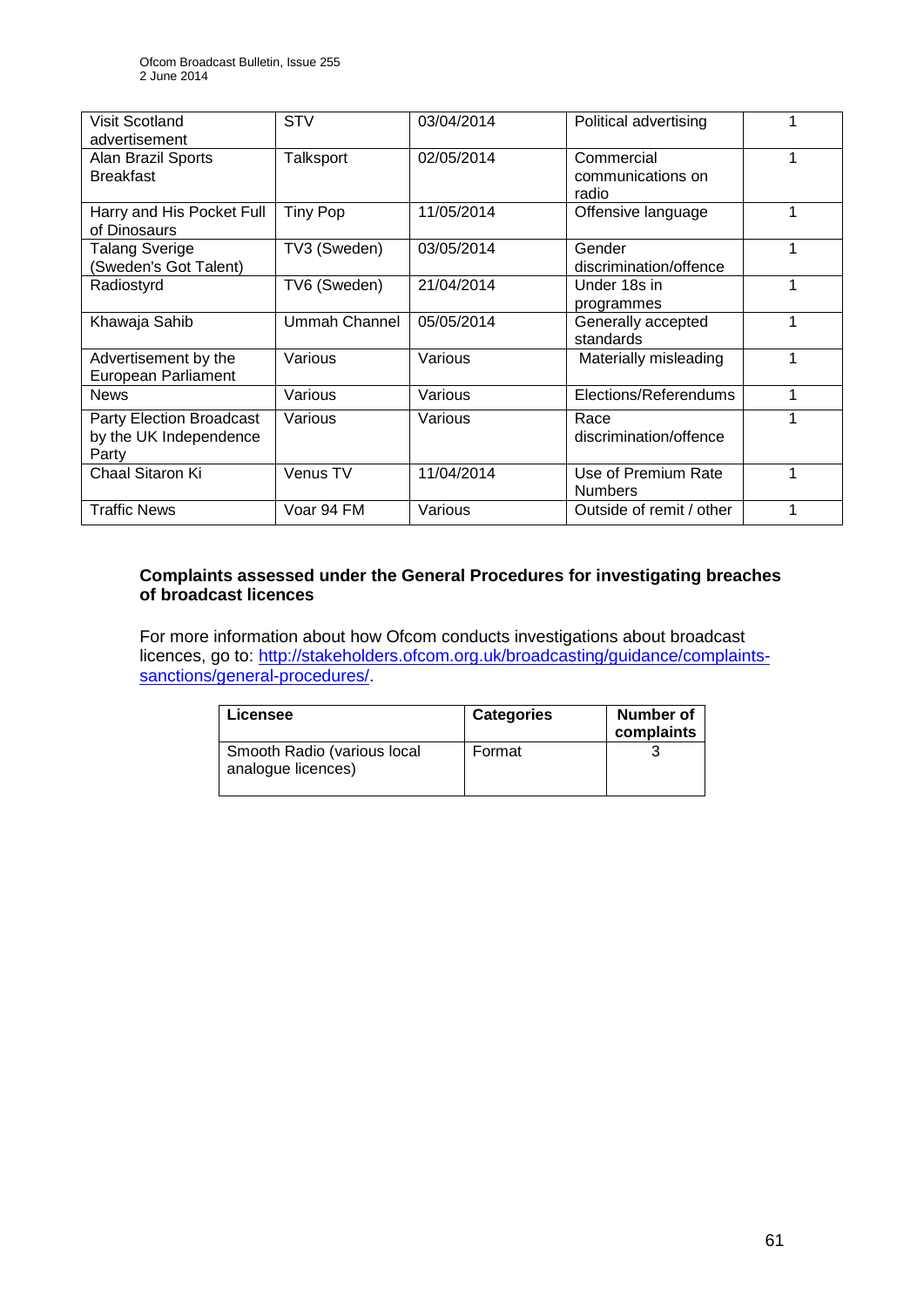# **Investigations List**

If Ofcom considers that a broadcaster may have breached its codes, a condition of its licence or other regulatory requirements, it will start an investigation.

**It is important to note that an investigation by Ofcom does not necessarily mean the broadcaster has done anything wrong. Not all investigations result in breaches of the licence or other regulatory requirements being recorded.**

Here are alphabetical lists of new investigations launched between 8 and 21 May 2014.

**Investigations launched under the Procedures for investigating breaches of content standards for television and radio**

| Programme            | <b>Broadcaster</b>                        | <b>Transmission date</b> |
|----------------------|-------------------------------------------|--------------------------|
| Advertising minutage | Aaj Tak                                   | 6 April 2014             |
| Advertising minutage | <b>Discovery</b><br>Channel<br>(Slovenia) | Various                  |
| Advertising minutage | Samaa                                     | 2 April 2014             |
| Advertising minutage | Universal<br>Channel<br>(Slovenia)        | Various                  |
| Europer Shangbad     | <b>NTV</b>                                | 6 May 2014               |
| Gloria TV            | <b>DM Plus</b>                            | 7 March 2014             |
| Kathryn Wilson       | Cool FM                                   | 5 April 2014             |
| <b>News</b>          | <b>Channel Nine</b><br>UK                 | 19 February 2014         |
| The Politics Show    | Apni Awaz                                 | 6 May 2014               |
| The Simpsons         | Channel 4                                 | 9 April 2014             |

For more information about how Ofcom assesses complaints and conducts investigations about content standards, go to: [http://stakeholders.ofcom.org.uk/broadcasting/guidance/complaints](http://stakeholders.ofcom.org.uk/broadcasting/guidance/complaints-sanctions/standards/)[sanctions/standards/.](http://stakeholders.ofcom.org.uk/broadcasting/guidance/complaints-sanctions/standards/)

**Investigations launched under the Procedures for the consideration and adjudication of Fairness and Privacy complaints**

| <b>Programme</b>                | <b>Broadcaster</b> | <b>Transmission date</b> |
|---------------------------------|--------------------|--------------------------|
| <b>Britain's Crime Capitals</b> | Channel 5          | 21 April 2014            |
|                                 |                    |                          |